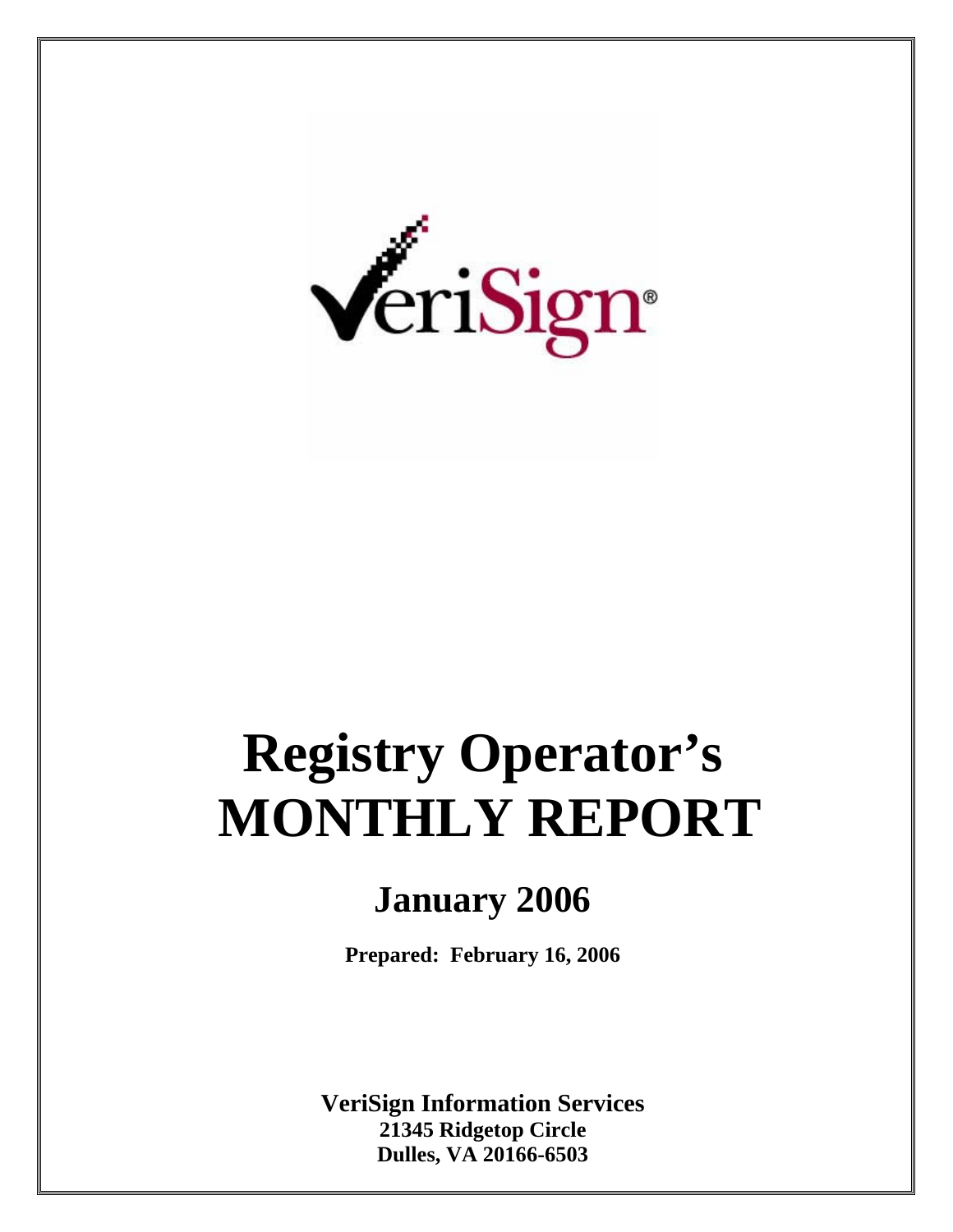As required by the ICANN/VeriSign Registry Agreements (Section 8 for .com; Section 3.1(c)(iv) for .net), this report provides an overview of VeriSign Registry activity through the end of the reporting month. The information is primarily presented in table and chart format with text explanations as deemed necessary. The information is provided to satisfy requirements listed in Appendix T of the .com Registry Agreement and Appendix 4 of the .net Registry Agreement. Pursuant to the agreements, "…items 5 - 12 shall be kept confidential by ICANN until three months after the end of the month to which the report relates.". It has been agreed by ICANN that any additional information required under the .net Registry Agreement, Appendix 4, Item 8 will be provided on a quarterly basis until further notice.

Information is organized as follows:

| 1.  |                                                                                     |
|-----|-------------------------------------------------------------------------------------|
|     |                                                                                     |
| 2.  |                                                                                     |
|     |                                                                                     |
| 3.  |                                                                                     |
|     |                                                                                     |
| 4.  |                                                                                     |
|     |                                                                                     |
| 5.  |                                                                                     |
| 6.  |                                                                                     |
| 7.  |                                                                                     |
| 8.  |                                                                                     |
|     |                                                                                     |
| 9.  |                                                                                     |
|     | Table 6 - Total Monthly Domain Name Transaction Trend by Category (millions)6       |
|     | Table 7-Total Monthly Name Server Transactions by Category (millions)               |
| 10. |                                                                                     |
|     | Table 9 – Total Monthly Name Server Write Transactions by Subcategory (millions  8) |
| 11. |                                                                                     |
|     |                                                                                     |
| 12. |                                                                                     |
| 13. |                                                                                     |
| 14. |                                                                                     |
| 15. |                                                                                     |
| 16. |                                                                                     |
|     |                                                                                     |
|     |                                                                                     |
|     |                                                                                     |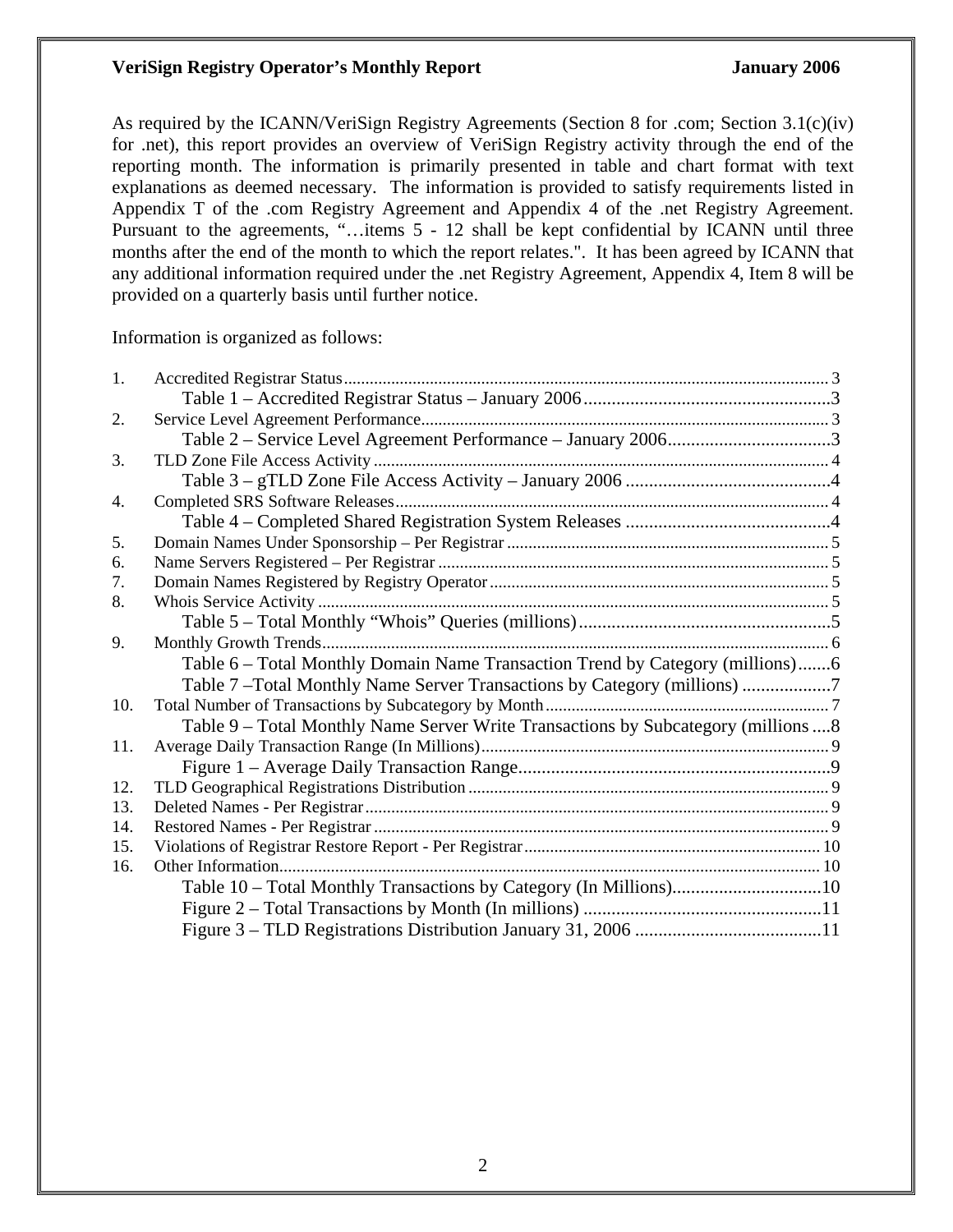1. **Accredited Registrar Status** (.com Appendix T, Item 1/.net Appendix 4, Item 1)

**Table 1** displays the current number and status of the ICANN accredited registrars. The registrars are grouped into three categories:

- 1. **Operational Registrars:** Those who have authorized access into the Shared Registration System (SRS) for processing domain name registrations.
- 2. **Registrars In The Ramp-Up Period:** Those who have received a password to access the Registry operational test and evaluation (OT&E) environment. The OT&E environment is provided to allow registrars to develop and test their systems with the SRS.
- 3. **Registrars In The Pre-Ramp-Up Period:** Those who have been sent a welcome letter from the VeriSign Registry but have not yet executed the Registry Confidentiality Agreement and/or have not yet submitted a completed Registrar Information Sheet. In most cases registrars are sent welcome letters via overnight express mail on the same day accreditation notification is received from ICANN.

| <b>Status</b>                    | # of Registrars<br><b>Current</b> |
|----------------------------------|-----------------------------------|
| <b>Operational Registrars</b>    | 514                               |
| Registrars In Ramp-Up Period     | 36                                |
| Registrars In Pre-Ramp-Up Period | 54                                |
| Total                            | 604                               |

#### **Table 1 – Accredited Registrar Status – January 2006**

**2. Service Level Agreement Performance** (.com Appendix T, Item 2/.net Appendix 4, Item 2)

**Table 2** and **Table 2.1** compare Service Level Agreement (SLA) Requirements with Actual Performance for the reporting month. As required by the ICANN/VeriSign Registry Agreements (Section 21 for .com; Section 3.3 for .net), the VeriSign Registry is committed to provide service levels as specified in Appendix D of the .com Registry Agreement and Appendix 7 of the .net Registry Agreement and to comply with the requirements of the SLA in Appendix E of the .com Registry Agreement and Appendix 10 of the .net Registry Agreement. The SLA is incorporated into the VeriSign Registry Registrar Agreement that is executed with all operational registrars.

#### **Table 2 – .com Service Level Agreement Performance – January 2006**

| <b>Metric</b>        | .com SLA Requirement | <b>Actual Performance</b> |
|----------------------|----------------------|---------------------------|
| Total outage         | 8 hours              | 0 hours 33 minutes        |
| Unplanned outage     | 4 hours              | 0 hours 00 minutes        |
| Check domain average | 3 seconds            | 3.06 milliseconds         |
| Add domain average   | 5 seconds            | 4.45 milliseconds         |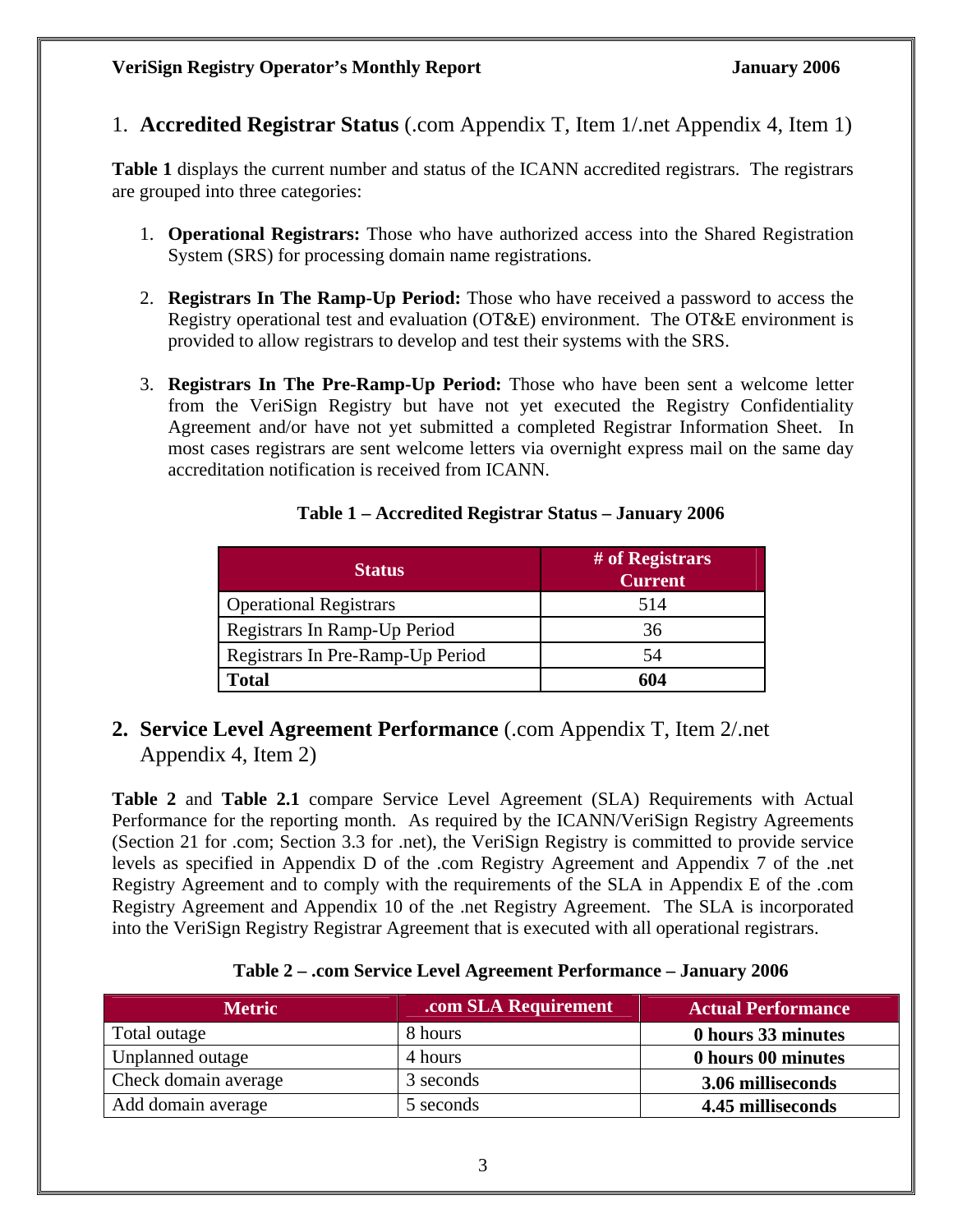| <b>Metric</b>               | .net SLA Requirement                      | <b>Actual Performance</b> |
|-----------------------------|-------------------------------------------|---------------------------|
| <b>Planned Outage SRS</b>   | 4 hours                                   | 0 hours 33 minutes        |
| Unplanned outage*           | 52.6 minutes annually (99.99% avail/year) | 0 minutes                 |
| <b>Planned Outage DNS</b>   | 0 minutes                                 | 0 minutes                 |
| <b>Planned Outage Whois</b> | 4 hours                                   | 0 minutes                 |
| Check domain average        | 25 milliseconds                           | 3.06 milliseconds         |
| Add domain average          | 50 milliseconds                           | 4.45 milliseconds         |
| Delete domain average       | 100 milliseconds                          | 45.70 milliseconds        |
| Modify domain average       | 100 milliseconds                          | 42.43 milliseconds        |

#### **Table 2.1 – .net Service Level Agreement Performance – January 2006**

\* Annual performance is 0 hours0 minutes of unplanned outage to date. This performance is measured by the calendar year.

#### **3. TLD Zone File Access Activity** (.com Appendix T, Item 3/.net appendix 4, Item 3)

**Table 3** summarizes the zone file access activity for the current reporting month. As required by the ICANN/VeriSign Registry Agreements (Section 21 for .com; Section 3.9 for .net), the VeriSign Registry provides third parties bulk access to the zone files for the .com and .net TLDs.

#### **Table 3 – gTLD Zone File Access Activity – January 2006**

| Zone file access passwords previous month               | 1,366 |
|---------------------------------------------------------|-------|
| New zone file access passwords                          | 18    |
| Total zone file access approvals end of reporting month | 1,384 |

#### **4. Completed SRS Software Releases** (.com Appendix T, Item 4/.net Appendix 4, Item 4)

**Table 4** shows significant releases that have occurred in the last twelve (12) months, as well as other relevant information. The VeriSign Registry Shared Registration System (SRS) is continually being improved to better meet the needs of accredited registrars.

| <b>Release Name</b>        | <b>Features</b>                                                                           | <b>Target Date</b> | <b>Complete</b><br><b>Date</b> |
|----------------------------|-------------------------------------------------------------------------------------------|--------------------|--------------------------------|
| <b>Core Release</b><br>6.0 | Inclusion of an EPP Channel into<br>the SRS                                               | 25 June 2005       | 25 June 2005                   |
| <b>Core Release</b><br>6.2 | Optimize the ADD, MODIFY and<br>DELETE domain commands to<br>improve their response times | 19 Nov 2005        | 19 Nov 2005                    |

#### **Table 4 – Completed Shared Registration System Releases**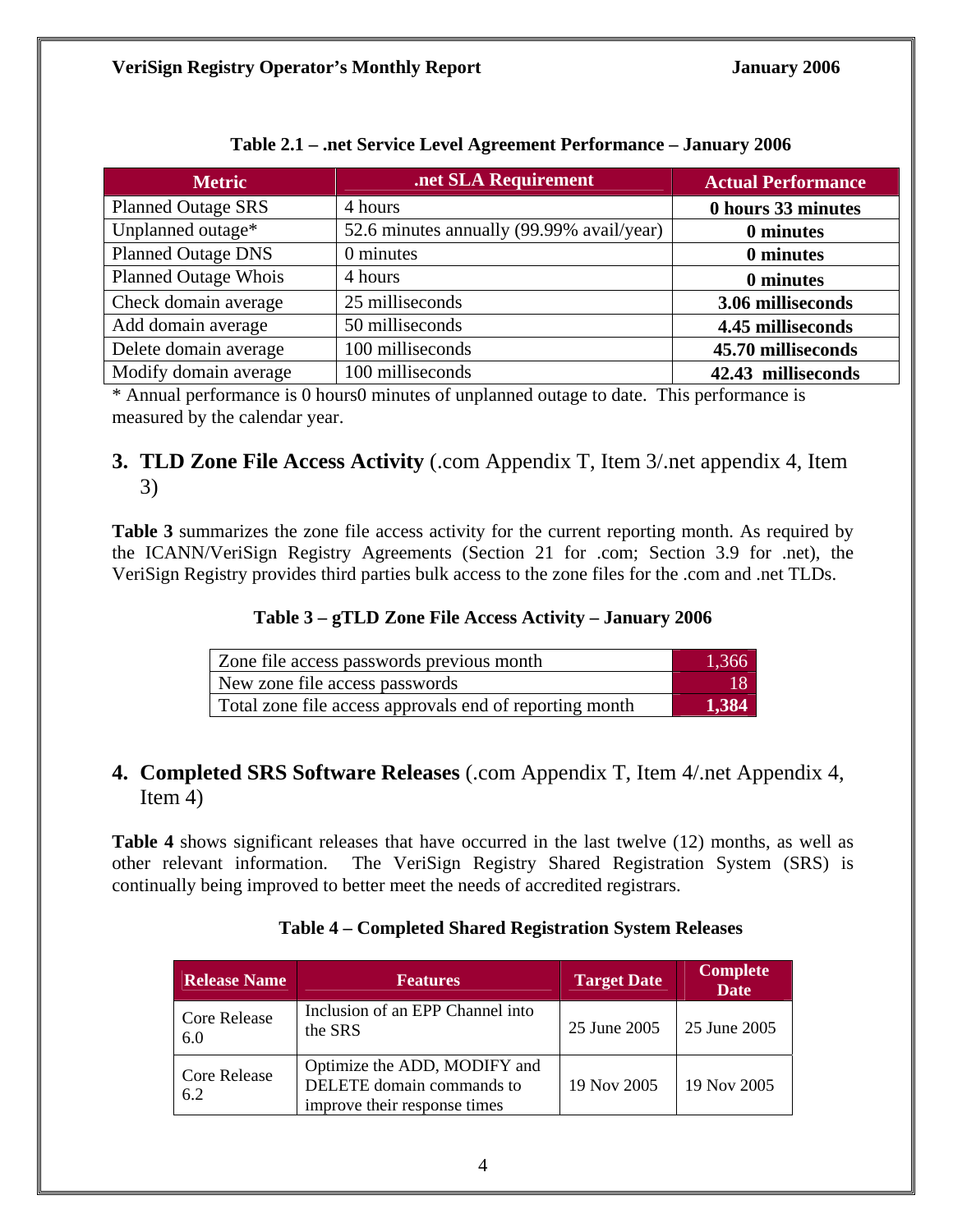**5. Domain Names Under Sponsorship – Per Registrar** (.com Appendix T, Item 5/.net Appendix 4, Item 8.03)

This data will be provided under separate cover.

**6. Name Servers Registered – Per Registrar** (.com Appendix T, Item 6/.net Appendix 4, Item 8.04)

This data will be provided under separate cover.

**7. Domain Names Registered by Registry Operator** (.com Appendix T, Item 7/.net Appendix 4, Not Required but Provided for Convenience)

Per the requirements of the .com registry agreement Section 24.B as of 31 January 2006, the following names should be in Appendix X:

> THE-VERISIGN-COM-NET-REGISTRY.COM THE-VERISIGN-COM-NET-REGISTRY.NET THE-VERISIGN-REGISTRY.COM THE-VERISIGN-REGISTRY.NET THEVERISIGNREGISTRY.COM THEVERISIGNREGISTRY.NET VCNR.COM VCNR.NET VERISIGN-COM-NET-REGISTRY.COM VERISIGN-COM-NET-REGISTRY.NET VERISIGNCNR.COM VERISIGNCNR.NET VRSN-CNR.COM VRSN-CNR.NET VRSN-COM-NET-REGISTRY.COM VRSN-COM-NET-REGISTRY.NET VRSNCNR.COM VRSNCNR.NET VRSNCOMNETREGISTRY.COM VRSNCOMNETREGISTRY.NET

**8. Whois Service Activity** (.com Appendix T, Item 8/.net Appendix 4, Item 5)

| Table 5 – Total Monthly "Whois" Queries (millions) |  |  |
|----------------------------------------------------|--|--|
|----------------------------------------------------|--|--|

| $\mathbf{Mo}/\mathbf{Yr}$ | <b>Total Queries</b> | <b>Peak</b> | Avg/Day |
|---------------------------|----------------------|-------------|---------|
| Jan-05                    | 1,344.9              | 56.3        | 43.4    |
| <b>Feb-05</b>             | 1,246.4              | 96.8        | 44.5    |
| <b>Mar-05</b>             | 1,204.0              | 49.6        | 38.8    |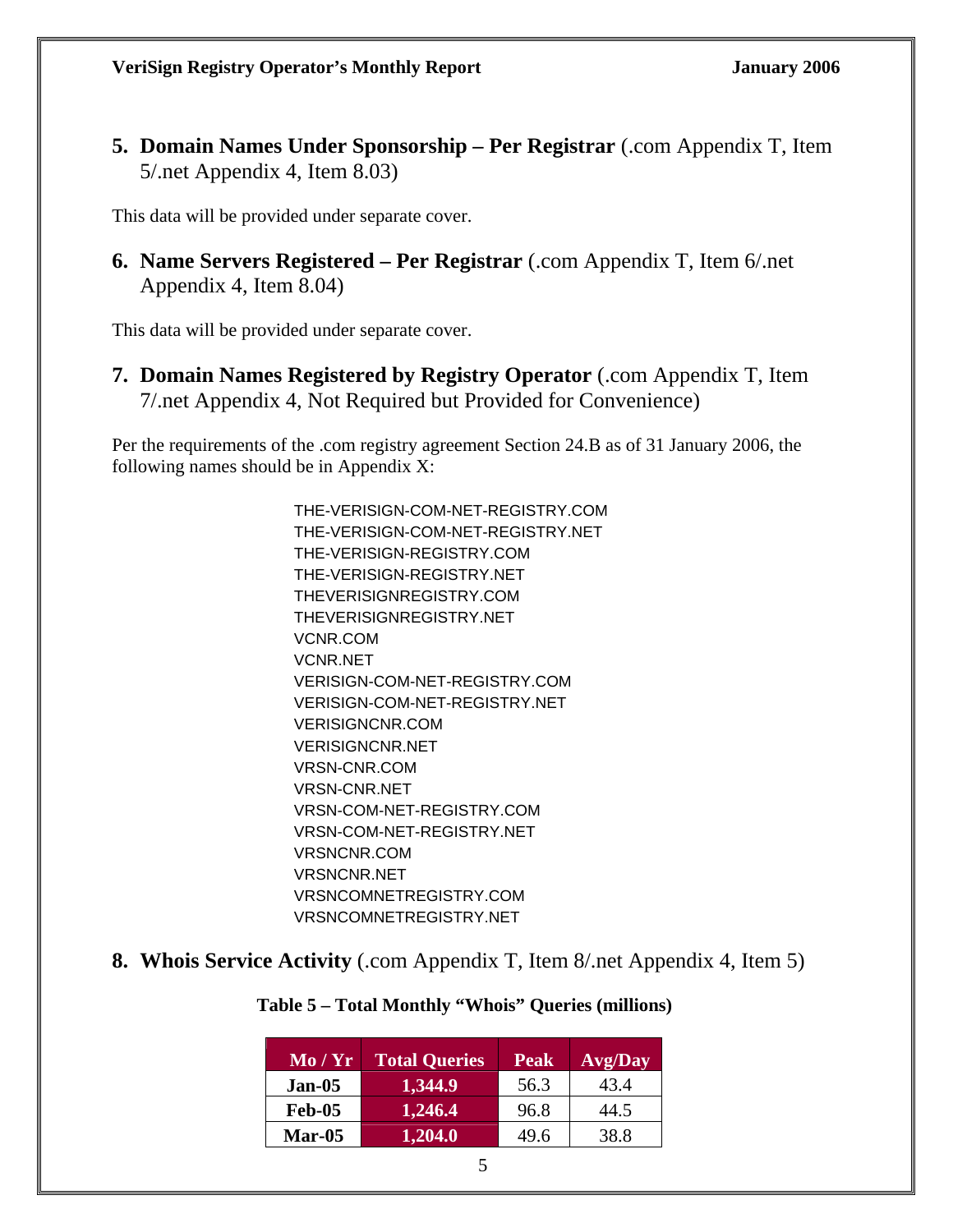| Mo / Yr       | <b>Total Queries</b> | <b>Peak</b> | <b>Avg/Day</b> |
|---------------|----------------------|-------------|----------------|
| Apr- $05$     | 1,867.7              | 113.3       | 62.1           |
| $May-05$      | 1,192.2              | 50.4        | 38.5           |
| $Jun-05$      | 1,318.4              | 91.0        | 43.9           |
| <b>Jul-05</b> | 1,450.8              | 92.7        | 46.8           |
| Aug- $05$     | 1,192.8              | 46.6        | 38.5           |
| $Sep-05$      | 1,285.4              | 58.6        | 42.8           |
| <b>Oct-05</b> | 1,696.1              | 79.5        | 54.7           |
| <b>Nov-05</b> | 1,425.3              | 81.7        | 47.5           |
| <b>Dec-05</b> | 1,633.7              | 72.4        | 52.7           |
| Jan-06        | 1,553.0              | 71.4        | 50.1           |

#### **9. Monthly Growth Trends** (.com Appendix T, Item 9/.net Appendix 4, Not Required but Provided for Convenience)

**There are** six reported categories of monthly transactions executed by all registrars via the Registry Registrar Protocol (RRP) with the Shared Registration System (SRS):

- 1. **Write Domain**  This category includes the following transactions: adding a new domain, deleting a domain, modifying a domain name record, renewing a domain, auto-renew, transferring a domain, sync domain and restore a domain.
- 2. **Query Domain** This category includes the following transactions: query a domain and query a domain transfer status.
- 3. **Check Domain** This category includes the following transaction: check a domain.
- 4. **Write Server** This category includes the following transactions: add name server, modify name server and delete name server.
- 5. **Query Server** This category includes the following transaction: query name server.
- 6. **Check Server**  This category includes the following transaction: check name server.

**Table 6** shows the number of domain name transactions for each of these categories.

**Table 7** shows the number of name server transactions for each of these categories.

| Table 6 – Total Monthly Domain Name Transaction Trend by Category (millions) |  |  |  |
|------------------------------------------------------------------------------|--|--|--|
|------------------------------------------------------------------------------|--|--|--|

| Mo/Yr         | <b>Total</b> | Write   | $\frac{6}{6}$ | <b>Query</b> | $\frac{6}{6}$ | <b>Check</b> | $\frac{6}{6}$ |
|---------------|--------------|---------|---------------|--------------|---------------|--------------|---------------|
| $Jan-05$      | 1,659.8      | 1,312.1 | 79.0%         | 79.0         | 4.8%          | 268.8        | 16.2%         |
| <b>Feb-05</b> | 1,347.9      | 1,006.0 | 74.6%         | 81.0         | 6.0%          | 260.8        | 19.3%         |
| Mar-05        | 1,655.2      | 1,258.1 | 76.0%         | 107.1        | 6.5%          | 289.9        | 17.5%         |
| Apr- $05$     | 1,493.7      | 1,103.9 | 73.9%         | 105.6        | 7.1%          | 284.3        | 19.0%         |
| $Mav-05$      | 1,728.0      | 1,301.8 | 75.3%         | 89.4         | 5.2%          | 336.8        | 19.5%         |
| $Jun-05$      | 2,254.2      | 1,791.5 | 79.5%         | 87.1         | 3.9%          | 375.5        | 16.7%         |
| <b>Jul-05</b> | 2,148.6      | 1,648.6 | 76.7%         | 105.8        | 4.9%          | 394.2        | 18.3%         |
| Aug- $05$     | 2,462.0      | 1,808.1 | 73.4%         | 127.6        | 5.2%          | 526.3        | 21.4%         |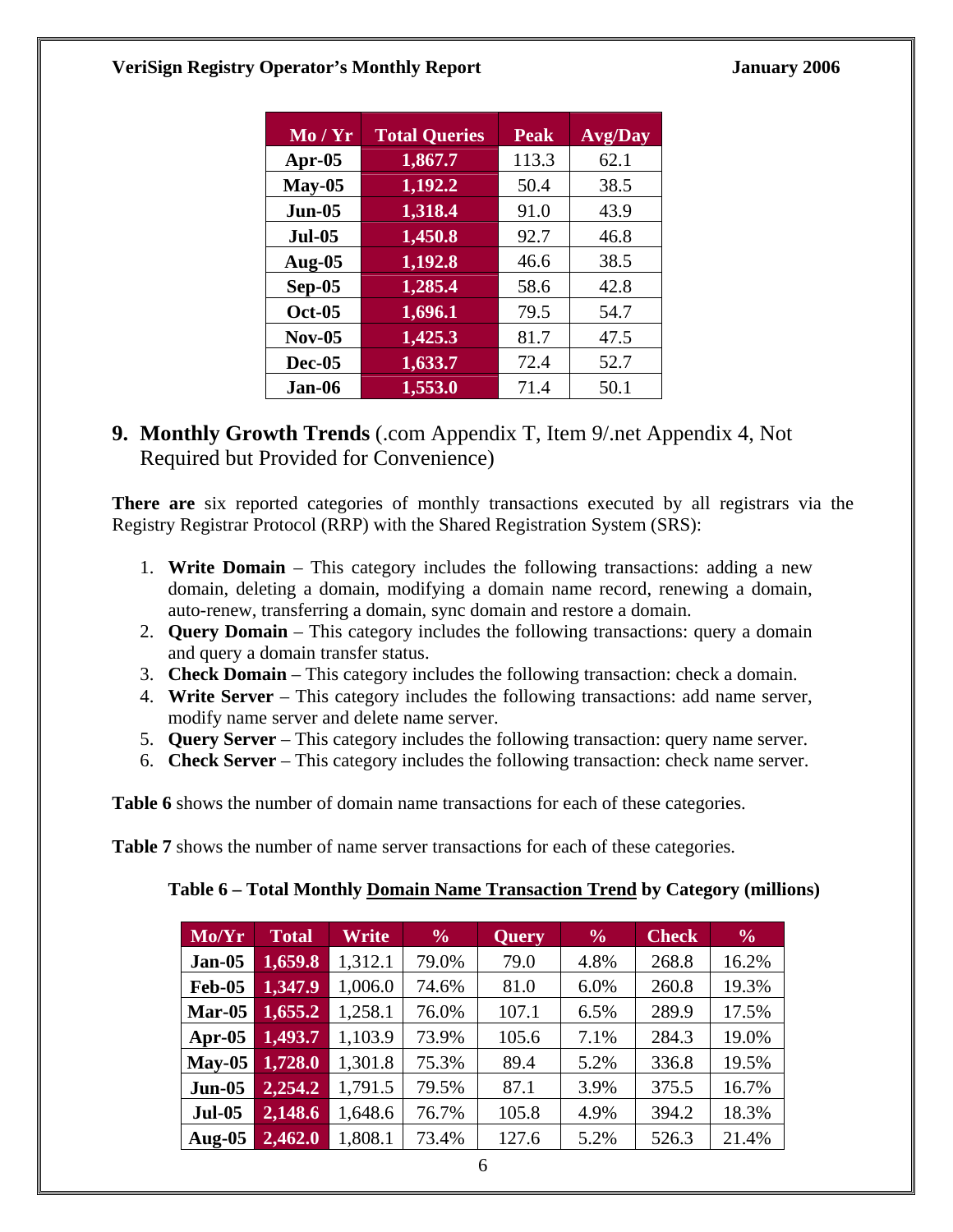| Mo/Yr         | <b>Total</b> | Write   | $\frac{6}{6}$ | Query | $\frac{6}{9}$ | <b>Check</b> | $\frac{6}{6}$ |
|---------------|--------------|---------|---------------|-------|---------------|--------------|---------------|
| $Sep-05$      | 2,968.7      | 2,191.8 | 73.8%         | 148.6 | 5.0%          | 628.2        | 21.2%         |
| <b>Oct-05</b> | 2,952.5      | 2,042.8 | 69.2%         | 175.4 | 5.9%          | 734.2        | 24.9%         |
| $Nov-05$      | 2,735.9      | 1,843.9 | 67.4%         | 188.0 | 6.9%          | 704.1        | 25.7%         |
| Dec-05        | 3,086.9      | 2,139.7 | 69.3%         | 208.9 | 6.8%          | 738.3        | 23.9%         |
| Jan-06        | 3,037.1      | 2,163.3 | 71.2%         | 194.9 | 6.4%          | 679.0        | 22.4%         |

**Table 7 –Total Monthly Name Server Transactions by Category (millions)** 

| Mo/Yr         | <b>Total</b> | Write | $\frac{6}{6}$ | <b>Query</b> | $\frac{6}{6}$ | <b>Check</b> | $\frac{6}{6}$ |
|---------------|--------------|-------|---------------|--------------|---------------|--------------|---------------|
| <b>Jan-05</b> | 22.7         | 0.78  | 3.4%          | 4.0          | 17.8%         | 17.9         | 78.8%         |
| <b>Feb-05</b> | 22.8         | 0.67  | 2.9%          | 3.5          | 15.3%         | 18.6         | 81.7%         |
| $Mar-05$      | 25.4         | 0.44  | 1.7%          | 4.2          | 16.5%         | 20.8         | 81.8%         |
| Apr- $05$     | 24.2         | 0.58  | 2.4%          | 3.8          | 15.7%         | 19.8         | 82.0%         |
| $May-05$      | 25.9         | 0.79  | 3.0%          | 3.8          | 14.5%         | 21.4         | 82.5%         |
| <b>Jun-05</b> | 27.0         | 0.99  | 3.7%          | 3.4          | 12.7%         | 22.6         | 83.6%         |
| <b>Jul-05</b> | 29.8         | 1.55  | 5.2%          | 3.2          | 10.7%         | 25.1         | 84.1%         |
| <b>Aug-05</b> | 28.8         | 2.09  | 7.2%          | 3.1          | 10.7%         | 23.7         | 82.1%         |
| $Sep-05$      | 23.0         | 1.04  | 4.5%          | 2.8          | 12.2%         | 19.2         | 83.2%         |
| <b>Oct-05</b> | 22.1         | 0.49  | 2.2%          | 2.6          | 11.7%         | 19.0         | 86.0%         |
| $Nov-05$      | 18.7         | 0.49  | 2.6%          | 2.7          | 14.2%         | 15.6         | 83.2%         |
| <b>Dec-05</b> | <b>19.1</b>  | 0.49  | 2.5%          | 3.0          | 15.8%         | 15.6         | 81.7%         |
| Jan-06        | 19.6         | 0.64  | 3.3%          | 3.0          | 15.4%         | 16.0         | 81.4%         |

### **10. Total Number of Transactions by Subcategory by Month** (.com Appendix T, Item 10/.net Appendix 4, Item 6)

**Table 8** shows the number of domain name 'write' transactions in subcategories as described in Subsections 9.1. The "Sync", "Restore" and "No RGP Report" columns depict ACTUAL numbers where all other categories are shown in millions. Table 9 shows the number of name server "write" transactions by subcategory.

| Table 8 - Total Monthly Domain Name Write Transactions by Subcategory (millions) |  |  |
|----------------------------------------------------------------------------------|--|--|

|                |              |            | <b>In Millions</b> |      |                     |              |             |                |                   |
|----------------|--------------|------------|--------------------|------|---------------------|--------------|-------------|----------------|-------------------|
| Mo/Yr          | <b>Total</b> | <b>Add</b> | <b>Delete</b>      |      | <b>Modify Renew</b> | <b>Trans</b> | <b>Sync</b> | <b>Restore</b> | No RGP<br>Report* |
| Jan-05         | 1,312.1      | 1,291.6    | 0.9                | 17.2 | 1.2                 | 1.1          | 12,412      | 3,164          | 19                |
| <b>Feb-05</b>  | 1,006.0      | 978.8      | 2.0                | 19.7 | 1.1                 | 4.4          | 11,704      | 2,427          | 12                |
| Mar-05 1,258.1 |              | 1,234.7    | 2.9                | 18.1 | 1.3                 | 1.1          | 12,740      | 5,709          | 21                |
| Apr-05         | 1,103.9      | 1,079.5    | 3.7                | 18.5 | 1.2                 | 0.9          | 11,164      | 2,797          | 6                 |
| May-05 1,301.8 |              | 1,271.3    | 8.5                | 19.8 | 1.2                 | 1.0          | 11,127      | 3,835          | 6                 |
| <b>Jun-05</b>  | 1,791.5      | 1,757.8    | 11.1               | 20.0 | 1.2                 | 1.3          | 10,352      | 2,579          | 44                |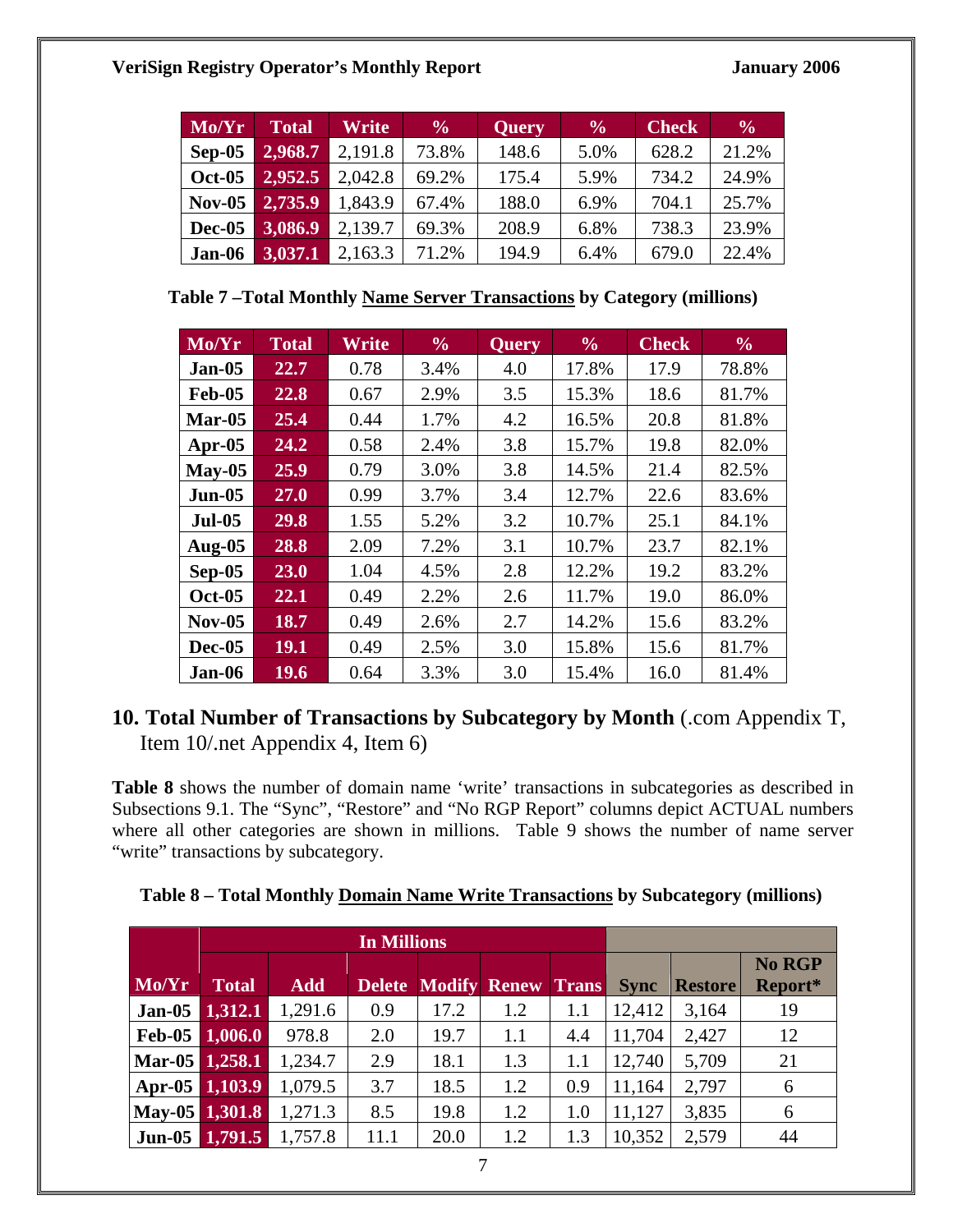|               |              |            | <b>In Millions</b> |      |                     |              |             |                |                          |
|---------------|--------------|------------|--------------------|------|---------------------|--------------|-------------|----------------|--------------------------|
| Mo/Yr         | <b>Total</b> | <b>Add</b> | <b>Delete</b>      |      | <b>Modify Renew</b> | <b>Trans</b> | <b>Sync</b> | <b>Restore</b> | <b>No RGP</b><br>Report* |
| <b>Jul-05</b> | 1,648.6      | 1,606.0    | 15.1               | 23.5 | 1.2                 | 2.9          | 5,243       | 2,514          | 36                       |
| Aug-05        | 1,808.1      | 1,767.5    | 11.5               | 23.5 | 1.3                 | 4.4          | 6,049       | 2,728          | 23                       |
| $Sep-05$      | 2,191.8      | 2,144.0    | 15.7               | 25.4 | 1.3                 | 5.4          | 7,727       | 2,930          | 23                       |
| <b>Oct-05</b> | 2,042.8      | 1,992.1    | 23.0               | 25.7 | 1.3                 | 0.8          | 6,557       | 16,404         | 10                       |
| $Nov-05$      | 1,843.9      | 1,788.9    | 27.2               | 24.2 | 1.6                 | 2.0          | 7,204       | 2,705          | 10                       |
| Dec-05        | 2,139.7      | 2,070.7    | 32.2               | 34.0 | 1.4                 | 1.4          | 11,451      | 2,459          | 12                       |
| Jan-06        | 2,163.3      | 2,102.1    | 27.5               | 30.2 | 1.8                 | 1.6          | 11,063      | 2,938          | 14                       |

\* NOTE: The number in the "No RGP Report" column is calculated by taking the difference between the number of restore commands and the number of restore reports received in the month. This number may vary slightly from the actual number of restores for which no report was received for a given month because of timing between when the restore command was issued and when the report was received.

#### **Table 9 – Total Monthly Name Server Write Transactions by Subcategory (millions)**

| $\overline{\text{Mo}}/\text{Yr}$ | <b>Total</b> | <b>Add</b> | <b>Delete</b> | <b>Modify</b> |
|----------------------------------|--------------|------------|---------------|---------------|
| <b>Jan-05</b>                    | 0.78         | 0.49       | 0.03          | 0.25          |
| Feb-05                           | 0.67         | 0.44       | 0.03          | 0.20          |
| <b>Mar-05</b>                    | 0.44         | 0.22       | 0.04          | 0.18          |
| Apr-05                           | 0.58         | 0.25       | 0.05          | 0.28          |
| $May-05$                         | 0.79         | 0.25       | 0.05          | 0.49          |
| Jun-05                           | 0.99         | 0.27       | 0.04          | 0.68          |
| <b>Jul-05</b>                    | 1.55         | 0.23       | 0.04          | 1.28          |
| <b>Aug-05</b>                    | 2.09         | 0.24       | 0.05          | 1.80          |
| Sep-05                           | 1.04         | 0.25       | 0.04          | 0.76          |
| $Oct-05$                         | 0.49         | 0.26       | 0.05          | 0.18          |
| $Nov-05$                         | 0.49         | 0.27       | 0.08          | 0.15          |
| <b>Dec-05</b>                    | 0.49         | 0.24       | 0.05          | 0.20          |
| .Ian-06                          | 0.64         | 0.29       | 0.06          | 0.30          |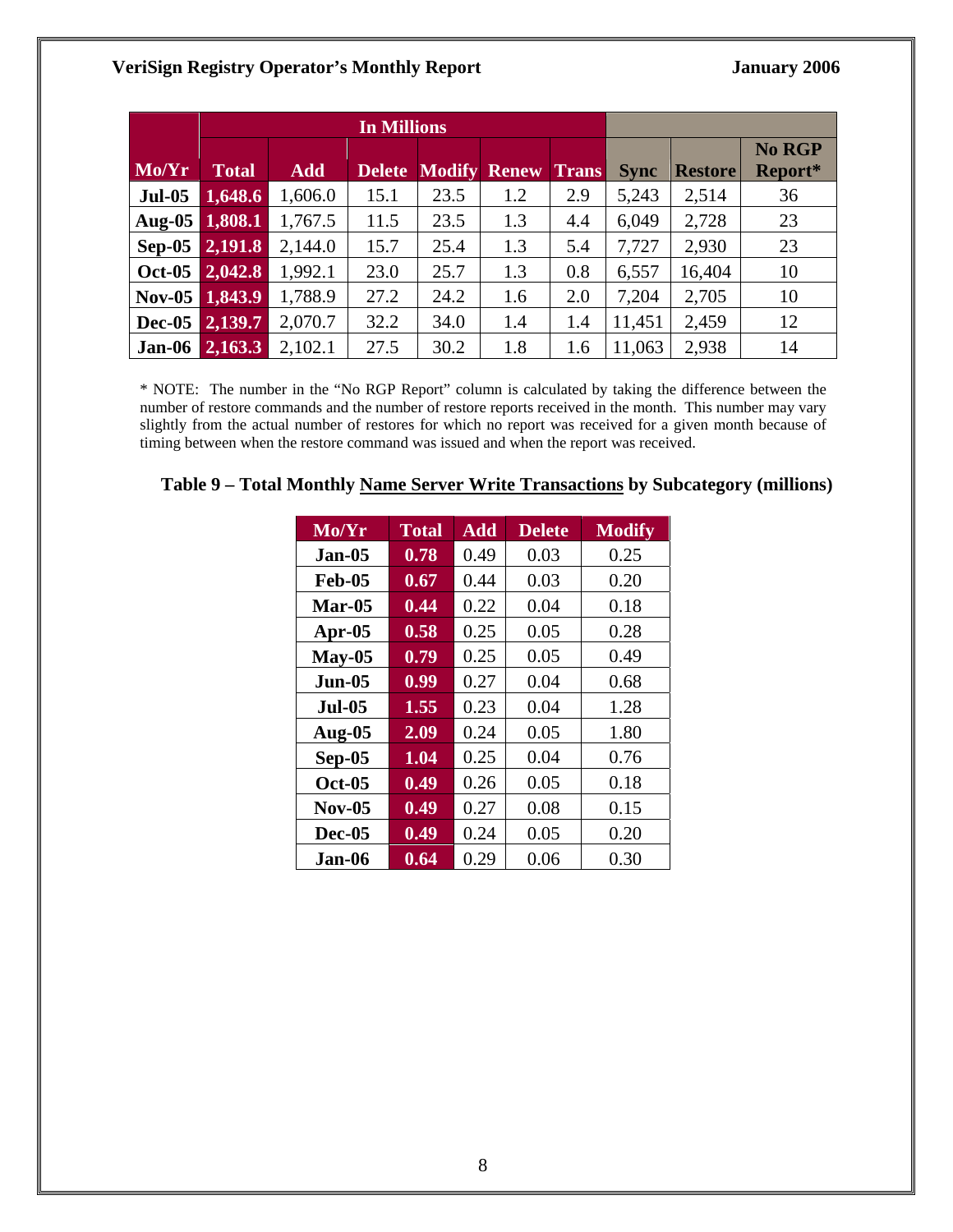

11.**Average Daily Transaction Range (In Millions)** (.com Appendix T, Item 11/.net Appendix 4, Item 7)

**Figure 1 – Average Daily Transaction Range** 

**12. TLD Geographical Registrations Distribution** (.com Appendix T, Item 12/.net Appendix 4, Not Required and Not Provided since Registrant Information is Not Available)

The VeriSign Registry does not have registrant contact information.

**13. Deleted Names - Per Registrar** (.com Appendix T, Not Addressed/.net Appendix 4, Item 8.33)

This data will be provided under separate cover.

**14. Restored Names - Per Registrar** (.com Appendix T, Not Referenced/.net Appendix 4, Item 8.34)

This data will be provided under separate cover.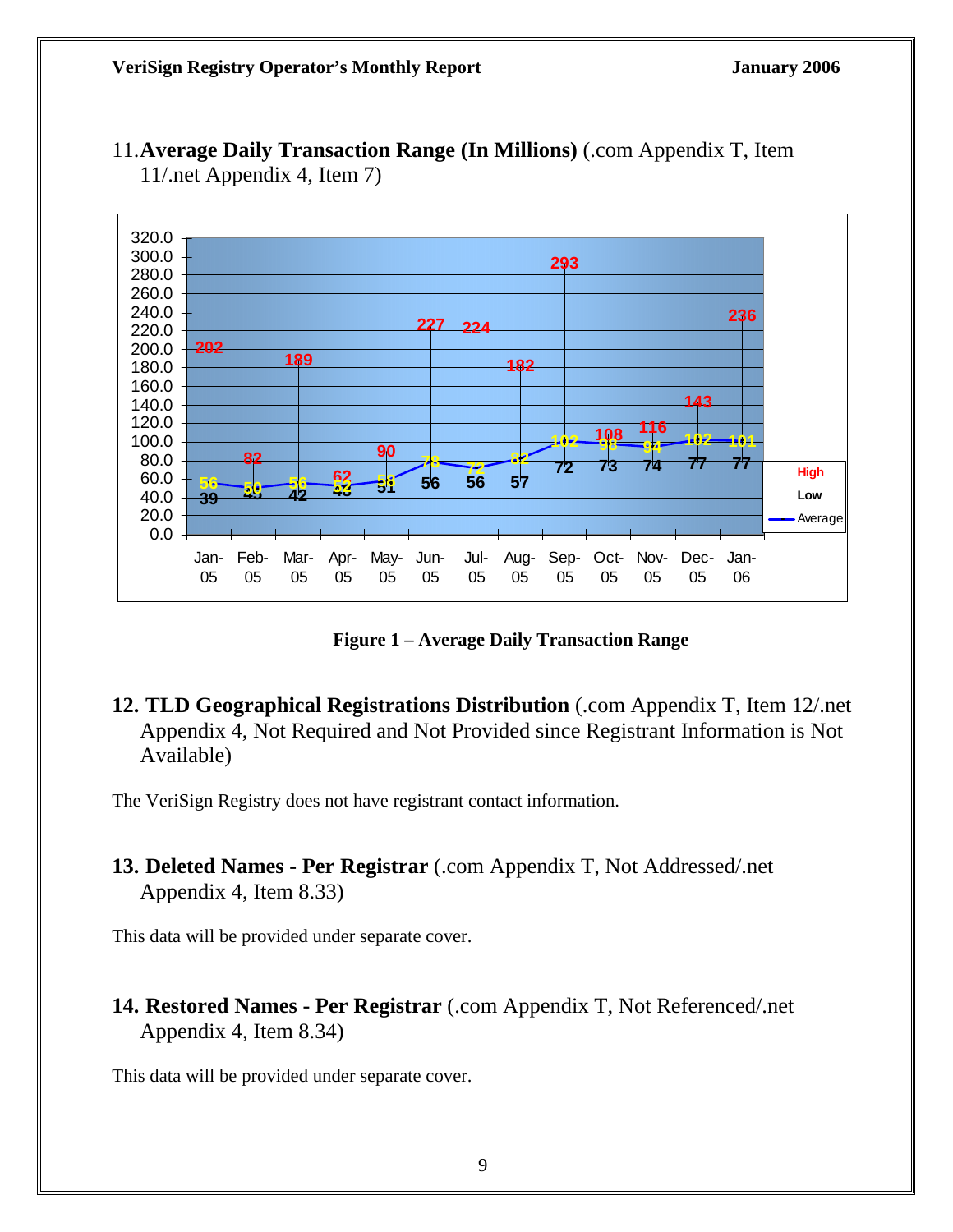**15.Violations of Registrar Restore Report - Per Registrar** (.com Appendix T, Not Referenced/.net Appendix 4, Item 8.35)

This data is available through FTP site.

#### **16. Other Information**

The following information in **Table 10** shows the trend of total monthly transactions (domain names and name servers) for the .com and .net TLDs.

| Mo/Yr         | <b>Total</b> | Write   | $\frac{6}{10}$ | Query | $\frac{6}{6}$ | <b>Check</b> | $\frac{6}{6}$ |
|---------------|--------------|---------|----------------|-------|---------------|--------------|---------------|
| <b>Jan-05</b> | 1,682.6      | 1,312.9 | 78.0%          | 83.1  | 4.9%          | 286.7        | 17.0%         |
| <b>Feb-05</b> | 1,370.6      | 1,006.7 | 73.4%          | 84.5  | 6.2%          | 279.4        | 20.4%         |
| $Mar-05$      | 1,680.6      | 1,258.6 | 74.9%          | 111.3 | 6.6%          | 310.7        | 18.5%         |
| Apr- $05$     | 1,517.9      | 1,104.4 | 72.8%          | 109.4 | 7.2%          | 304.1        | 20.0%         |
| $May-05$      | 1,753.9      | 1,302.5 | 74.3%          | 93.2  | 5.3%          | 358.2        | 20.4%         |
| $Jun-05$      | 2,281.2      | 1,792.5 | 78.6%          | 90.6  | 4.0%          | 398.1        | 17.5%         |
| <b>Jul-05</b> | 2,178.5      | 1,650.2 | 75.7%          | 109.0 | 5.0%          | 419.3        | 19.2%         |
| Aug- $05$     | 2,490.8      | 1,810.2 | 72.7%          | 130.7 | 5.2%          | 550.0        | 22.1%         |
| $Sep-05$      | 2,991.7      | 2,192.8 | 73.3%          | 151.4 | 5.1%          | 647.4        | 21.6%         |
| <b>Oct-05</b> | 2,974.6      | 2,043.3 | 68.7%          | 178.0 | 6.0%          | 753.2        | 25.3%         |
| $Nov-05$      | 2,754.6      | 1,844.4 | 67.0%          | 190.6 | 6.9%          | 719.6        | 26.1%         |
| <b>Dec-05</b> | 3,106.0      | 2,140.2 | 68.9%          | 211.9 | 6.8%          | 753.9        | 24.3%         |
| Jan-06        | 3,056.8      | 2,163.9 | 70.8%          | 197.9 | 6.5%          | 695.0        | 22.7%         |

#### **Table 10 – Total Monthly Transactions by Category** (In Millions)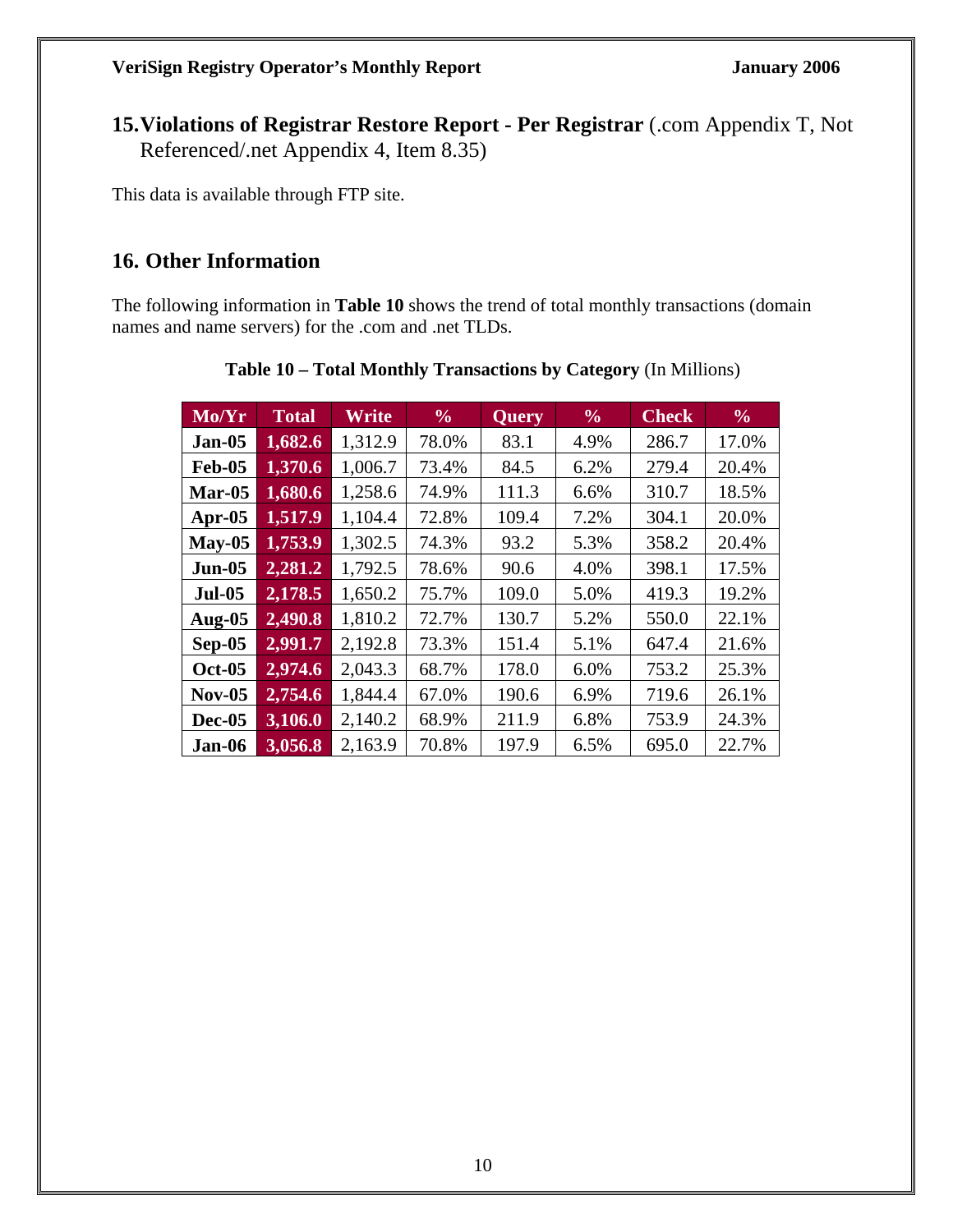

**Figure 2** displays the monthly growth trend in total Registry transactions (domain names and name servers) in millions for the .com and .net TLDs.

**Figure 2 – Total Transactions by Month (In millions)** 

**Figure 3** shows the percent of second-level domain names registered in each of the .com and .net gTLDs as of the end of the current reporting month.



 **Figure 3 – TLD Registrations Distribution January 31, 2006**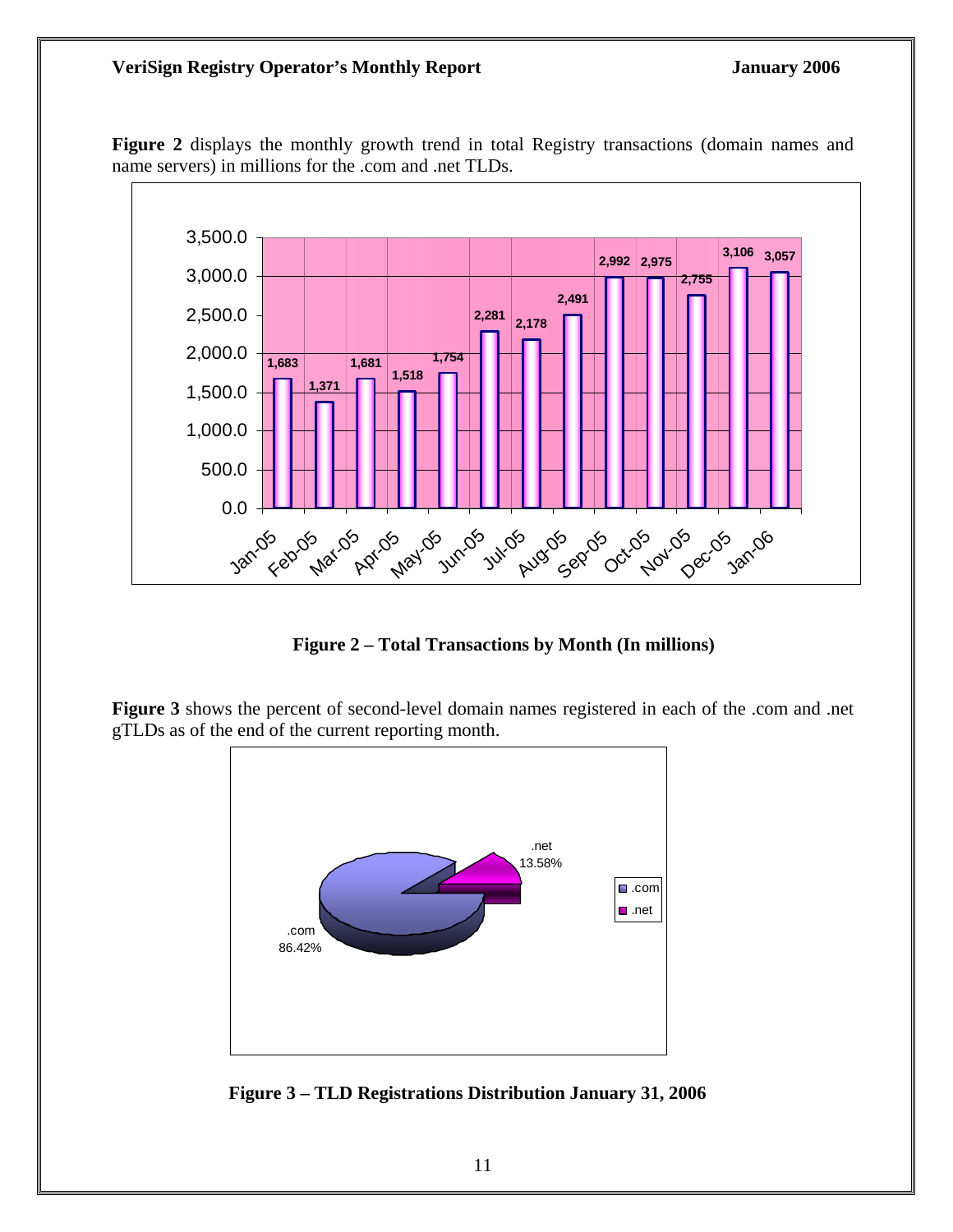

| The following information is provided as required by the ICANN/VeriSign Registry Agreements. The following information "shall be kept confidential by ICANN until three months after the end |                  |                 | of the month to which the report relates." |                               |                                             |                         |                                        |                |                         |              |
|----------------------------------------------------------------------------------------------------------------------------------------------------------------------------------------------|------------------|-----------------|--------------------------------------------|-------------------------------|---------------------------------------------|-------------------------|----------------------------------------|----------------|-------------------------|--------------|
| Total REGISTRATIONS in the VeriSign Registry Database and NAME SERVER<br>COUNT as of January 31, 2006                                                                                        |                  |                 |                                            |                               | <b>January 2006</b><br><b>GROSS DELETES</b> |                         | <b>January 2006</b><br><b>RESTORES</b> |                |                         |              |
| <b>REGISTRAR</b>                                                                                                                                                                             | <b>COM</b>       | <b>NET</b>      | <b>Total</b><br><b>Names</b>               | <b>Name</b><br><b>Servers</b> | <b>COM</b>                                  | <b>NET</b>              | <b>Grand</b><br><b>Total</b>           | <b>COM</b>     | <b>NET</b>              | <b>Total</b> |
| !!! BB Bulk, Inc. dba My Name Now                                                                                                                                                            | 1,751            | 192             | 1,943                                      |                               | 100                                         | 10                      | 110                                    | $\Omega$       | $\Omega$                | $\mathbf 0$  |
| ! \$ ! Bid It Win It, Inc.                                                                                                                                                                   | 1,667            | 189             | 1,856                                      | 6                             | 111                                         | 6                       | 117                                    | $\Omega$       | $\Omega$                | $\mathbf 0$  |
| ! 1 Host Israel, Inc                                                                                                                                                                         | 270              | $\overline{15}$ | 285                                        | 0                             | $\Omega$                                    | $\Omega$                | $\bf{0}$                               | $\Omega$       | $\Omega$                | $\mathbf 0$  |
| ! 1 Host Japan, Inc                                                                                                                                                                          | 302              | 25              | 327                                        | ٥l                            | $\Omega$                                    | $\mathbf 0$             | $\bf{0}$                               | $\Omega$       | $\Omega$                | $\mathbf 0$  |
| ! 1 Host Korea, Inc                                                                                                                                                                          | $\overline{278}$ | $\overline{20}$ | 298                                        | 0                             | $\overline{0}$                              | $\overline{0}$          | $\overline{\mathbf{0}}$                | $\Omega$       | $\mathbf 0$             | $\mathbf 0$  |
| ! 1 Host Kuwait, Inc                                                                                                                                                                         | 151              | 10              | 161                                        | 0                             | $\Omega$                                    | $\mathbf 0$             | 0                                      | $\Omega$       | $\overline{0}$          | $\mathbf 0$  |
| ! 1 Host Malaysia, Inc                                                                                                                                                                       | 169              | 16              | 185                                        | $\Omega$                      | $\mathbf{1}$                                | $\overline{0}$          | 1                                      | $\Omega$       | $\mathbf 0$             | $\mathbf 0$  |
| ! 1 Host United Kingdom, Inc.                                                                                                                                                                | 120              | 13              | 133                                        | $\Omega$                      | $\mathbf 1$                                 | $\mathbf 0$             | $\blacktriangleleft$                   | $\Omega$       | $\Omega$                | $\bf{0}$     |
| ! AlohaNIC LLC                                                                                                                                                                               | 754              | $\overline{83}$ | 837                                        | 14                            | $\overline{12}$                             | $\overline{2}$          | $\overline{14}$                        | $\Omega$       | $\mathbf 0$             | $\mathbf 0$  |
| !!!\$0 Cost Domain and Hosting Services, Inc.                                                                                                                                                | 783              | 93              | 876                                        | $\overline{c}$                | $\overline{O}$                              | $\overline{0}$          | $\bf{0}$                               | $\Omega$       | $\Omega$                | $\mathbf 0$  |
| !\$6.25 DOMAINS! Network, Inc. dba Esite.com                                                                                                                                                 | 1,133            | 157             | 1,290                                      | 14                            | $\overline{a}$                              | 1                       | 3                                      | $\Omega$       | $\Omega$                | $\mathbf 0$  |
| \$\$\$ Private Label Internet Service Kiosk, Inc. dba PLISK.co                                                                                                                               | 533              | 60              | 593                                        | 3                             | $\overline{7}$                              | 1                       | 8                                      | $\Omega$       | $\Omega$                | $\bf{0}$     |
| <b>\$PPC Marketing Ilc</b>                                                                                                                                                                   | 50               | 6               | 56                                         | 4                             | $\mathbf 0$                                 | $\overline{0}$          | $\mathbf 0$                            | $\Omega$       | $\mathbf 0$             | $\mathbf 0$  |
| 007Names, Inc.                                                                                                                                                                               | 8,110            | 1,212           | 9,322                                      | 246                           | $\overline{86}$                             | 64                      | 150                                    | $\overline{2}$ | $\mathbf 0$             | $\mathbf{2}$ |
| 1 Domain Names International, Inc. d/b/a 1dni.com                                                                                                                                            | 2,718            | 360             | 3,078                                      | 180                           | $\overline{21}$                             |                         | $\overline{22}$                        | $\Omega$       | $\Omega$                | $\mathbf 0$  |
| eNameCo.                                                                                                                                                                                     | 12.742           | 2,298           | 15,040                                     | 741                           | 89                                          | 11                      | 100                                    |                | $\Omega$                | $\vert$      |
| 1 HOST AMERICA, INC.                                                                                                                                                                         | 389              | $\overline{35}$ | 424                                        | $\Omega$                      | 327                                         | 55                      | 382                                    |                | $\Omega$                | $\vert$ 1    |
| 1 Host Australia, Inc.                                                                                                                                                                       | 364              | $\overline{27}$ | 391                                        | 0                             |                                             | $\mathbf{0}$            | 1                                      | $\Omega$       | $\overline{0}$          | $\mathbf 0$  |
| 1 Host Brazil, Inc.                                                                                                                                                                          | 379              | 36              | 415                                        | 0                             | 1                                           | $\Omega$                | 1                                      | $\Omega$       | $\Omega$                | $\bf{0}$     |
| 1 HOST CANADA. INC.                                                                                                                                                                          | 370              | $\overline{21}$ | 391                                        | $\Omega$                      | 3                                           | 0                       | 3                                      | $\Omega$       | $\Omega$                | $\bf{0}$     |
| 1 HOST CHINA, INC.                                                                                                                                                                           | 385              | $\overline{29}$ | 414                                        | 0                             | $\mathbf 0$                                 | 0                       | $\bf{0}$                               | $\Omega$       | $\mathbf 0$             | $\pmb{0}$    |
| <b>HOST GERMANY, INC.</b>                                                                                                                                                                    | 358              | 33              | 391                                        | 0                             | $\overline{0}$                              | $\overline{0}$          | $\bf{0}$                               | $\Omega$       | $\overline{0}$          | $\mathbf 0$  |
| 1 More Name, LLC                                                                                                                                                                             |                  |                 |                                            | $\Omega$                      | 5                                           | $\mathbf 0$             | 5                                      | $\Omega$       | $\mathbf 0$             | $\mathbf 0$  |
| 123 Registration, Inc.                                                                                                                                                                       | 3,596            | 598             | 4,194                                      | 189                           | 150                                         | $\overline{20}$         | 170                                    | $\Omega$       | $\overline{0}$          | $\bf{0}$     |
| 123domainrenewals, LLC                                                                                                                                                                       | 485              | 41              | 526                                        | 2                             | $\mathbf 0$                                 | 0                       | $\bf{0}$                               | $\mathbf 0$    | $\overline{\mathbf{0}}$ | $\mathbf 0$  |
| 1800-website, LLC                                                                                                                                                                            | 638              | 68              | 706                                        | $\mathbf 0$                   | $\overline{2}$                              | $\overline{0}$          | $\overline{2}$                         | $\Omega$       | $\Omega$                | $\mathbf 0$  |
| 1-877NameBid.com LLC dba "1-877NameBid.com"                                                                                                                                                  | 631              | 58              | 689                                        | 15                            | 6                                           | $\overline{\mathbf{A}}$ | $\overline{10}$                        | $\Omega$       | $\overline{0}$          | $\bf{0}$     |
| 1stDomain.net, division of G+D International LLC                                                                                                                                             | 5.306            | 1,268           | 6,574                                      | 1                             | 100                                         | $\overline{37}$         | 137                                    | $\Omega$       | $\Omega$                | $\bf{0}$     |
| 1st-for-domain-names, LLC                                                                                                                                                                    | 530              | 60              | 590                                        | 1,516                         | 3                                           | 0                       | 3                                      | $\mathbf 0$    | $\mathbf 0$             | $\mathbf 0$  |
| 2003300 Ontario Inc. dba GetDomainsIWant.ca Internet Se                                                                                                                                      | 332              | $\overline{24}$ | 356                                        |                               | $\overline{33}$                             | $\overline{0}$          | 33                                     | $\Omega$       | $\mathbf 0$             | $\mathbf 0$  |
| 21Company, Inc. dba 21-domain.com                                                                                                                                                            | 1,156            | 117             | 1,273                                      | Οl                            | 75                                          | 6                       | 81                                     | $\Omega$       | $\overline{0}$          | $\mathbf 0$  |
| 24x7domains, LLC                                                                                                                                                                             | 530              | 59              | 589                                        | 6                             | $\Omega$                                    | $\overline{0}$          | $\mathbf 0$                            | $\Omega$       | $\mathbf 0$             | $\bf{0}$     |
| 3349608 Canada Inc. dba GetYourDotInfo.com Inc                                                                                                                                               | 276              | 29              | 305                                        | ٥l                            | 28                                          | 1                       | 29                                     | $\overline{0}$ | $\mathbf 0$             | $\mathbf 0$  |
| 3597245 Canada Inc. dba Nic-Name Internet Service Corp                                                                                                                                       | 255              | $\overline{27}$ | 282                                        | 0                             | 30                                          | 1                       | $\overline{31}$                        | $\overline{0}$ | $\mathbf 0$             | $\mathbf 0$  |
| 3684458 Canada, Inc. dba Quark.ca Internet Service Corpe                                                                                                                                     | 312              | 36              | 348                                        | 4                             | 38                                          | $\mathbf 0$             | 38                                     | $\Omega$       | $\Omega$                | $\mathbf 0$  |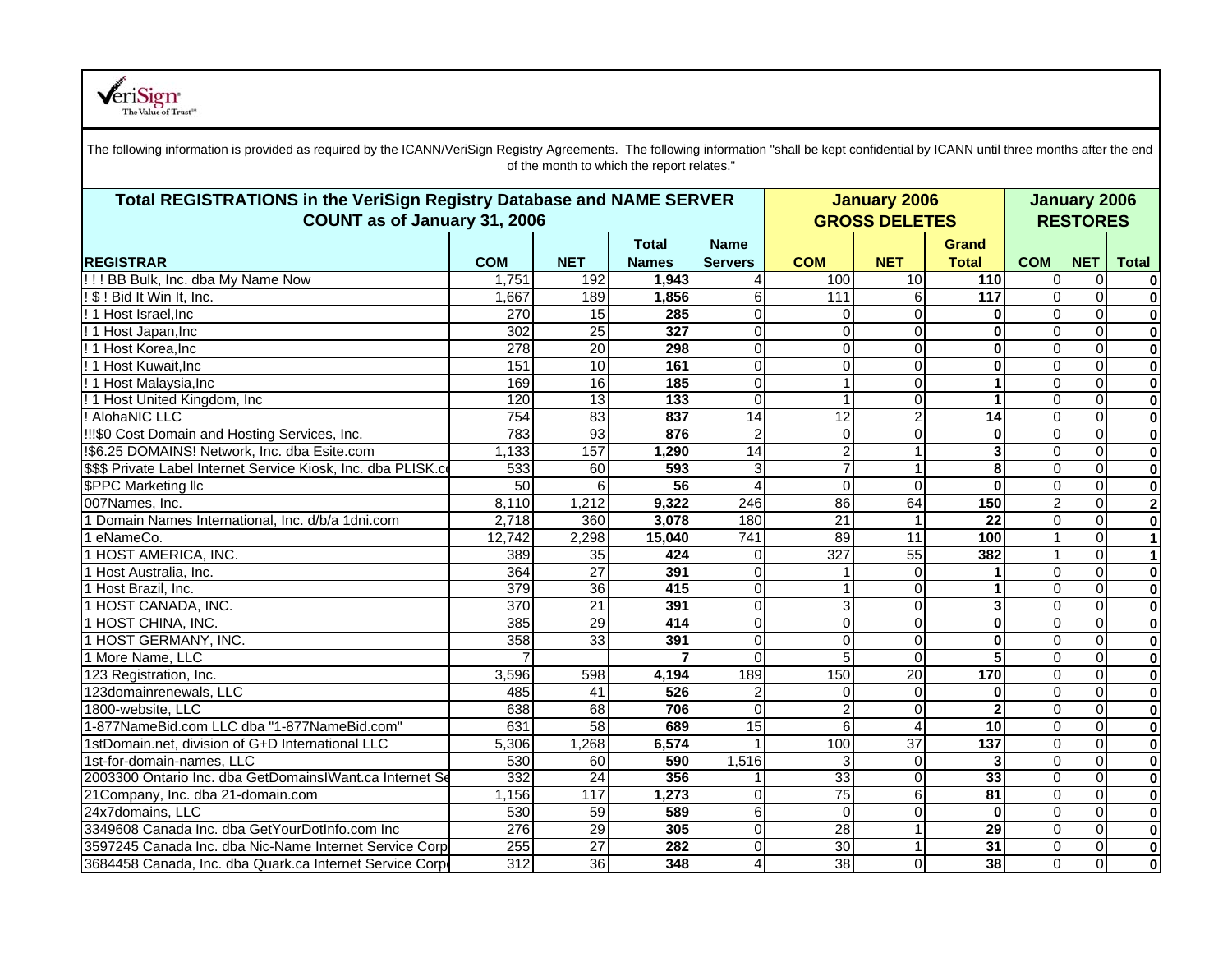| Total REGISTRATIONS in the VeriSign Registry Database and NAME SERVER |                  |                |                  |                  |                  | <b>January 2006</b>  |                  |                |                 | <b>January 2006</b>     |
|-----------------------------------------------------------------------|------------------|----------------|------------------|------------------|------------------|----------------------|------------------|----------------|-----------------|-------------------------|
| COUNT as of January 31, 2006                                          |                  |                |                  |                  |                  | <b>GROSS DELETES</b> |                  |                | <b>RESTORES</b> |                         |
|                                                                       |                  |                | <b>Total</b>     | <b>Name</b>      |                  |                      | <b>Grand</b>     |                |                 |                         |
| <b>IREGISTRAR</b>                                                     | <b>COM</b>       | <b>NET</b>     | <b>Names</b>     | <b>Servers</b>   | <b>COM</b>       | <b>NET</b>           | <b>Total</b>     | <b>COM</b>     | <b>NET</b>      | <b>Total</b>            |
| 6230644 Canada Inc. dba Megabyte.ca Internet Services                 | 306              | 28             | 334              |                  | 41               | $\overline{0}$       | 41               | 0              | 0               | 0                       |
| 8068 Registrar, Inc.                                                  | 1,707            | 211            | 1,918            | 19               | 103              | 8                    | 111              | $\Omega$       | $\overline{0}$  | $\overline{\mathbf{0}}$ |
| 995discountdomains, LLC                                               | 529              | 76             | 605              |                  | 2                | $\Omega$             | $\mathbf{2}$     | $\Omega$       | $\mathbf 0$     | $\mathbf{0}$            |
| A Mountain Domains, Inc.                                              | 1,628            | 183            | 1,811            |                  | 97               | 9                    | 106              | $\Omega$       | $\Omega$        | $\overline{\mathbf{0}}$ |
| A Technology Company, Inc. d/b/a namesystem.com                       | 2,685            | 502            | 3,187            | 350              | 88               | 20                   | 108              | $\Omega$       | $\overline{0}$  | $\overline{\mathbf{0}}$ |
| A.W.B. Trading, Inc.                                                  | 1,717            | 193            | 1,910            | $\Omega$         | 95               | $\overline{13}$      | 108              | $\Omega$       | $\overline{0}$  | 0                       |
| AAAQ.COM, Inc.                                                        | 170,451          | 27,885         | 198,336          | 10,623           | 2,857            | 447                  | 3,304            | 29             | $\overline{3}$  | 32                      |
| Abacus America, Inc. dba Names4Ever                                   | 286,418          | 45,302         | 331,720          | 11,157           | 5,085            | 798                  | 5,883            | 52             | $\mathbf{1}$    | 53                      |
| Abdomainations.ca Inc.                                                | 3,531            | 469            | 4,000            |                  | 4,288            | 732                  | 5,020            | $\mathbf 0$    | $\overline{0}$  | $\overline{\mathbf{0}}$ |
| About Domain Dot Com Solutions Pvt. Ltd.                              | 545              | 60             | 605              | 6                | 0                | $\Omega$             | $\bf{0}$         | $\mathbf 0$    | $\overline{0}$  | $\overline{\mathbf{0}}$ |
| ABR Products, Inc. dba Nitin Networks                                 | 32,835           | 6,834          | 39,669           | 2,289            | 638              | 112                  | 750              | $\Omega$       | $\mathbf 0$     | $\overline{\mathbf{0}}$ |
| Abu-Ghazaleh Intellectual Property dba Tagidomains.com                | 191              | 120            | $\overline{311}$ | $\overline{20}$  | $\Omega$         | $\Omega$             | $\bf{0}$         | $\mathbf 0$    | $\mathbf 0$     | $\mathbf{0}$            |
| Ace of Domains, Inc.                                                  | 462              | 48             | 510              | 9                | 32               | $\Omega$             | 32               | $\mathbf 0$    | $\overline{0}$  | $\overline{\mathbf{0}}$ |
| Active 24 ASA                                                         | 65,598           | 14,824         | 80,422           | 666              | 36               | 15                   | 51               | $\Omega$       | $\overline{0}$  | $\mathbf{0}$            |
| Addressontheweb, LLC                                                  | 486              | 54             | 540              | 6                | $\Omega$         | $\Omega$             | $\mathbf 0$      | $\Omega$       | $\mathbf 0$     | $\overline{\mathbf{0}}$ |
| AdoptADomain.net, Inc.                                                | 4,117            | 528            | 4,645            | 6                | 5,261            | 853                  | 6,114            | $\Omega$       | $\Omega$        | $\overline{\mathbf{0}}$ |
| Advantage Interactive Ltd                                             | 22,857           | 3,795          | 26,652           | 334              | 42               |                      | 49               | 6              | $\mathbf{1}$    | $\overline{7}$          |
| Affordable Computer Solutions, Inc. dba WWW.AFFORDA                   | 3,516            | 1,113          | 4,629            | 6                | 87               | 8                    | $\overline{95}$  | $\Omega$       | $\overline{0}$  | $\overline{\mathbf{0}}$ |
| Afterdark Domains, Incorporated                                       | 1,182            | 120            | 1,302            | $\Omega$         | 79               | 8                    | $\overline{87}$  | $\Omega$       | $\mathbf 0$     | $\mathbf{0}$            |
| Aim High!, Inc. dba Registry Systems                                  | 3,173            | 301            | 3,474            | 44               | 19               | 3                    | $\overline{22}$  | $\Omega$       | $\Omega$        | $\overline{\mathbf{0}}$ |
| AirNames.com, Inc.                                                    | 1,221            | 160            | 1,381            | $\Omega$         | 79               | 9                    | 88               | $\mathbf 0$    | $\overline{0}$  | $\mathbf{0}$            |
| Alantron BLTD.                                                        | $\overline{378}$ | 40             | 418              | 40               | $\overline{17}$  | 3                    | $\overline{20}$  | $\Omega$       | $\mathbf 0$     | $\overline{\mathbf{0}}$ |
| Alices Registry, Inc.                                                 | 1,035            | 193            | 1,228            | $\overline{27}$  | 36               | $\Omega$             | 36               | $\Omega$       | $\mathbf 0$     | $\mathbf{0}$            |
| All West Communications, Inc. d/b/a AW Registry                       | 14,469           | 2,283          | 16,752           | 1,771            | $\overline{223}$ | 30                   | 253              | 7              | $\mathbf 0$     | $\overline{7}$          |
| Allaccessdomains, LLC                                                 | 502              | 40             | 542              |                  | 0                | $\Omega$             | $\bf{0}$         | $\mathbf 0$    | $\overline{0}$  | $\overline{\mathbf{0}}$ |
| AllGlobalNames S.A.                                                   | 3,171            | 1,112          | 4,283            | $\overline{202}$ | 23               | 5                    | $\overline{28}$  | $\overline{2}$ | $\overline{0}$  | $\overline{\mathbf{c}}$ |
| Allindomains, LLC                                                     | 43,076           | 7,450          | 50,526           | 2,962            | 723              | 121                  | 844              | 17             | $\mathbf{1}$    | 18                      |
| America Online, Inc. dba AOL and/or CompuServe-AOL                    | 8,960            | 2,204          | 11,164           | 120              | ∩                | $\Omega$             | <sup>0</sup>     | $\mathbf 0$    | $\overline{0}$  | $\mathbf{0}$            |
| Annulet, Inc.                                                         | 11,064           | 7,432          | 18,496           | 49               | 3,492            | 411                  | 3,903            | $\mathbf 0$    | $\overline{0}$  | $\overline{\mathbf{0}}$ |
| ANO Regional Network Information Center dba RU                        | 10,278           | 3,145          | 13,423           | 2,950            | 48               | $\overline{16}$      | 64               | $\mathbf 0$    | $\mathbf 0$     | 0                       |
| Anytime Sites, Inc.                                                   | 665              | 85             | 750              | 2                | $\overline{2}$   | $\Omega$             | $\mathbf{2}$     | $\mathbf 0$    | $\overline{0}$  | $\overline{\mathbf{0}}$ |
| AO Domains, Incorporated                                              | 1,705            | 194            | 1,899            | $\Omega$         | 99               | 12                   | $\overline{111}$ | $\overline{2}$ | $\overline{0}$  | $\overline{2}$          |
| Apex Registry, Inc.                                                   | 3,627            | 623            | 4,250            | 410              | 120              | 18                   | 138              | $\mathbf 0$    | $\overline{0}$  | $\overline{\mathbf{o}}$ |
| Arab Internet Names, Incorporated                                     | 1,252            | 119            | 1,371            |                  | 81               | 6                    | 87               | $\Omega$       | $\overline{0}$  | $\overline{\mathbf{0}}$ |
| Arsys Internet, S.L. d/b/a NICLINE.COM                                | 149,576          | 22,591         | 172,167          | 3,890            | 1,109            | 203                  | 1,312            | 5              | $\mathbf 0$     | 5                       |
| Aruba SpA                                                             |                  | $\mathfrak{p}$ |                  |                  | $\Omega$         | $\Omega$             | $\bf{0}$         | $\mathbf 0$    | $\Omega$        | $\overline{\mathbf{0}}$ |
| Asadal, Inc.                                                          | 20,142           | 12,916         | 33,058           | 1,451            | 273              | 79                   | 352              | $\overline{0}$ | $\overline{0}$  | 0                       |
| Ascio Technologies, Inc.                                              | 178,027          | 42,036         | 220,063          | 3,595            | 1,926            | 471                  | 2,397            | 39             | $\overline{9}$  | 48                      |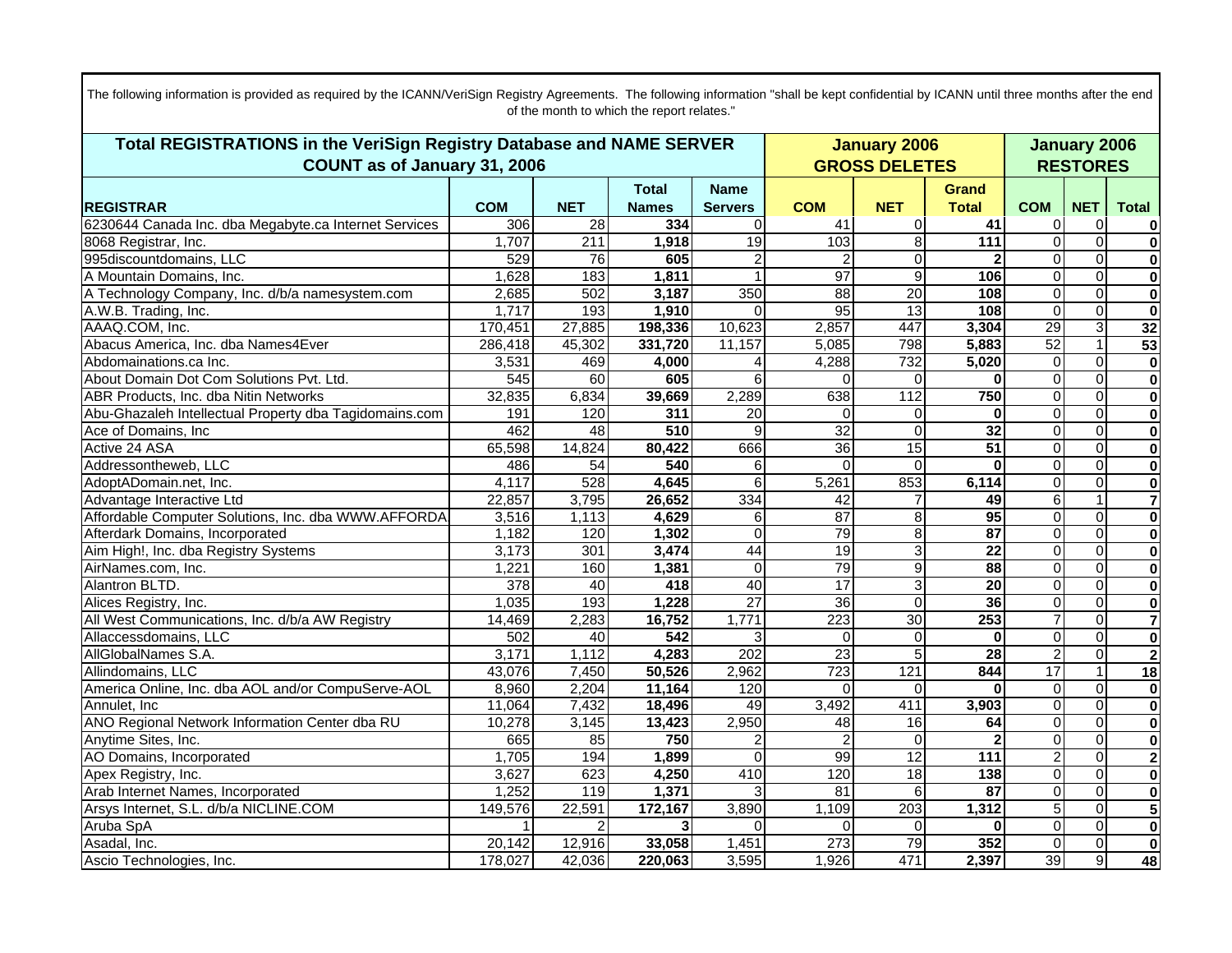| Total REGISTRATIONS in the VeriSign Registry Database and NAME SERVER |                 |                 |              |                 |                 | <b>January 2006</b>  |                 |                 |                         | <b>January 2006</b>     |  |  |
|-----------------------------------------------------------------------|-----------------|-----------------|--------------|-----------------|-----------------|----------------------|-----------------|-----------------|-------------------------|-------------------------|--|--|
| <b>COUNT as of January 31, 2006</b>                                   |                 |                 |              |                 |                 | <b>GROSS DELETES</b> |                 |                 | <b>RESTORES</b>         |                         |  |  |
|                                                                       |                 |                 | <b>Total</b> | <b>Name</b>     |                 |                      | <b>Grand</b>    |                 |                         |                         |  |  |
| <b>REGISTRAR</b>                                                      | <b>COM</b>      | <b>NET</b>      | <b>Names</b> | <b>Servers</b>  | <b>COM</b>      | <b>NET</b>           | <b>Total</b>    | <b>COM</b>      | <b>NET</b>              | <b>Total</b>            |  |  |
| AsiaDomains, Incorporated                                             | 1,306           | 125             | 1,431        |                 | 70              |                      | 77              | $\mathbf 0$     | 0                       | 0                       |  |  |
| <b>AtCom Technology LLC</b>                                           | 14,495          | 2,250           | 16,745       | 1,005           | 231             | 42                   | 273             | $\Omega$        | $\mathbf 0$             | $\mathbf 0$             |  |  |
| Atozdomainsmarket, LLC                                                | 217             | 47              | 264          | $\Omega$        | $\overline{0}$  | $\Omega$             | $\mathbf{0}$    | $\overline{0}$  | $\overline{0}$          | $\bf{0}$                |  |  |
| AusRegistry Group Pty. Ltd.                                           | 896             | 115             | 1,011        | 29              | 46              | $\overline{3}$       | 49              | $\mathbf 0$     | $\mathbf 0$             | $\bf{0}$                |  |  |
| Australian Style Pty Ltd                                              | $\overline{71}$ | $\overline{c}$  | 73           | $\overline{0}$  | $\overline{0}$  | $\Omega$             | $\bf{0}$        | $\mathbf 0$     | $\mathbf 0$             | $\bf{0}$                |  |  |
| Austriadomains, LLC                                                   | 486             | 80              | 566          | $\overline{0}$  | $\Omega$        | $\Omega$             | $\bf{0}$        | $\Omega$        | $\mathbf 0$             | $\overline{\mathbf{0}}$ |  |  |
| Austriandomains, LLC                                                  | 496             | 30              | 526          | $\overline{2}$  | $\Omega$        | $\Omega$             | $\bf{0}$        | $\mathbf 0$     | $\mathbf 0$             | $\bf{0}$                |  |  |
| AvailableDomains.ca Inc.                                              | 4,263           | 506             | 4,769        | $\overline{7}$  | 5,317           | 886                  | 6,203           | Ō               | $\overline{\mathbf{0}}$ | $\overline{\mathbf{0}}$ |  |  |
| AvidDomains.com, Inc.                                                 | 1,250           | 163             | 1,413        | $\overline{2}$  | 87              | 8                    | 95              | $\mathbf 0$     | $\mathbf 0$             | $\overline{\mathbf{0}}$ |  |  |
| BackUp.ca Inc.                                                        | 270             | 35              | 305          | 1               | 46              | $\Omega$             | 46              | $\mathbf 0$     | $\mathbf 0$             | $\overline{\mathbf{0}}$ |  |  |
| Basic Fusion, Inc.                                                    | 2,912           | 182             | 3,094        | 6               | 61              | 10                   | $\overline{71}$ | $\overline{0}$  | $\Omega$                | $\mathbf 0$             |  |  |
| BatDomains.com Inc.                                                   | 1,647           | 192             | 1,839        | $\overline{2}$  | 76              | 4                    | 80              | $\mathbf 0$     | $\mathbf 0$             | $\overline{\mathbf{0}}$ |  |  |
| <b>BB Online UK Ltd</b>                                               | 9,542           | 1,688           | 11,230       | 548             | 124             | $\overline{37}$      | 161             | $\overline{0}$  | $\mathbf 0$             | $\overline{\mathbf{0}}$ |  |  |
| Bearsdomain, LLC                                                      | 395             | $\overline{37}$ | 432          |                 |                 |                      |                 | $\Omega$        | $\mathbf 0$             | $\overline{\mathbf{0}}$ |  |  |
| Beijing Innovative Linkage Technology Ltd. dba dns.com.c              | 107,254         | 15,128          | 122,382      | 21,978          | 4,319           | 618                  | 4,937           | $\mathbf{1}$    | $\Omega$                | $\mathbf{1}$            |  |  |
| Belgiumdomains, LLC                                                   | 70,427          | 5,090           | 75,517       | $\Omega$        | 3,257,542       | 263,615              | 3,521,157       | $\mathbf 0$     | $\mathbf 0$             | $\bf{0}$                |  |  |
| BeMyDomain.net, Inc                                                   | 305             | $\overline{24}$ | 329          | $\Omega$        | 40              |                      | 41              | $\mathbf 0$     | $\overline{\mathbf{0}}$ | $\overline{\mathbf{0}}$ |  |  |
| Best Registration Services, Inc                                       | 7,808           | 1,088           | 8,896        | 559             | 447             | $\overline{24}$      | 471             | $\Omega$        | $\Omega$                | $\overline{\mathbf{0}}$ |  |  |
| Bidfordomainnames, LLC                                                | 482             | 66              | 548          |                 | ሰ               |                      | $\Omega$        | $\mathbf 0$     | $\mathbf 0$             | $\overline{\mathbf{0}}$ |  |  |
| Bizcn.com. Inc.                                                       | 161,912         | 29,591          | 191,503      | 3,138           | 6,350           | 1,225                | 7,575           | $\mathbf 0$     | $\overline{2}$          | $\overline{2}$          |  |  |
| Blisternet, Incorporated                                              | 7,276           | 737             | 8,013        |                 | 25,912          | 4,525                | 30,437          | $\Omega$        | $\mathbf 0$             | $\bf{0}$                |  |  |
| Blog.com - Digital Communications, Inc.                               | 642             | 52              | 694          | 3               |                 |                      |                 | $\mathbf 0$     | $\mathbf 0$             | $\bf{0}$                |  |  |
| Blue Fractal, Inc.                                                    | 351             | $\overline{31}$ | 382          | $\Omega$        | $\Omega$        |                      | $\bf{0}$        | $\Omega$        | $\Omega$                | $\mathbf 0$             |  |  |
| Blue Razor Domains, Inc.                                              | 72,379          | 8,560           | 80,939       | 1,343           | 980,333         | 46,934               | 1,027,267       | $\overline{c}$  | $\mathbf 0$             | $\overline{2}$          |  |  |
| Blueberry Hill Comm., Inc. dba 4Domains.com                           | 21,215          | 2,523           | 23,738       | 488             | 670             | $\overline{26}$      | 696             | 6               | $\overline{4}$          | 10                      |  |  |
| Bottle Domains, Inc.                                                  | 3,387           | 427             | 3,814        | 185             | 8               | 0                    | 8               | $\mathbf 0$     | $\Omega$                | $\bf{0}$                |  |  |
| BP Holdings Group, Inc. dba IS.COM                                    | 1,656           | 201             | 1,857        | $\Omega$        | 84              |                      | 89              | $\Omega$        | $\Omega$                | $\bf{0}$                |  |  |
| Brandon Gray Internet Services, Inc. dba NameJuice.com                | 96,406          | 16,308          | 112,714      | 2,006           | 960             | 125                  | 1,085           | $\overline{12}$ |                         | 13                      |  |  |
| BulkRegister, LLC.                                                    | 1,118,975       | 156,277         | 1,275,252    | 47,154          | 9,347           | 1,688                | 11,035          | $\overline{32}$ | $\boldsymbol{9}$        | 41                      |  |  |
| Bumper Jumper, Inc.                                                   | 451             | 26              | 477          | $\Omega$        | $\Omega$        | $\Omega$             | $\bf{0}$        | $\overline{0}$  | $\overline{0}$          | $\mathbf 0$             |  |  |
| <b>CADiware AG</b>                                                    | 3,072           | 746             | 3,818        | 283             | 62              | 6                    | 68              | $\mathbf 0$     | $\mathbf 0$             | $\bf{0}$                |  |  |
| <b>Capital Networks Pty LTD</b>                                       | 21,079          | 3,286           | 24,365       | 3,141           | $\overline{23}$ | $\overline{3}$       | $\overline{26}$ | $\mathbf 0$     | $\mathbf 0$             | $\bf{0}$                |  |  |
| Capitaldomains, LLC                                                   | 518             | 71              | 589          | 2               | $\Omega$        | $\Omega$             | $\bf{0}$        | $\Omega$        | $\mathbf 0$             | $\overline{\mathbf{0}}$ |  |  |
| Capitoldomains, LLC                                                   | 194,350         | 12,212          | 206,562      | 31              | 4,287,859       | 168,904              | 4,456,763       | $\mathbf 0$     | $\mathbf 0$             | $\mathbf 0$             |  |  |
| CAT, Inc. d/b/a Namezero.com                                          | 15,421          | 2,446           | 17,867       | 613             | 296             | 56                   | 352             | $\overline{2}$  | $\overline{2}$          | 4                       |  |  |
| Catalog.com, Inc.                                                     | 34,418          | 4,042           | 38,460       | 255             | 395             | 53                   | 448             | 4               | $\overline{\mathbf{0}}$ | 4                       |  |  |
| Central Registrar, Inc. d/b/a DomainMonger.Com                        | 1,745           | 229             | 1,974        | $\overline{36}$ | 94              | 10                   | 104             | $\overline{0}$  | $\overline{0}$          | $\bf{0}$                |  |  |
| Chinesedomains, LLC                                                   | 484             | 62              | 546          | 3 <sup>l</sup>  | $\mathbf 0$     | $\Omega$             | $\bf{0}$        | $\overline{0}$  | $\mathbf 0$             | $\overline{\mathbf{0}}$ |  |  |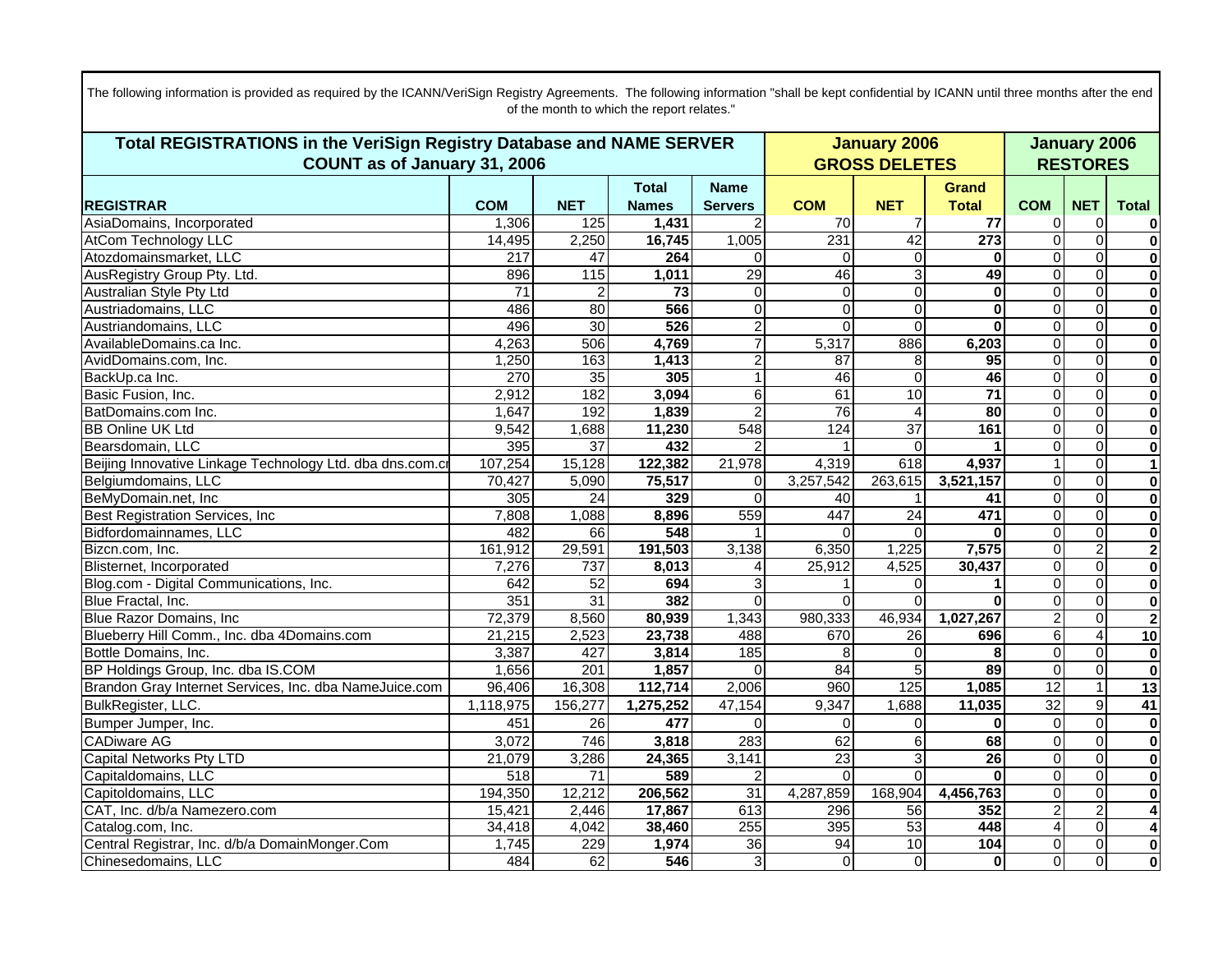| Total REGISTRATIONS in the VeriSign Registry Database and NAME SERVER |                     |                 |              |                  |                 | <b>January 2006</b>  |                 |                 |                         | <b>January 2006</b>     |
|-----------------------------------------------------------------------|---------------------|-----------------|--------------|------------------|-----------------|----------------------|-----------------|-----------------|-------------------------|-------------------------|
| COUNT as of January 31, 2006                                          |                     |                 |              |                  |                 | <b>GROSS DELETES</b> |                 | <b>RESTORES</b> |                         |                         |
|                                                                       |                     |                 | <b>Total</b> | <b>Name</b>      |                 |                      | <b>Grand</b>    |                 |                         |                         |
| <b>REGISTRAR</b>                                                      | <b>COM</b>          | <b>NET</b>      | <b>Names</b> | <b>Servers</b>   | <b>COM</b>      | <b>NET</b>           | <b>Total</b>    | <b>COM</b>      | <b>NET</b>              | <b>Total</b>            |
| Chocolatecovereddomains, LLC                                          | 419                 | 29              | 448          | 0                | $\overline{0}$  | $\Omega$             | 0               | 0               | $\mathbf 0$             | $\mathbf{0}$            |
| Claimeddomains, LLC                                                   | $\overline{512}$    | 43              | 555          | 3                | $\overline{2}$  | $\Omega$             | $\mathbf 2$     | $\overline{0}$  | $\overline{\mathsf{o}}$ | $\overline{\mathbf{0}}$ |
| Cocosislandsdomains, LLC                                              | 562                 | 59              | 621          | $6 \mid$         | $\Omega$        | $\Omega$             | $\bf{0}$        | $\mathbf{0}$    | $\Omega$                | $\mathbf{0}$            |
| CodyCorp.com, Inc                                                     | 1,249               | 133             | 1,382        | $\overline{2}$   | 52              | $\overline{c}$       | $\overline{54}$ | $\overline{0}$  | $\overline{0}$          | $\overline{\mathbf{0}}$ |
| Colorado Names Domains, Inc.                                          | 1,664               | 182             | 1,846        | 13               | 94              | 12                   | 106             | 1               | $\overline{0}$          | $\mathbf{1}$            |
| Columbiadomains, LLC                                                  | 426                 |                 | 426          | $\Omega$         |                 |                      | 1               | $\Omega$        | $\overline{0}$          | $\overline{\mathbf{0}}$ |
| Commerce Island, Inc.                                                 | 345                 | 32              | 377          | $\Omega$         | 0               | $\Omega$             | $\bf{0}$        | $\mathbf{0}$    | $\mathbf 0$             | $\mathbf{0}$            |
| CommuniGal Communications Ltd                                         | $\overline{69,109}$ | 16,874          | 85,983       | 4,919            | 1,429           | 456                  | 1,885           | 3               | $\mathbf 0$             | $\mathbf{3}$            |
| Compana, LLC                                                          | 652,155             | 327,967         | 980,122      | 58               | 645,982         | $\Omega$             | 645,982         | $\mathbf 0$     | $\overline{\mathsf{o}}$ | $\overline{\mathbf{0}}$ |
| Computer Services Langenbach GmbH dba joker.com                       | 386,632             | 88,957          | 475,589      | 38,174           | 5,796           | 1,318                | 7,114           | 29              | $\overline{c}$          | 31                      |
| ComputerDataNetworks dba shop4domain/netonedomains                    | 933                 | 251             | 1,184        | 45               | 22              |                      | 24              | $\mathbf 0$     | $\overline{0}$          | $\mathbf{0}$            |
| Condomainium.com Inc.                                                 | 330                 | 30              | 360          | $\Omega$         | 42              | 0                    | 42              | $\overline{0}$  | $\Omega$                | $\overline{\mathbf{0}}$ |
| CoolHandle Hosting, LLC                                               | 352                 | $\overline{28}$ | 380          | $\Omega$         | $\Omega$        | $\Omega$             | $\bf{0}$        | $\mathbf 0$     | $\overline{0}$          | $\overline{\mathbf{0}}$ |
| CoolHosting.ca Inc.                                                   | 283                 | $\overline{24}$ | 307          | 3                | $\overline{26}$ | $\Omega$             | 26              | $\Omega$        | $\overline{\mathsf{o}}$ | $\mathbf{0}$            |
| <b>CORE Internet Council of Registrars</b>                            | 214,346             | 46,388          | 260,734      | 16,087           | 1,957           | 500                  | 2,457           | 67              | $\overline{16}$         | 83                      |
| Corporate Domains, Inc.                                               | 12,819              | 3,393           | 16,212       | 741              | 32              | 5                    | $\overline{37}$ | $\mathbf 0$     | $\mathbf 0$             | $\mathbf{0}$            |
| Crazy8Domains.com Inc.                                                | 224                 | 22              | 246          | $\Omega$         | 31              | $\Omega$             | 31              | $\mathbf 0$     | $\overline{\mathbf{0}}$ | $\overline{\mathbf{0}}$ |
| Crisp Names, Inc.                                                     | 468                 | 45              | 513          | $\Omega$         | $\Omega$        | $\Omega$             | $\bf{0}$        | $\overline{0}$  | $\overline{\mathsf{o}}$ | $\overline{\mathbf{0}}$ |
| Critical Internet, Inc.                                               | 20,957              | 6,397           | 27,354       | 12,401           | 3,951           | 1,391                | 5,342           | 5               | $\overline{0}$          | 5                       |
| Cronon AG Berlin, Niederlassung Regensburg                            | 301,714             | 100,291         | 402,005      | 4,148            | 85              | 8                    | 93              | $\overline{0}$  | $\Omega$                | $\overline{\mathbf{0}}$ |
| CSIRegistry.com, Inc.                                                 | 1,330               | 118             | 1,448        |                  | 49              |                      | 50              | 0               | $\overline{0}$          | 0                       |
| CVO.ca, Inc.                                                          | 311                 | $\overline{26}$ | 337          | $\Omega$         | 2,285           | 294                  | 2,579           | $\overline{2}$  | $\overline{0}$          | $\overline{\mathbf{c}}$ |
| Cydentity, Inc. d/b/a Cypack.com                                      | 33,332              | 5,928           | 39,260       | 2,849            | $\overline{21}$ | 5                    | 26              | 0               | $\overline{0}$          | $\mathbf{0}$            |
| Dagnabit, Incorporated                                                | 1,425               | 175             | 1,600        | 8                | 3               | $\Omega$             | 3               | $\overline{0}$  | $\overline{0}$          | $\overline{\mathbf{0}}$ |
| Decentdomains, LLC                                                    | 526                 | 93              | 619          | 0                | $\mathbf 1$     | $\overline{0}$       | 1               | 0               | $\overline{0}$          | $\overline{\mathbf{0}}$ |
| Department-of-domains, LLC                                            | 484                 | 34              | 518          | $\Omega$         | $\overline{c}$  | $\Omega$             | $\mathbf 2$     | $\overline{0}$  | $\overline{0}$          | $\overline{\mathbf{0}}$ |
| Desert Devil, Inc.                                                    | 384                 | $\overline{22}$ | 406          |                  | $\Omega$        | $\Omega$             | $\bf{0}$        | 0               | $\overline{0}$          | $\overline{\mathbf{0}}$ |
| Deutchdomains, LLC                                                    | 489                 | 90              | 579          | 2                | 655             | 190                  | 845             | 3               | $\overline{0}$          | دى                      |
| Deutsche Telekom AG                                                   | 57,315              | 14,797          | 72,112       | 1,168            | $\overline{0}$  | 0                    | $\bf{0}$        | 0               | $\overline{0}$          | $\overline{\mathbf{0}}$ |
| Diggitydot, LLC                                                       | 385                 | $\overline{37}$ | 422          | $\Omega$         | $\Omega$        | $\Omega$             | $\bf{0}$        | $\Omega$        | $\overline{0}$          | $\overline{\mathbf{0}}$ |
| Digup Domains, Inc.                                                   | 479                 | $\overline{29}$ | 508          | $\Omega$         | 9,366           | 1,443                | 10,809          | $\overline{25}$ | $\overline{2}$          | $\overline{27}$         |
| Direct Information Pvt Ltd d/b/a PublicDomainRegistry.com             | 445,874             | 74,441          | 520,315      | 183,384          | $\Omega$        | $\Omega$             | $\bf{0}$        | $\mathbf 0$     | $\overline{0}$          | 0                       |
| Discountdomainservices, LLC                                           | 482                 | 44              | 526          | 0                | 14              | 5                    | $\overline{19}$ | $\mathbf 0$     | $\overline{0}$          | $\overline{\mathbf{0}}$ |
| <b>DNS NET Internet Service GmbH</b>                                  | 4,229               | 909             | 5,138        | 145              | 85              | 15                   | 100             | $\overline{0}$  | $\overline{0}$          | $\overline{\mathbf{0}}$ |
| <b>DNSvillage.com</b>                                                 | 1,305               | 136             | 1,441        | $\mathcal{P}$    | 7,097           | 1,365                | 8,462           | 4               | $\overline{0}$          | $\overline{\mathbf{4}}$ |
| Domain Contender, LLC                                                 | 158,554             | 28,677          | 187,231      | $\overline{215}$ | $\Omega$        |                      | $\bf{0}$        | 0               | $\overline{0}$          | $\overline{\mathbf{0}}$ |
| Domain Jingles, Inc.                                                  | 447                 | 55              | 502          | 30               | 56              |                      | 60              | 0               | $\overline{0}$          | 0                       |
| Domain Monkeys, LLC                                                   | 4,147               | 365             | 4,512        | 60               | 1,176,761       | 281,147              | 1,457,908       | 1               | $\overline{0}$          | $\vert$ 1               |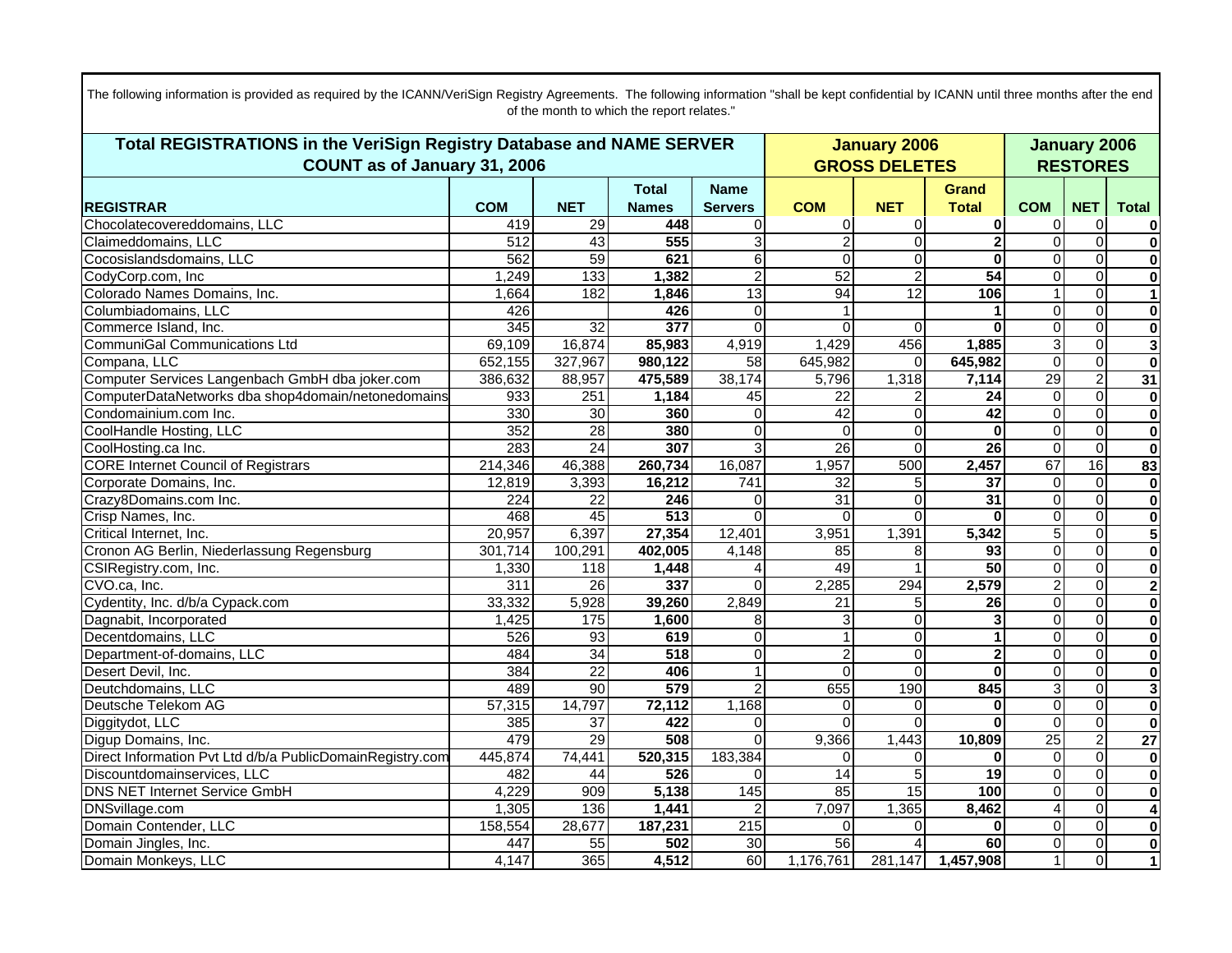| Total REGISTRATIONS in the VeriSign Registry Database and NAME SERVER | <b>January 2006</b> | <b>January 2006</b> |                  |                 |                 |                      |                 |                 |                         |                         |
|-----------------------------------------------------------------------|---------------------|---------------------|------------------|-----------------|-----------------|----------------------|-----------------|-----------------|-------------------------|-------------------------|
| COUNT as of January 31, 2006                                          |                     |                     |                  |                 |                 | <b>GROSS DELETES</b> |                 | <b>RESTORES</b> |                         |                         |
|                                                                       |                     |                     | <b>Total</b>     | <b>Name</b>     |                 |                      | Grand           |                 |                         |                         |
| <b>REGISTRAR</b>                                                      | <b>COM</b>          | <b>NET</b>          | <b>Names</b>     | <b>Servers</b>  | <b>COM</b>      | <b>NET</b>           | <b>Total</b>    | <b>COM</b>      | <b>NET</b>              | <b>Total</b>            |
| Domain Name Sales Corp.                                               | 301.108             | 22,020              | 323,128          | 393             | 413             | 52                   | 465             | 13              | $\mathbf 0$             | 13                      |
| <b>Domain Registration Services</b>                                   | 22,300              | 3,053               | 25,353           | 2,256           | 30              | 0                    | 30              | $\Omega$        | $\overline{0}$          | $\overline{\mathbf{o}}$ |
| Domain Systems, Inc.                                                  | 631                 | 86                  | 717              | 30              | 12              |                      | 13              | $\Omega$        | $\Omega$                | $\bf{0}$                |
| Domain The Net Technologies (2)                                       | 644                 | 67                  | 711              | 10              | $\overline{24}$ |                      | $\overline{25}$ |                 | $\overline{0}$          | $\overline{1}$          |
| Domain The Net Technologies Ltd.                                      | 4,097               | $\overline{373}$    | 4,470            | $\overline{71}$ | -1              | 0                    | 1               | $\Omega$        | $\mathbf 0$             | $\bf{0}$                |
| Domain-A-Go-Go, LLC                                                   | 414                 | 43                  | 457              | 3 <sup>1</sup>  | 93              | 9                    | 102             | $\Omega$        | $\mathbf 0$             | $\bf{0}$                |
| DomainAllies.com, Inc.                                                | 1,555               | 179                 | 1,734            | $\Omega$        | 26              |                      | $\overline{27}$ | $\overline{0}$  | $\mathbf 0$             | $\overline{\mathbf{0}}$ |
| DomainAuthority.ca Inc.                                               | 240                 | $\overline{21}$     | 261              | $\overline{0}$  | $\Omega$        | $\Omega$             | $\bf{0}$        | $\overline{0}$  | $\mathbf 0$             | $\bf{0}$                |
| Domainbulkregistration, LLC                                           | 486                 | 51                  | $\overline{537}$ | $\overline{2}$  | $\overline{0}$  |                      | $\bf{0}$        | 0               | $\mathbf 0$             | $\bf{0}$                |
| Domainbullies, LLC                                                    | 477                 |                     | 477              | $\Omega$        | $\overline{0}$  | $\Omega$             | $\mathbf 0$     | $\mathbf 0$     | $\overline{0}$          | $\overline{\mathbf{0}}$ |
| Domainbusinessnames, LLC                                              | 455                 | 47                  | 502              | $\Omega$        | $\overline{34}$ |                      | 35              | $\Omega$        | $\mathbf 0$             | $\overline{\mathbf{0}}$ |
| DomainBuzz.ca, Inc.                                                   | 356                 | 19                  | 375              | $\Omega$        | $\mathbf 0$     | $\Omega$             | $\bf{0}$        | $\Omega$        | $\mathbf 0$             | $\overline{\mathbf{0}}$ |
| Domaincamping, LLC                                                    | 444                 | 44                  | 488              | $\Omega$        | 18              | $\Omega$             | $\overline{18}$ | 0               | $\mathbf 0$             | $\bf{0}$                |
| DomainCentral.ca Inc.                                                 | 195                 | 19                  | 214              | $\Omega$        | 45              |                      | 46              | $\Omega$        | $\overline{0}$          | $\overline{\mathbf{0}}$ |
| DomainCentre.ca, Inc.                                                 | 287                 | 30                  | 317              | $\overline{2}$  | $\Omega$        | $\Omega$             | <sup>0</sup>    | $\Omega$        | $\Omega$                | $\overline{\mathbf{0}}$ |
| Domainclip Domains, Inc                                               | 152                 | 10                  | 162              | $\overline{4}$  | 6,092           | 780                  | 6,872           | 6               | $\mathbf{1}$            | $\overline{\mathbf{z}}$ |
| DomainDiscover                                                        | 540,463             | 117,890             | 658,353          | 10,889          | 4,094,282       | 309,378              | 4,403,660       | 0               | $\mathbf 0$             | $\overline{\mathbf{0}}$ |
| Domaindoorman, LLC                                                    | 191,961             | 6,331               | 198,292          | 3               | $\overline{34}$ |                      | 36              | $\mathbf 0$     | $\overline{0}$          | $\overline{\mathbf{0}}$ |
| Domainducks, Inc. d/b/a Personalnames.com                             | 3,519               | 469                 | 3,988            | 42              | $\overline{22}$ | $\Omega$             | $\overline{22}$ | $\Omega$        | $\Omega$                | $\overline{\mathbf{0}}$ |
| Domaineered.ca Inc.                                                   | 207                 | 15                  | $\overline{222}$ | $\Omega$        | 30              | $\Omega$             | 30              | $\overline{0}$  | $\overline{\mathsf{o}}$ | $\bf{0}$                |
| Domainestic.com Inc                                                   | 308                 | 35                  | 343              | 6               | 35              | O                    | $\overline{35}$ | $\Omega$        | $\mathbf 0$             | $\overline{\mathbf{0}}$ |
| DomainEvent.ca, Inc.                                                  | 317                 | 26                  | 343              |                 | 33              |                      | $\overline{34}$ | $\Omega$        | $\overline{0}$          | $\overline{\mathbf{0}}$ |
| Domainfighter.ca Inc.                                                 | 322                 | 33                  | 355              |                 | 34              | $\Omega$             | $\overline{34}$ | $\Omega$        | $\Omega$                | $\overline{\mathbf{0}}$ |
| Domaingrabber.ca Inc.                                                 | 309                 | 33                  | 342              | $\Omega$        | 34              | 0                    | 34              | $\Omega$        | $\mathbf 0$             | $\bf{0}$                |
| DomainHeadz.ca Inc.                                                   | 287                 | $\overline{25}$     | 312              | $\Omega$        | 84              | 3                    | 87              | $\Omega$        | $\mathbf 0$             | $\bf{0}$                |
| DomainHip.com, Inc.                                                   | 1,361               | 158                 | 1,519            | $\Omega$        | $\mathbf 0$     | 0                    | $\bf{0}$        | 0               | $\overline{0}$          | $\overline{\mathbf{0}}$ |
| Domainhostingweb, LLC                                                 | 382                 | 63                  | 445              | $\Omega$        | $\overline{12}$ | $\Omega$             | $\overline{12}$ | $\overline{0}$  | $\mathbf 0$             | $\overline{\mathbf{0}}$ |
| Domainiac.ca Inc.                                                     | 234                 | 20                  | 254              | $\Omega$        | 40              |                      | 41              | 0               | $\mathbf 0$             | $\overline{\mathbf{0}}$ |
| Domainideas.ca Inc.                                                   | 316                 | $\overline{23}$     | 339              | $\Omega$        | 247             | 60                   | 307             | 18              | ω                       | $\overline{21}$         |
| Domaininfo AB d/b/a domaininfo.com                                    | 21,316              | 5,305               | 26,621           | 4,839           | $\Omega$        | 0                    | $\bf{0}$        | $\Omega$        | $\overline{0}$          | $\overline{\mathbf{0}}$ |
| Domaininternetname, LLC                                               | 453                 | 39                  | 492              | $\mathcal{P}$   | 45              | 9                    | $\overline{54}$ | $\Omega$        | $\mathbf 0$             | $\overline{\mathbf{0}}$ |
| Domain-it, Inc.                                                       | 6,694               | 1,022               | 7,716            | 89              | 32              | $\Omega$             | 32              | $\Omega$        | $\overline{0}$          | $\overline{\mathbf{0}}$ |
| Domainlink.ca Inc.                                                    | 266                 | $\overline{30}$     | 296              | $\Omega$        | 38              | $\Omega$             | 38              | $\Omega$        | $\mathbf 0$             | $\overline{\mathbf{0}}$ |
| DomainLuminary.ca Inc.                                                | 317                 | 24                  | 341              | $\Omega$        | 28              | $\overline{2}$       | 30              | $\overline{0}$  | $\overline{0}$          | $\overline{\mathbf{0}}$ |
| DomainMall.ca Inc                                                     | $\overline{203}$    | 19                  | 222              | $\Omega$        | 44              | $\Omega$             | 44              | $\Omega$        | $\mathbf 0$             | $\overline{\mathbf{0}}$ |
| DomainMania.ca Inc                                                    | $\overline{278}$    | $\overline{31}$     | 309              | $\Omega$        | $\overline{53}$ |                      | 55              | $\Omega$        | $\Omega$                | $\overline{\mathbf{0}}$ |
| DomainMarketPlace.ca Inc                                              | 352                 | 38                  | 390              | $\Omega$        | 152             | $\overline{28}$      | 180             | $\overline{c}$  | $\mathbf 0$             | $\overline{2}$          |
| DomainName, Inc.                                                      | 7,799               | 1,341               | 9,140            | 23              | $\overline{0}$  | $\Omega$             | $\mathbf{0}$    | $\Omega$        | $\Omega$                | $\mathbf 0$             |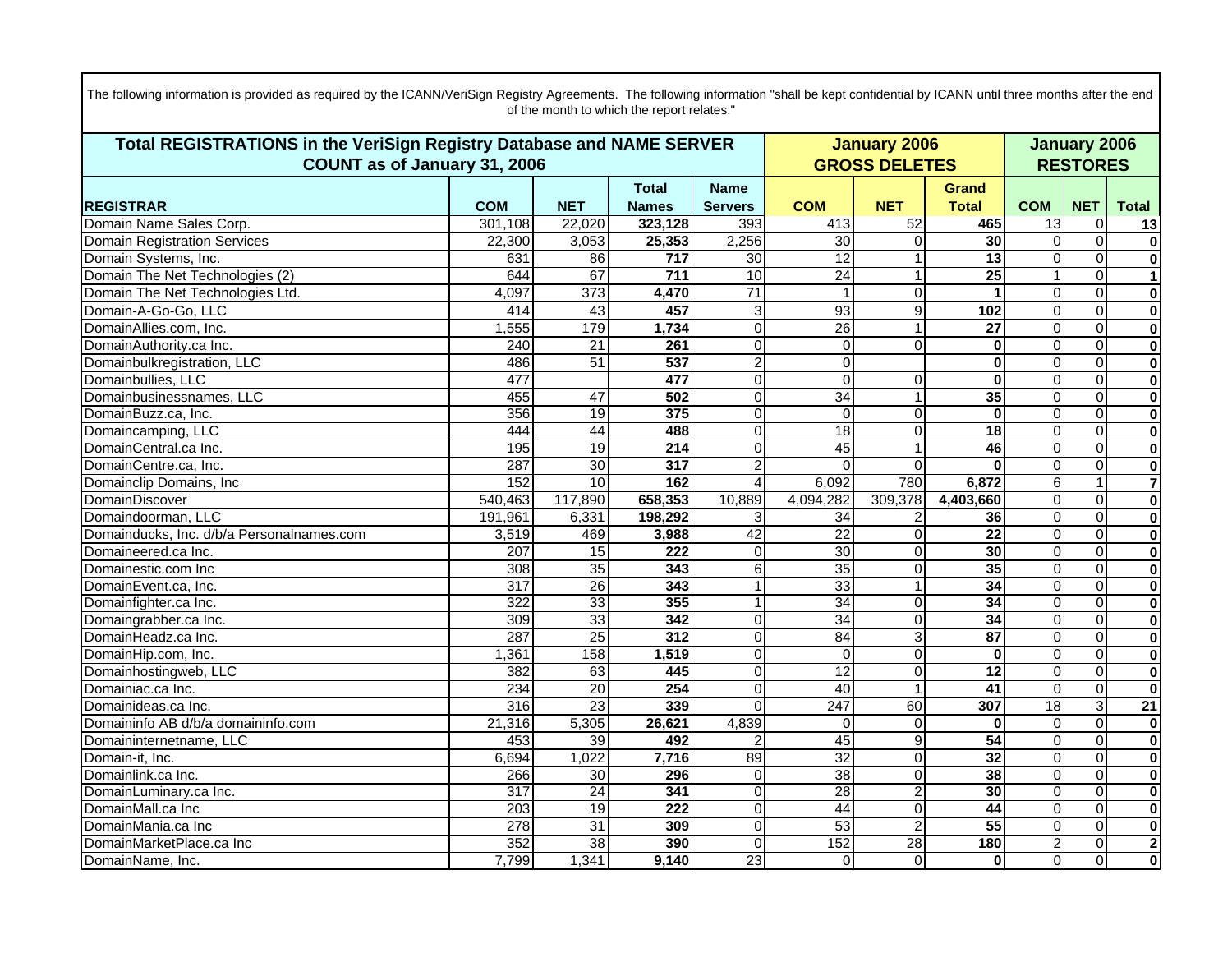| Total REGISTRATIONS in the VeriSign Registry Database and NAME SERVER | <b>January 2006</b> | <b>January 2006</b> |                  |                |                 |                      |                 |                 |                         |                         |
|-----------------------------------------------------------------------|---------------------|---------------------|------------------|----------------|-----------------|----------------------|-----------------|-----------------|-------------------------|-------------------------|
| COUNT as of January 31, 2006                                          |                     |                     |                  |                |                 | <b>GROSS DELETES</b> |                 |                 | <b>RESTORES</b>         |                         |
|                                                                       |                     |                     | <b>Total</b>     | <b>Name</b>    |                 |                      | Grand           |                 |                         |                         |
| <b>REGISTRAR</b>                                                      | <b>COM</b>          | <b>NET</b>          | <b>Names</b>     | <b>Servers</b> | <b>COM</b>      | <b>NET</b>           | <b>Total</b>    | <b>COM</b>      | <b>NET</b>              | <b>Total</b>            |
| Domainnamebidder, LLC                                                 | 526                 | 45                  | $\overline{571}$ |                | $\Omega$        | O                    | 0               | 0               | $\mathbf 0$             | 0                       |
| Domainnamelookup, LLC                                                 | 521                 | 104                 | 625              | $\Omega$       | 25              | $\Omega$             | 25              | $\overline{0}$  | $\overline{0}$          | $\overline{\mathbf{0}}$ |
| DomainNetwork.ca Inc.                                                 | 263                 | $\overline{21}$     | 284              | $\Omega$       | 105             | 9                    | 114             | $\Omega$        | $\mathbf 0$             | $\overline{\mathbf{0}}$ |
| Domainnovations, Incorporated                                         | 1,657               | 203                 | 1,860            | 3              | 31              | $\Omega$             | 31              | $\Omega$        | $\overline{0}$          | $\overline{\mathbf{0}}$ |
| Domainos.ca Inc.                                                      | 268                 | 14                  | 282              | $\Omega$       | 29              |                      | 30              | $\Omega$        | $\mathbf 0$             | $\overline{\mathbf{0}}$ |
| DomainParadise.ca Inc.                                                | 281                 | 28                  | 309              | $\Omega$       | 3,068           | 286                  | 3,354           | 6               | 1                       |                         |
| DomainPeople, Inc.                                                    | 115,921             | 16,318              | 132,239          | 12,879         | 32              |                      | 34              | $\Omega$        | $\Omega$                | $\overline{\mathbf{0}}$ |
| DomainPlaza.ca Inc.                                                   | 491                 | 69                  | 560              |                |                 | O                    |                 | $\Omega$        | $\mathbf 0$             | $\overline{\mathbf{0}}$ |
| DomainPro, Inc.                                                       | 351                 | 44                  | 395              | $\Omega$       | 92              |                      | 99              | 6               | $\mathbf 1$             | $\overline{\mathbf{7}}$ |
| DomainProcessor.com                                                   | 3,831               | 574                 | 4,405            | 175            | 170             | 26                   | 196             | $\overline{0}$  | $\overline{\mathsf{o}}$ | $\overline{\mathbf{0}}$ |
| DomainRegistry.com, Inc.                                              | 7,634               | 1,010               | 8,644            | 469            | 40              | $\Omega$             | 40              | $\Omega$        | $\Omega$                | $\overline{\mathbf{0}}$ |
| Domainreign.ca Inc.                                                   | 264                 | 26                  | 290              | $\Omega$       | 73              | 9                    | $\overline{82}$ | $\Omega$        | $\overline{0}$          | $\overline{\mathbf{0}}$ |
| Domains Only, Inc.                                                    | 1,219               | 135                 | 1,354            |                | 49              | 2                    | $\overline{51}$ | $\Omega$        | $\mathbf 0$             | $\overline{\mathbf{0}}$ |
| Domains2be.com Inc.                                                   | 353                 | 41                  | 394              | 3 <sup>1</sup> | 33              | $\Omega$             | 33              | $\Omega$        | $\overline{0}$          | $\overline{\mathbf{0}}$ |
| Domains2go.ca Inc                                                     | 294                 | $\overline{27}$     | 321              | $\overline{2}$ |                 |                      |                 | 0               | $\Omega$                | $\overline{\mathbf{0}}$ |
| Domains2register.com                                                  | 11                  |                     | 11               | $\overline{0}$ | 32              |                      | 33              | $\Omega$        | $\overline{0}$          | $\overline{\mathbf{0}}$ |
| Domains4u.ca Inc.                                                     | 266                 | 28                  | 294              | $\Omega$       | 38              | 0                    | 38              | $\Omega$        | $\mathbf 0$             | $\overline{\mathbf{0}}$ |
| DomainsAtCost.ca Corp                                                 | 333                 | 28                  | 361              | $\Omega$       | 33              |                      | $\overline{34}$ | $\Omega$        | $\overline{0}$          | $\overline{\mathbf{0}}$ |
| Domainscape.ca Inc                                                    | 321                 | $\overline{32}$     | 353              | $\overline{2}$ | 44              | 2                    | 46              | $\Omega$        | $\Omega$                | $\overline{\mathbf{0}}$ |
| DomainsCostLess.ca Inc.                                               | 346                 | 36                  | 382              | $\Omega$       | $\overline{27}$ | $\Omega$             | $\overline{27}$ | 0               | $\Omega$                | $\overline{\mathbf{0}}$ |
| Domainscout.ca Inc.                                                   | 333                 | 25                  | 358              | $\overline{2}$ | $\overline{34}$ | $\Omega$             | 34              | 0               | $\mathbf 0$             | $\overline{\mathbf{0}}$ |
| DomainsFirst.ca Inc.                                                  | 277                 | 26                  | 303              | $\Omega$       | 39              | $\Omega$             | 39              | $\Omega$        | $\mathbf 0$             | $\overline{\mathbf{0}}$ |
| DomainsForMe.ca Inc.                                                  | $\overline{242}$    | 20                  | 262              | $\vert$ 1      | $\overline{22}$ | $\Omega$             | $\overline{22}$ | 0               | $\mathbf 0$             | $\overline{\mathbf{0}}$ |
| Domainstream.ca Inc.                                                  | 326                 | $\overline{22}$     | 348              | $\overline{0}$ | $\overline{27}$ | $\Omega$             | $\overline{27}$ | $\Omega$        | $\Omega$                | $\overline{\mathbf{0}}$ |
| DomainStreet.ca Inc.                                                  | 264                 | $\overline{21}$     | 285              | $\overline{2}$ | $\overline{35}$ | 0                    | 35              | 0               | $\mathbf 0$             | $\overline{\mathbf{0}}$ |
| DomainUtopia.ca Inc.                                                  | 283                 | 23                  | 306              | $\Omega$       | $\overline{26}$ |                      | $\overline{27}$ | $\Omega$        | $\mathbf 0$             | $\overline{\mathbf{0}}$ |
| Domainventures.ca Inc                                                 | 283                 | 25                  | 308              | $\Omega$       | 85              | 8                    | 93              | 0               | $\mathbf 0$             | $\overline{\mathbf{0}}$ |
| DomainWar.net, Inc                                                    | 1,577               | 182                 | 1,759            | $\overline{2}$ | 57              |                      | $\overline{58}$ | 0               | $\Omega$                | $\overline{\mathbf{0}}$ |
| Domainz Limited                                                       | 413                 | $\overline{43}$     | 456              | $\overline{4}$ | 323             | 0                    | 323             | 0               | $\mathbf 0$             | $\overline{\mathbf{0}}$ |
| DomReg Ltd.                                                           | 40,598              | 6                   | 40,604           | 59             | $\Omega$        | $\Omega$             | $\bf{0}$        | $\overline{0}$  | $\Omega$                | $\overline{\mathbf{0}}$ |
| Domus Enterprises LLC dba DOMUS                                       | 810                 | 68                  | 878              | $\overline{2}$ | 191             | 38                   | 229             | $\mathbf 0$     | $\mathbf 0$             | $\bf{0}$                |
| DotForce Corp. d/b/a DotForce.com                                     | 2,385               | 420                 | 2,805            | 36             | 2,706           | 381                  | 3,087           | 43              | 8                       | 51                      |
| DotSpeedy LLC dba dotspeedy.com                                       | 656                 | $\overline{74}$     | 730              | 10             | 1,453,825       | 89,359               | 1,543,184       | $\mathbf 0$     | $\mathbf 0$             | $\bf{0}$                |
| Dotster, Inc.                                                         | 1,031,655           | 117,075             | 1,148,730        | 52,711         | 96              | $\overline{13}$      | 109             | $\overline{0}$  | $\mathbf 0$             | $\overline{\mathbf{0}}$ |
| Dropoutlet, Incorporated                                              | 1,648               | 181                 | 1,829            | $\Omega$       | $\mathbf 1$     | $\Omega$             |                 | 3               | $\mathbf 0$             | $\overline{\mathbf{3}}$ |
| DSTR Acquisition II, LLC dba Alldomains.com.                          | $\overline{26}$     |                     | 30               | 1,154          | 76              | $\overline{30}$      | 106             | $\overline{0}$  | $\Omega$                | $\overline{\mathbf{0}}$ |
| <b>DSTR Acquisition III, LLC.</b>                                     | 13,300              | 4,775               | 18,075           | 478            | 96              | 17                   | 113             | $\overline{25}$ | 5                       | 30                      |
| DSTR Acquisition IV, LLC dba AddressCreation.com                      | 15,630              | 1,384               | 17,014           | 534            | 2,258           | 295                  | 2,553           | $\Omega$        | $\overline{0}$          | $\overline{\mathbf{0}}$ |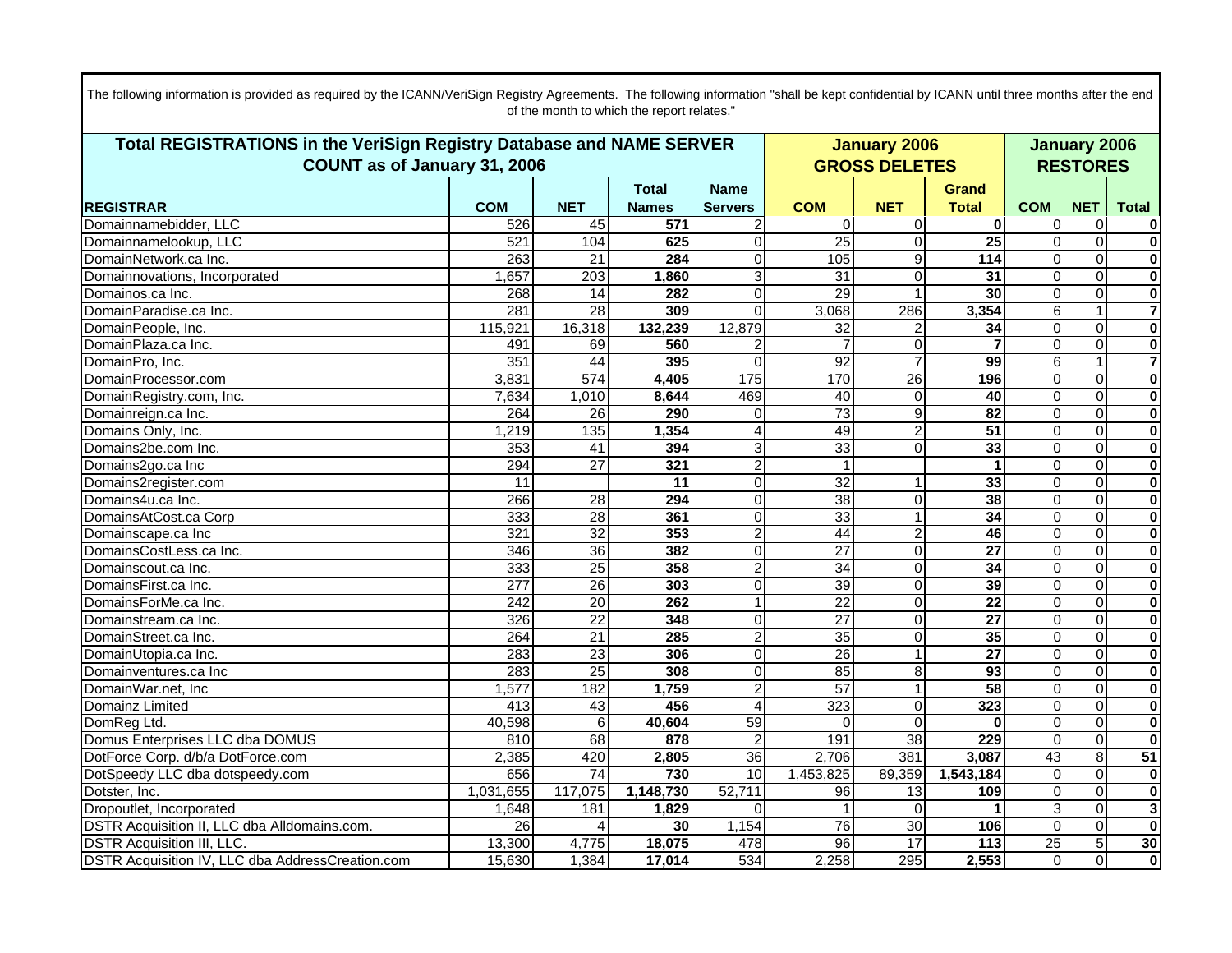| Total REGISTRATIONS in the VeriSign Registry Database and NAME SERVER |            |                 |              |                        |                 | <b>January 2006</b>  |                 |                 |                | <b>January 2006</b>     |  |  |
|-----------------------------------------------------------------------|------------|-----------------|--------------|------------------------|-----------------|----------------------|-----------------|-----------------|----------------|-------------------------|--|--|
| COUNT as of January 31, 2006                                          |            |                 |              |                        |                 | <b>GROSS DELETES</b> |                 | <b>RESTORES</b> |                |                         |  |  |
|                                                                       |            |                 | <b>Total</b> | <b>Name</b>            |                 |                      | <b>Grand</b>    |                 |                |                         |  |  |
| <b>REGISTRAR</b>                                                      | <b>COM</b> | <b>NET</b>      | <b>Names</b> | <b>Servers</b>         | <b>COM</b>      | <b>NET</b>           | <b>Total</b>    | <b>COM</b>      | <b>NET</b>     | <b>Total</b>            |  |  |
| <b>DSTR Acquisition PA I, LLC dba DomainBank.com</b>                  | 129,545    | 17,181          | 146,726      | 4,263                  | 13              |                      | 14              | 16              | $\,$ 5 $\,$    | 21                      |  |  |
| DSTR Acquisition VI, LLC dba RegisterNames.com.                       | 1,056      | 175             | 1,231        | 25                     | 9,611           | 1,478                | 11,089          | $\mathbf 0$     | $\overline{0}$ | $\overline{\mathbf{0}}$ |  |  |
| <b>DSTR Acquisition VII, LLC</b>                                      | 766,331    | 98,583          | 864,914      | 20,121                 | 1,393           | 241                  | 1,634           | 10              | $\overline{0}$ | 10                      |  |  |
| DSTR Acquisition. I, LLC dba 000domains.com                           | 103,972    | 13,146          | 117,118      | 5,723                  | 153             | $\overline{32}$      | 185             | $\mathbf 0$     | $\Omega$       | $\mathbf{0}$            |  |  |
| DynaDot, LLC                                                          | 7,772      | 1,897           | 9,669        | 704                    |                 | $\Omega$             | 1               | $\mathbf 0$     | $\overline{0}$ | $\overline{\mathbf{0}}$ |  |  |
| Dynamic Dolphin, Inc.                                                 | 315        | $\overline{31}$ | 346          | $\Omega$               | 89              | 8                    | 97              | $\mathbf{0}$    | $\mathbf 0$    | $\overline{\mathbf{o}}$ |  |  |
| Dynanames.com, Inc.                                                   | 1,357      | 134             | 1,491        |                        | 403             | 53                   | 456             | $\mathbf{1}$    | $\Omega$       | $\vert$ 1               |  |  |
| easyDNS Technologies, Inc.                                            | 29,925     | 5,094           | 35,019       | 1,470                  | 1,587           | 292                  | 1,879           | $\overline{84}$ | 6              | $\overline{90}$         |  |  |
| Easyspace LTD                                                         | 123,928    | 19,663          | 143,591      | 3,832                  | 0               | $\Omega$             | $\bf{0}$        | $\mathbf 0$     | $\overline{0}$ | $\overline{\mathbf{0}}$ |  |  |
| eBrandSecure, LLC                                                     | 2,679      | 799             | 3,478        | 135                    | 0               | $\Omega$             | $\bf{0}$        | $\mathbf 0$     | $\mathbf 0$    | $\overline{\mathbf{0}}$ |  |  |
| ELB Group, Inc.                                                       | 2,293      | 334             | 2,627        | 11                     | 273             | 56                   | 329             | $\mathbf 0$     | $\mathbf 0$    | $\overline{\mathbf{0}}$ |  |  |
| eMarkmonitor Inc. dba Markmonitor                                     | 127,644    | 24,610          | 152,254      | 2,752                  | 91              | $\overline{13}$      | 104             | $\mathbf 0$     | $\overline{0}$ | $\overline{\mathbf{o}}$ |  |  |
| Emily Names Domains, Inc.                                             | 1,645      | 175             | 1,820        |                        | 32              | 14                   | 46              | $\mathbf 0$     | $\overline{2}$ | $\overline{\mathbf{2}}$ |  |  |
| <b>EnCirca Inc</b>                                                    | 1,542      | 228             | 1,770        | 49                     | 321             | 31                   | 352             | $\overline{3}$  | $\mathbf{1}$   | $\overline{4}$          |  |  |
| <b>Enetica PTY Ltd</b>                                                | 15,776     | 2,021           | 17,797       | 983                    | 0               | $\Omega$             | $\bf{0}$        | $\mathbf 0$     | $\overline{0}$ | $\mathbf{0}$            |  |  |
| Enetregistry, Inc                                                     | 162        | $\overline{37}$ | 199          | 28                     | 53,549          | 9,794                | 63,343          | 78              | 15             | 93                      |  |  |
| eNom, Inc.                                                            | 3,598,216  | 590,856         | 4,189,072    | 261,508                | 115             | 10                   | 125             | $\mathbf 0$     | $\overline{0}$ | $\overline{\mathbf{0}}$ |  |  |
| eNombre Corporation                                                   | 1,637      | 200             | 1,837        |                        | 10              |                      | $\overline{12}$ | $\mathbf 0$     | $\overline{0}$ | $\overline{\mathbf{0}}$ |  |  |
| Entertainment Names, Incorporated                                     | 1,149      | 140             | 1,289        | $\Omega$               | $\overline{27}$ | $\overline{0}$       | $\overline{27}$ | $\mathbf 0$     | $\mathbf 0$    | $\overline{\mathbf{0}}$ |  |  |
| EnterTheDomain.com                                                    | 260        | $\overline{25}$ | 285          | $\overline{2}$         | $\mathbf{1}$    | $\Omega$             | 1               | $\mathbf 0$     | $\mathbf 0$    | $\overline{\mathbf{0}}$ |  |  |
| Entorno Digital, S.A.                                                 | 1,304      | 182             | 1,486        | 11                     | 175             | 29                   | 204             | $\overline{c}$  | $\mathbf{1}$   | $\overline{\mathbf{3}}$ |  |  |
| <b>EPAG DOMAINSERVICES GmbH</b>                                       | 11,663     | 3,332           | 14,995       | 568                    | $\overline{27}$ | 13                   | 40              | $\overline{2}$  | $\mathbf 0$    | $\overline{\mathbf{2}}$ |  |  |
| Esoftwiz, Inc.                                                        | 1,224      | 252             | 1,476        | 14                     | 2               | $\Omega$             | $\mathbf{2}$    | $\Omega$        | $\overline{0}$ | $\overline{\mathbf{0}}$ |  |  |
| <b>Europe Domains LLC</b>                                             | 31         | $\overline{4}$  | 35           | $\overline{13}$        | 0               | $\Omega$             | $\bf{0}$        | $\mathbf{0}$    | $\mathbf 0$    | $\mathbf{0}$            |  |  |
| Everyones Internet, Ltd. dba resellone.net                            | 1,031      | 152             | 1,183        | 79                     | $\overline{2}$  | $\Omega$             | $\mathbf{2}$    | $\mathbf 0$     | $\overline{0}$ | $\overline{\mathbf{0}}$ |  |  |
| <b>Extra Threads Corporation</b>                                      | 1,701      | 166             | 1,867        |                        | 97              | 9                    | 106             | $\mathbf 0$     | $\mathbf 0$    | $\overline{\mathbf{0}}$ |  |  |
| ExtremeDomains.ca, Inc.                                               | 311        | 32              | 343          | 2                      | 44              |                      | 48              | $\mathbf{0}$    | $\mathbf 0$    | $\overline{\mathbf{0}}$ |  |  |
| ezHosting.ca Inc                                                      | 280        | $\overline{20}$ | 300          | $\Omega$               | 34              |                      | 35              | $\mathbf 0$     | $\mathbf 0$    | $\overline{\mathbf{o}}$ |  |  |
| FabDomains.ca Inc                                                     | 337        | $\overline{25}$ | 362          |                        | 32              | $\Omega$             | $\overline{32}$ | $\mathbf 0$     | $\overline{0}$ | $\overline{\mathbf{0}}$ |  |  |
| Fabulous.com Pty Ltd.                                                 | 720,933    | 22,265          | 743,198      | 5,586                  | 3,801           | 215                  | 4,016           | 13              | $\mathbf 0$    | $\overline{13}$         |  |  |
| Falcon Zone, Inc.                                                     | 475        | $\overline{50}$ | 525          | $\Omega$               | $\Omega$        | $\Omega$             | $\bf{0}$        | $\mathbf 0$     | $\overline{0}$ | $\mathbf 0$             |  |  |
| Fiducia LLC, Latvijas Parstavnieciba                                  | 1,473      | 106             | 1,579        | $\boldsymbol{\Lambda}$ | 53              | $\Omega$             | 53              | $\Omega$        | $\overline{0}$ | $\overline{\mathbf{0}}$ |  |  |
| FindUAName.com LLC                                                    | 6,068      | 974             | 7,042        | $\Omega$               | 34,469          | 6,113                | 40,582          | $\mathbf 0$     | $\overline{0}$ | $\overline{\mathbf{0}}$ |  |  |
| FindYouADomain.com LLC                                                | 6,257      | 942             | 7,199        | $\Omega$               | 32,590          | 5,668                | 38,258          | $\overline{0}$  | $\overline{0}$ | $\overline{\mathbf{0}}$ |  |  |
| FindYouAName.com LLC                                                  | 6,033      | 949             | 6,982        | $\Omega$               | 34,260          | 6,231                | 40,491          | $\mathbf 0$     | $\mathbf 0$    | $\overline{\mathbf{0}}$ |  |  |
| First Instant, Inc.                                                   | 359        | 30              | 389          | $\Omega$               | $\Omega$        | $\Omega$             | $\bf{0}$        | $\mathbf 0$     | $\Omega$       | $\overline{\mathbf{0}}$ |  |  |
| Firstserver, Inc.                                                     | 13,937     | 2,794           | 16,731       | 1,198                  | 85              | 11                   | 96              | 4               | $\overline{0}$ | 4                       |  |  |
| Fortune Internet, Inc.                                                | 563        | 58              | 621          | $\overline{4}$         | $\overline{0}$  | $\overline{0}$       | 0               | $\mathbf 0$     | $\overline{0}$ | $\mathbf{0}$            |  |  |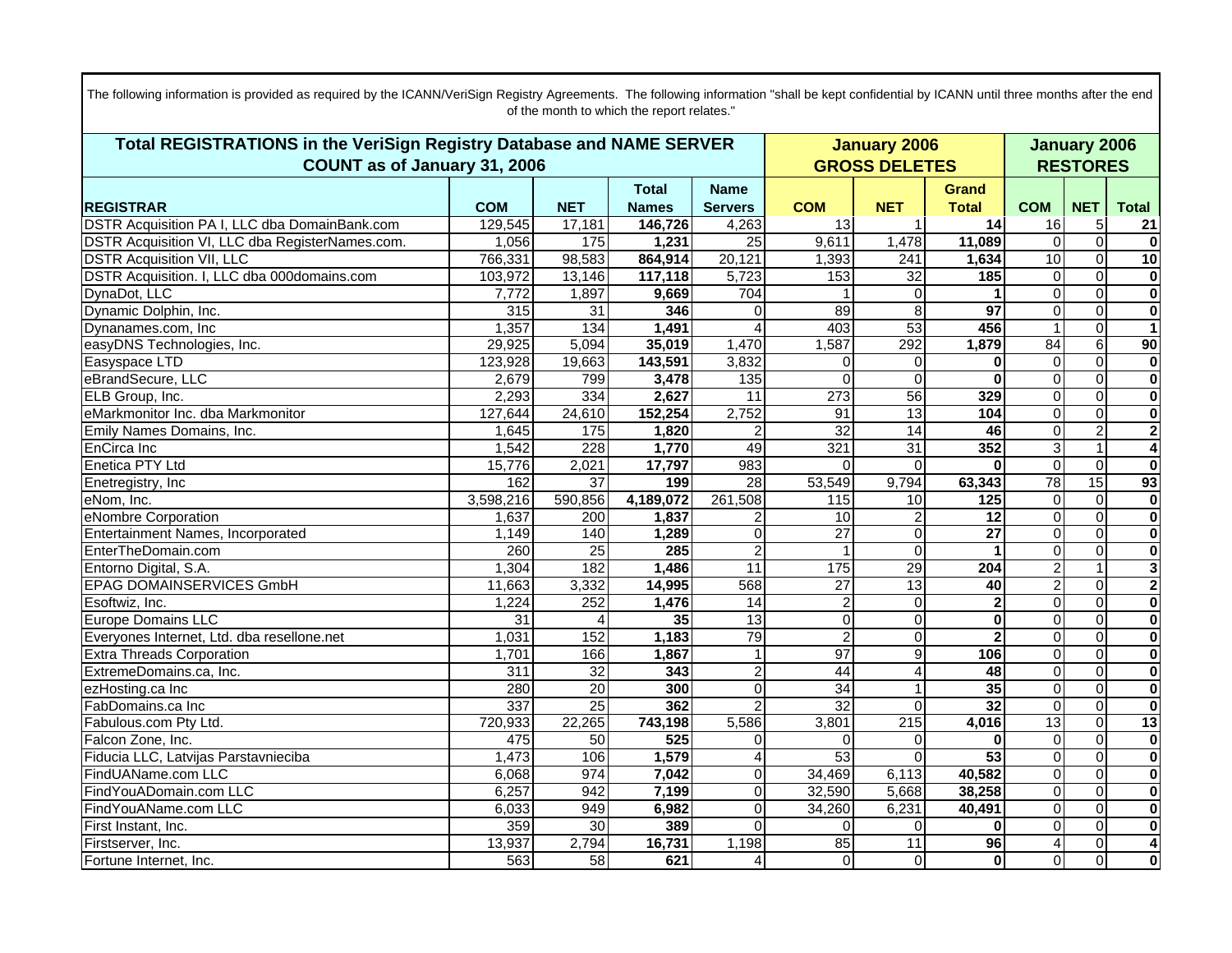| Total REGISTRATIONS in the VeriSign Registry Database and NAME SERVER |            |                 |                  |                        |                      | <b>January 2006</b> |                 |                  |                 | <b>January 2006</b>     |  |  |
|-----------------------------------------------------------------------|------------|-----------------|------------------|------------------------|----------------------|---------------------|-----------------|------------------|-----------------|-------------------------|--|--|
| COUNT as of January 31, 2006                                          |            |                 |                  |                        | <b>GROSS DELETES</b> | <b>RESTORES</b>     |                 |                  |                 |                         |  |  |
|                                                                       |            |                 | <b>Total</b>     | <b>Name</b>            |                      |                     | <b>Grand</b>    |                  |                 |                         |  |  |
| <b>REGISTRAR</b>                                                      | <b>COM</b> | <b>NET</b>      | <b>Names</b>     | <b>Servers</b>         | <b>COM</b>           | <b>NET</b>          | <b>Total</b>    | <b>COM</b>       | <b>NET</b>      | <b>Total</b>            |  |  |
| Fox Edge, Inc                                                         | 183        | 14              | 197              |                        | 2                    | 0                   | 2               | 0                | 0               | $\mathbf{0}$            |  |  |
| freenet Cityline GmbH                                                 | 5          |                 | 8                | 3                      | $\overline{0}$       | $\Omega$            | $\overline{0}$  | $\overline{0}$   | $\overline{0}$  | $\overline{\mathbf{0}}$ |  |  |
| Fushi Tarazu, Incorporated                                            | 7,019      | 805             | 7,824            |                        | 25,585               | 4,435               | 30,020          | $\mathbf 0$      | $\mathbf 0$     | $\overline{\mathbf{0}}$ |  |  |
| Future Media Network K.K.                                             | 1,763      | 235             | 1,998            | $\overline{16}$        | 93                   |                     | 98              | $\overline{0}$   | $\overline{0}$  | $\overline{\mathbf{0}}$ |  |  |
| Gabia, Inc.                                                           | 110,691    | 34,538          | 145,229          | 17,339                 | 2,945                | 904                 | 3,849           | $\overline{26}$  | $\overline{6}$  | 32                      |  |  |
| Gabia, Inc. (2)                                                       | 390        | $\overline{34}$ | 424              |                        | 21                   | $\Omega$            | 21              | $\Omega$         | $\overline{0}$  | $\overline{\mathbf{o}}$ |  |  |
| Galcomm, Inc.                                                         | 1,439      | 151             | 1,590            |                        | $\overline{77}$      | 8                   | 85              | $\Omega$         | $\mathbf 0$     | $\overline{\mathbf{0}}$ |  |  |
| <b>GANDI</b>                                                          | 277,530    | 65,203          | 342,733          | 33,974                 | 3,504                | 900                 | 4,404           | $\overline{22}$  | $\overline{2}$  | 24                      |  |  |
| Get SLD, Inc.                                                         | 1,705      | 184             | 1,889            |                        | 109                  | 15                  | 124             | $\mathbf 0$      | $\mathbf 0$     | $\overline{\mathbf{0}}$ |  |  |
| GetYourDotCom.com Inc.                                                | 201        | $\overline{20}$ | 221              |                        | $\overline{21}$      |                     | $\overline{22}$ | $\overline{0}$   | $\overline{0}$  | $\overline{\mathbf{0}}$ |  |  |
| GetYourDotNet.com Inc                                                 | 286        | $\overline{24}$ | 310              |                        | 29                   | $\Omega$            | $\overline{29}$ | $\mathbf{0}$     | $\mathbf 0$     | $\overline{\mathbf{0}}$ |  |  |
| GKG.Net, Inc.                                                         | 115,007    | 20,360          | 135,367          | 13,803                 | 1,479                | 244                 | 1,723           | 15               | $\overline{0}$  | 15                      |  |  |
| Globedom Datenkommunikations GmbH                                     | 6,900      | 1,879           | 8,779            | 829                    | 50                   | 17                  | 67              | $\mathbf{1}$     | $\mathbf 0$     | $\mathbf{1}$            |  |  |
| GMO Internet, Inc. dba Onamae.com and Discount-Domair                 | 157,141    | 33,960          | 191,101          | 35,963                 | 1,835                | 443                 | 2,278           | 15               | $\overline{4}$  | $\overline{19}$         |  |  |
| Go Daddy Software, Inc.                                               | 7,551,125  | 1,000,446       | 8,551,571        | 311,497                | 98,431               | 14,768              | 113,199         | $\overline{210}$ | $\overline{24}$ | 234                     |  |  |
| GoNames.ca Inc.                                                       | 316        | 30              | 346              | 0                      | 49                   |                     | 50              | $\Omega$         | $\mathbf 0$     | $\mathbf{0}$            |  |  |
| GoServeYourDomain.com LLC                                             | 6,226      | 995             | 7,221            | $\Omega$               | 32,428               | 5,867               | 38,295          | $\mathbf 0$      | $\pmb{0}$       | $\overline{\mathbf{0}}$ |  |  |
| GotNames.ca Inc.                                                      | 360        | 31              | 391              |                        | 47                   |                     | 49              | $\mathbf{0}$     | $\overline{0}$  | $\overline{\mathbf{0}}$ |  |  |
| Grabton.ca Inc.                                                       | 291        | $\overline{24}$ | 315              | 0                      | $\overline{34}$      | $\Omega$            | 34              | $\Omega$         | $\mathbf 0$     | $\overline{\mathbf{0}}$ |  |  |
| Ground Internet, Inc.                                                 | 339        | $\overline{22}$ | 361              |                        | $\Omega$             | $\Omega$            | $\bf{0}$        | $\Omega$         | $\Omega$        | $\overline{\mathbf{0}}$ |  |  |
| Gunga Galunga, Incorporated                                           | 1,577      | 198             | 1,775            | 2                      | 102                  | 9                   | 111             | $\mathbf 0$      | $\mathbf 0$     | $\overline{\mathbf{0}}$ |  |  |
| H. J. Linnen Associates Ltd.                                          | 368        | 32              | 400              | 8                      | $\overline{12}$      |                     | 14              | $\Omega$         | $\mathbf 0$     | $\overline{\mathbf{0}}$ |  |  |
| HANGANG Systems, Inc. d/b/a doregi.com                                | 24,927     | 7,095           | 32,022           | 8,197                  | 473                  | 158                 | 631             | 4                | $\overline{2}$  | ெ                       |  |  |
| Haveaname LLC                                                         | 183        | $\overline{19}$ | 202              | $\Omega$               |                      | $\Omega$            |                 | $\Omega$         | $\overline{0}$  | $\overline{\mathbf{o}}$ |  |  |
| HiChina Web Solutions (Hong Kong) Limited                             | 179,792    | 26,946          | 206,738          | 1,309                  | 2,297                | $\overline{373}$    | 2,670           | $\mathbf 0$      | $\pmb{0}$       | $\overline{\mathbf{0}}$ |  |  |
| Hipsearch.com Inc.                                                    | 339        | $\overline{25}$ | 364              |                        | $\overline{35}$      | $\Omega$            | 35              | $\Omega$         | $\mathbf 0$     | $\overline{\mathbf{0}}$ |  |  |
| Hosting Fort, Inc.                                                    | 479        | 49              | 528              |                        | 1                    | $\Omega$            | 1               | $\Omega$         | $\mathbf 0$     | $\overline{\mathbf{0}}$ |  |  |
| Hostlane Inc.                                                         | 508        | 93              | 601              | $\boldsymbol{\Lambda}$ | $\Omega$             | $\Omega$            | $\bf{0}$        | $\Omega$         | $\Omega$        | $\overline{\mathbf{0}}$ |  |  |
| Hostmaster.ca Inc.                                                    | 312        | $\overline{26}$ | 338              | 2                      | $\overline{22}$      | $\Omega$            | $\overline{22}$ | $\mathbf 0$      | $\pmb{0}$       | $\overline{\mathbf{o}}$ |  |  |
| <b>HUMEIA CORPORATION</b>                                             | 537        | 59              | 596              | $\Omega$               | 80                   | 10                  | $\overline{90}$ | $\Omega$         | $\Omega$        | $\overline{\mathbf{0}}$ |  |  |
| HyperStreet.com, Inc.                                                 | 628        | 89              | $\overline{717}$ | 10                     | $\mathbf 1$          | $\Omega$            | $\mathbf 1$     | $\mathbf 0$      | $\mathbf 0$     | $\mathbf{0}$            |  |  |
| I.D.R. Internet Domain Registry Ltd.                                  | 934        | 114             | 1,048            | 182                    | 59                   | 5                   | 64              | $\Omega$         | $\Omega$        | $\mathbf 0$             |  |  |
| ID Genesis, LLC                                                       | 283        | 25              | 308              | $\Omega$               | 88                   | 10                  | 98              | $\mathbf 0$      | $\pmb{0}$       | $\pmb{0}$               |  |  |
| In2Net Network, Inc.                                                  | 78,237     | 9,986           | 88,223           | 201                    | 1,563                | 210                 | 1,773           | 6                | $\mathbf 0$     | $\overline{\mathbf{6}}$ |  |  |
| Inames Co., Ltd.                                                      | 44,732     | 13,896          | 58,628           | 16,007                 | 1,297                | 411                 | 1,708           | $\overline{4}$   | $\mathbf{1}$    | 5                       |  |  |
| <b>Indirection Identity Corporation</b>                               | 1,648      | 179             | 1,827            |                        | 105                  | 11                  | $116$           | $\mathbf 0$      | $\overline{0}$  | $\mathbf 0$             |  |  |
| Initial Online Limited                                                | 1,810      | 361             | 2,171            | $\overline{74}$        | 38                   | 3                   | 41              | $\mathbf 0$      | $\pmb{0}$       | $\overline{\mathbf{o}}$ |  |  |
| Innerwise, Inc. d/b/a ItsYourDomain.com                               | 552,545    | 63,245          | 615,790          | 14,327                 | 186,481              | 9,354               | 195,835         | 16               | $\overline{2}$  | $\overline{18}$         |  |  |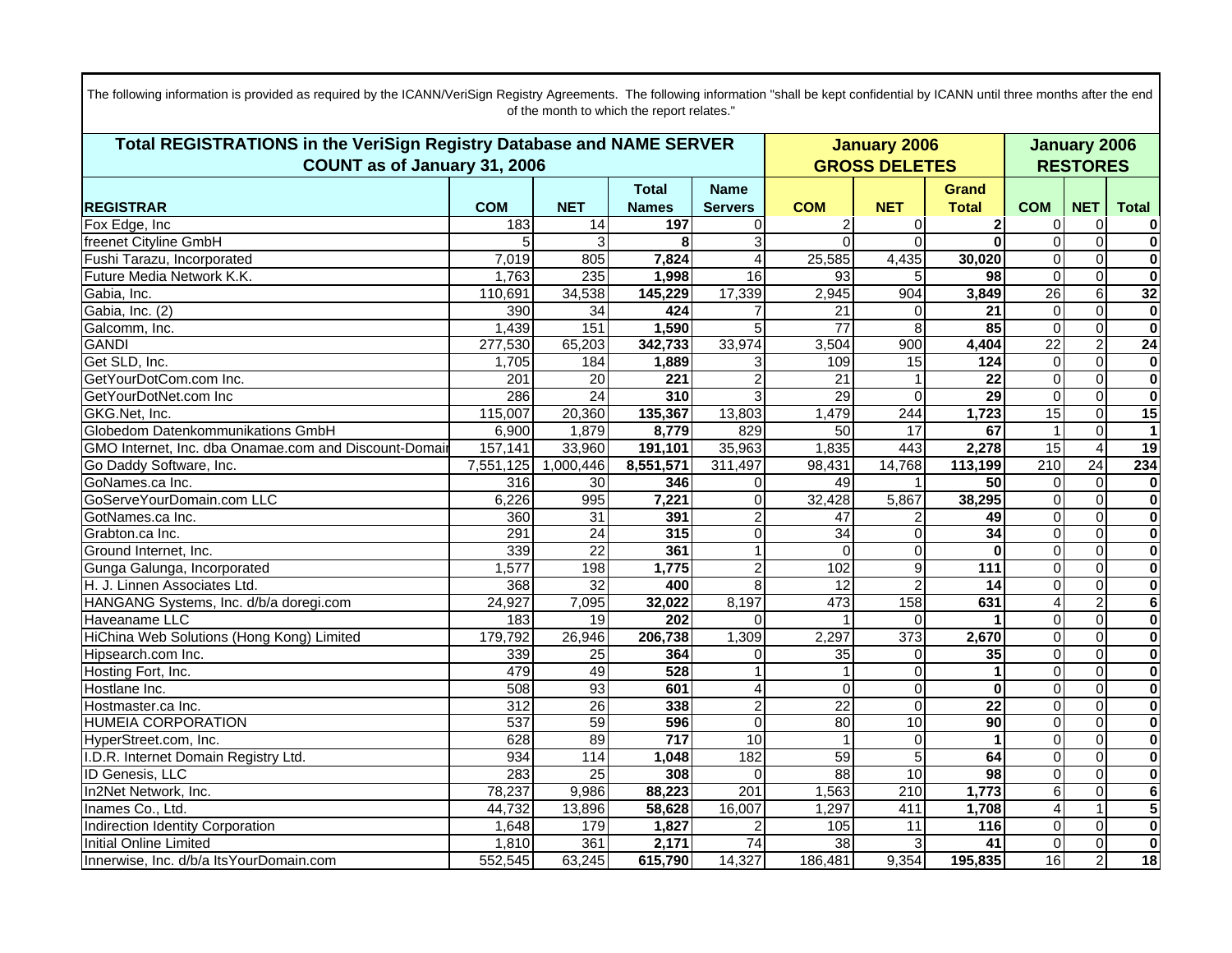| Total REGISTRATIONS in the VeriSign Registry Database and NAME SERVER |            |                  |                  |                 |                 | <b>January 2006</b>  |                 |                 |                         | <b>January 2006</b>     |  |  |
|-----------------------------------------------------------------------|------------|------------------|------------------|-----------------|-----------------|----------------------|-----------------|-----------------|-------------------------|-------------------------|--|--|
| COUNT as of January 31, 2006                                          |            |                  |                  |                 |                 | <b>GROSS DELETES</b> |                 | <b>RESTORES</b> |                         |                         |  |  |
|                                                                       |            |                  | <b>Total</b>     | <b>Name</b>     |                 |                      | <b>Grand</b>    |                 |                         |                         |  |  |
| <b>REGISTRAR</b>                                                      | <b>COM</b> | <b>NET</b>       | <b>Names</b>     | <b>Servers</b>  | <b>COM</b>      | <b>NET</b>           | <b>Total</b>    | <b>COM</b>      | <b>NET</b>              | <b>Total</b>            |  |  |
| Inter China Network Software (Beijing) Co., Ltd.                      | 13         | 3                | 16               | $\Omega$        | $\Omega$        | O                    | 0               | 0               | $\mathbf 0$             | 0                       |  |  |
| Interactive Telecom Network, Inc.                                     | 1,314      | 128              | 1,442            | $\overline{2}$  | $\Omega$        | $\Omega$             | $\bf{0}$        | $\Omega$        | $\overline{0}$          | $\overline{\mathbf{0}}$ |  |  |
| Intercosmos Media Group, Inc. d/b/a directNIC.com                     | 1,041,431  | 129,984          | 1,171,415        | 55,829          | 6,056,013       | 3,796                | 6,059,809       | 15              | $\Omega$                | $\overline{15}$         |  |  |
| Interdomain, S.A.                                                     | 65,806     | 13,344           | 79,150           | 789             | 401             | 105                  | 506             | 3               | $\mathbf{1}$            | 4                       |  |  |
| Interdominios, Inc.                                                   | 490        | 70               | 560              | 2               | $\Omega$        |                      |                 | $\overline{0}$  | $\Omega$                | $\bf{0}$                |  |  |
| Internet Internal Affairs Corporation                                 | 1,643      | $\overline{207}$ | 1,850            | $\Omega$        | $\overline{92}$ |                      | $\overline{97}$ | $\Omega$        | $\mathbf 0$             | $\overline{\mathbf{0}}$ |  |  |
| Internet Service Registrar, Inc.                                      | 1,904      | 236              | 2,140            | 56              | $\overline{2}$  | 0                    | $\mathbf{2}$    | $\Omega$        | $\Omega$                | $\overline{\mathbf{0}}$ |  |  |
| <b>INTERNET.bs Corp.</b>                                              | 152        | $\overline{13}$  | 165              | $\Omega$        | $\overline{34}$ | $\Omega$             | 34              | $\Omega$        | $\Omega$                | $\overline{\mathbf{0}}$ |  |  |
| <b>Internetters Limited</b>                                           | 64,420     | 10,889           | 75,309           | 230             | 263             | 49                   | 312             | 2               | $\overline{0}$          | $\overline{2}$          |  |  |
| IP Mirror Pte Ltd. dba IP MIRROR                                      | 1,250      | 154              | 1,404            | 117             | $\overline{0}$  | 0                    | $\bf{0}$        | $\Omega$        | $\overline{\mathsf{o}}$ | $\overline{\mathbf{0}}$ |  |  |
| IPNIC, Inc.                                                           | 6,615      | 779              | 7,394            | $\overline{31}$ | $\Omega$        |                      | $\bf{0}$        | 0               | $\mathbf 0$             | $\overline{\mathbf{0}}$ |  |  |
| <b>IPXcess.com SDN BHD</b>                                            | 238        | $\overline{27}$  | 265              | $\mathbf{1}$    | $\Omega$        | $\Omega$             | $\bf{0}$        | $\Omega$        | $\Omega$                | $\overline{\mathbf{0}}$ |  |  |
| <b>IServeYourDomain.com LLC</b>                                       | 6,431      | 984              | 7,415            | $\Omega$        | 32,201          | 5,601                | 37,802          | 0               | $\mathbf 0$             | $\overline{\mathbf{0}}$ |  |  |
| Itpan.com Inc.                                                        | 1,321      | 133              | 1,454            | $\Omega$        | 78              | 9                    | 87              | $\overline{0}$  | $\overline{0}$          | $\overline{\mathbf{0}}$ |  |  |
| Jaz Domain Names Ltd                                                  | 82         | 15               | $\overline{97}$  | $\Omega$        | $\overline{32}$ | $\Omega$             | 32              | $\Omega$        | $\mathbf 0$             | $\bf{0}$                |  |  |
| JJH Investments, L.L.C                                                | 1,633      | 175              | 1,808            | $\Omega$        | 106             | 8                    | 114             | $\overline{0}$  | $\Omega$                | $\overline{\mathbf{0}}$ |  |  |
| <b>Key-Systems GmbH</b>                                               | 330,188    | 93,557           | 423,745          | 14,499          | 4,377           | 1,285                | 5,662           | $\overline{18}$ | ω                       | $\overline{21}$         |  |  |
| Kingdomains, Incorporated                                             | 1,330      | 166              | 1,496            | $\Omega$        | $\overline{71}$ |                      | $\overline{74}$ | $\Omega$        | $\overline{0}$          | $\overline{\mathbf{0}}$ |  |  |
| Kookycondundrum.ca Inc.                                               | 248        | $\overline{24}$  | $\overline{272}$ | $\overline{4}$  | $\overline{38}$ | $\Omega$             | 38              | $\Omega$        | $\mathbf 0$             | $\overline{\mathbf{0}}$ |  |  |
| Korea Information Certificate Authority 2                             | 458        | $\overline{32}$  | 490              | $\Omega$        | 39              |                      | 40              |                 | $\overline{0}$          | $\overline{1}$          |  |  |
| Korea Information Certificate Authority Inc dba DomainCA.             | 14,823     | 1,719            | 16,542           | 512             | 191             | 40                   | 231             | 0               | $\overline{0}$          | $\overline{\mathbf{0}}$ |  |  |
| Ladas Domains LLC                                                     | 281        | 92               | 373              | 10              | $\Omega$        | 0                    | $\bf{0}$        | $\Omega$        | $\mathbf 0$             | $\overline{\mathbf{0}}$ |  |  |
| Le Grand Nom, Inc                                                     | 1,658      | 174              | 1,832            | $\mathbf{3}$    | 100             |                      | 107             | $\Omega$        | $\mathbf 0$             | $\overline{\mathbf{0}}$ |  |  |
| Lead Networks Domains Pvt. Ltd.                                       | 3,456      | 308              | 3,764            | 76              | 31              |                      | 33              |                 | $\mathbf 0$             | $\mathbf{1}$            |  |  |
| livedoor Co., Ltd.                                                    | 3,076      | 882              | 3,958            | 353             | 87              | 28                   | 115             | $\overline{c}$  | $\overline{0}$          | $\overline{2}$          |  |  |
| LuckyDomains.ca, Inc.                                                 | 289        | $\overline{20}$  | 309              | $\overline{2}$  | $\overline{27}$ | $\Omega$             | $\overline{27}$ | 0               | $\mathbf 0$             | $\overline{\mathbf{0}}$ |  |  |
| Maindomain.ca Inc.                                                    | 268        | $\overline{26}$  | 294              | $\Omega$        | $\overline{26}$ |                      | $\overline{27}$ | $\Omega$        | $\mathbf 0$             | $\overline{\mathbf{0}}$ |  |  |
| Mango Moods, Inc.                                                     | 250        | 10               | 260              | $\overline{a}$  | $\Omega$        |                      | 1               | 0               | $\mathbf 0$             | $\overline{\mathbf{0}}$ |  |  |
| Mark Barker Incorporated                                              | 1,674      | 210              | 1,884            | $\overline{4}$  | 92              | 11                   | 103             | 0               | $\overline{0}$          | $\overline{\mathbf{0}}$ |  |  |
| Matchnames.ca Inc                                                     | 325        | 32               | 357              | $\overline{2}$  | 35              | $\Omega$             | 35              | $\mathbf 0$     | $\mathbf 0$             | $\bf{0}$                |  |  |
| Melbourne IT, Ltd. d/b/a Internet Names Worldwide                     | 2,710,767  | 388,572          | 3,099,339        | 128,873         | 43,177          | 6,964                | 50,141          | 99              | $\overline{8}$          | 107                     |  |  |
| Mighty Bay, Inc                                                       | 170        | 16               | 186              | 4               | $\Omega$        | 0                    | 0               | $\mathbf 0$     | $\mathbf 0$             | $\bf{0}$                |  |  |
| Mobile Name Services, Inc.                                            | 1,656      | 195              | 1,851            | $\overline{9}$  | 109             |                      | 116             | $\overline{0}$  | $\overline{0}$          | $\overline{\mathbf{0}}$ |  |  |
| Modern Grid, Inc.                                                     | 279        | $\overline{19}$  | 298              | $\overline{2}$  | $\mathcal{P}$   | $\Omega$             |                 | $\mathbf 0$     | $\mathbf 0$             | $\overline{\mathbf{0}}$ |  |  |
| Moniker Online Services, Inc.                                         | 916,163    | 70,723           | 986,886          | 6,807           | 43,031          | 291                  | 43,322          | $\overline{30}$ | $\overline{2}$          | 32                      |  |  |
| Mouzz Interactive Inc.                                                | 654        | 63               | 717              | 14              | $\Omega$        |                      |                 | $\mathbf 0$     | $\overline{\mathsf{o}}$ | $\overline{\mathbf{0}}$ |  |  |
| MyNameOnline.ca Inc.                                                  | 209        | 15               | 224              | $\Omega$        | 26              | $\Omega$             | $\overline{26}$ | $\overline{0}$  | $\overline{0}$          | $\overline{\mathbf{0}}$ |  |  |
| Mystic Blizzard, Inc.                                                 | 460        | 51               | 511              |                 | $\overline{2}$  |                      | 3               | $\overline{0}$  | $\mathbf 0$             | $\overline{\mathbf{0}}$ |  |  |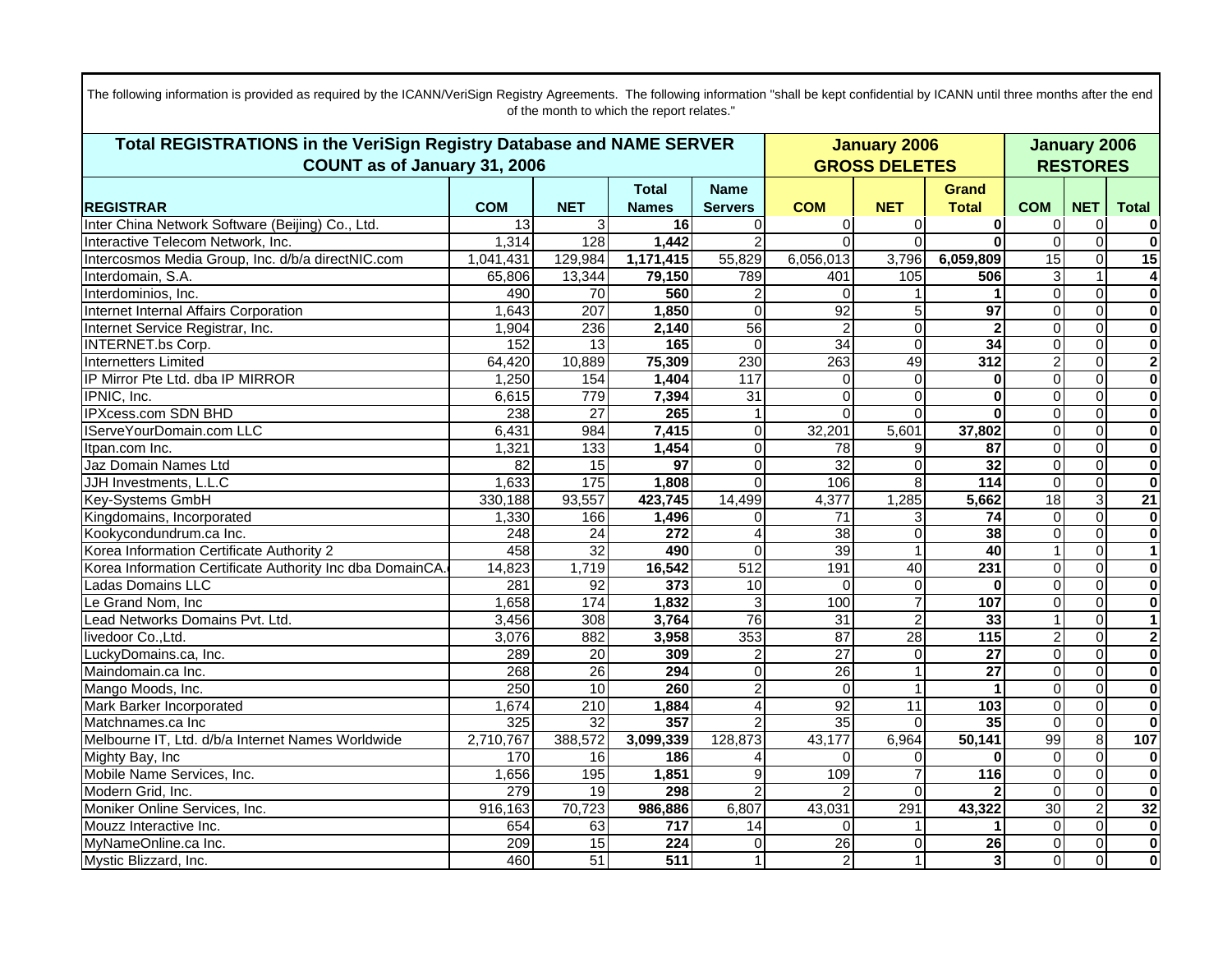| Total REGISTRATIONS in the VeriSign Registry Database and NAME SERVER |                     |                 |              |                  |                 | <b>January 2006</b>  |                   |                 |                | <b>January 2006</b>     |  |  |
|-----------------------------------------------------------------------|---------------------|-----------------|--------------|------------------|-----------------|----------------------|-------------------|-----------------|----------------|-------------------------|--|--|
| COUNT as of January 31, 2006                                          |                     |                 |              |                  |                 | <b>GROSS DELETES</b> |                   | <b>RESTORES</b> |                |                         |  |  |
|                                                                       |                     |                 | <b>Total</b> | <b>Name</b>      |                 |                      | Grand             |                 |                |                         |  |  |
| <b>REGISTRAR</b>                                                      | <b>COM</b>          | <b>NET</b>      | <b>Names</b> | <b>Servers</b>   | <b>COM</b>      | <b>NET</b>           | <b>Total</b>      | <b>COM</b>      | <b>NET</b>     | <b>Total</b>            |  |  |
| Name Intelligence, Inc.                                               | 1,709               | 202             | 1,911        | 13               | 86              | 11                   | 97                | 0               | 0              | 0                       |  |  |
| Name Nelly Corporation                                                | 4,328               | 520             | 4,848        | $\mathbf 0$      | 10,946          | 1,852                | 12,798            | 0               | $\overline{0}$ | $\overline{\mathbf{0}}$ |  |  |
| Name Share, Inc                                                       | 854                 | 98              | 952          | 23               | 19              |                      | 23                |                 | $\Omega$       | $\mathbf{1}$            |  |  |
| <b>Name Thread Corporation</b>                                        | 2,822               | 355             | 3,177        | $\Omega$         | 10,727          | 1,841                | 12,568            | 0               | $\Omega$       | $\overline{\mathbf{o}}$ |  |  |
| Name.com LLC                                                          | 40,346              | 6,973           | 47,319       | 902              | 71,795          | 11,139               | 82,934            | 1               | $\overline{0}$ | $\mathbf{1}$            |  |  |
| Name.net LLC                                                          | 29,531              | 4,327           | 33,858       | 18               | 118,883         | 18,990               | 137,873           | $\mathbf{0}$    | $\mathbf 0$    | $\pmb{0}$               |  |  |
| Name2Host, Inc. dba name2host.com                                     | 8,399               | 1,458           | 9,857        | 30               | 250             | 50                   | 300               | $\mathbf{0}$    | $\mathbf{1}$   | $\mathbf{1}$            |  |  |
| NAMEBAY                                                               | $\overline{82,624}$ | 13,845          | 96,469       | 3,760            | 1,178           | 221                  | 1,399             | 6               | $\mathbf{1}$   | $\overline{\mathbf{7}}$ |  |  |
| NameGame.ca Internet Services Corporation                             | 263                 | 28              | 291          |                  | 23              | $\Omega$             | 23                | 0               | $\overline{0}$ | $\mathbf{0}$            |  |  |
| NameKing.com, Inc.                                                    | 445,899             | 34,548          | 480,447      | $\overline{25}$  | 1,571,167       | 134,784              | 1,705,951         |                 | $\mathbf 0$    | $\mathbf{1}$            |  |  |
| NameQueen.com, Inc.                                                   | 1,595               | 165             | 1,760        | $\overline{2}$   | $\overline{72}$ |                      | 76                | $\mathbf{0}$    | $\mathbf 0$    | $\overline{\mathbf{o}}$ |  |  |
| Namesbeyond.com dba GoodLuckDomain.com                                | 2,703               | 329             | 3,032        | 218              | $\overline{22}$ |                      | $\overline{26}$   | $\overline{c}$  | $\mathbf{1}$   | $\overline{\mathbf{3}}$ |  |  |
| NameScout Corp                                                        | 63,519              | 9,469           | 72,988       | 6,303            | 1,021           | $\overline{221}$     | 1,242             | 4               | $\pmb{0}$      | $\overline{\mathbf{4}}$ |  |  |
| NamesDirect.Com, Inc.                                                 | 195,517             | 36,440          | 231,957      | 13,546           | 2,700           | 649                  | 3,349             | 26              | $\overline{2}$ | 28                      |  |  |
| NameSecure.com                                                        | 164,772             | 26,808          | 191,580      | 3,788            | 2,242           | 326                  | 2,568             | 9               | $\mathbf 0$    | 9                       |  |  |
| NameStream.com, Inc.                                                  | 1,705               | 224             | 1,929        |                  | $\overline{96}$ | $\overline{18}$      | $\frac{114}{114}$ | 0               | $\mathbf 0$    | $\overline{\mathbf{o}}$ |  |  |
| NameTorrent.ca Inc.                                                   | 300                 | 22              | 322          |                  | 35              | $\Omega$             | 35                | $\mathbf{0}$    | $\mathbf 0$    | $\overline{\mathbf{0}}$ |  |  |
| Nameview, Inc.                                                        | 338,363             | 6,599           | 344,962      | 171              | 43              | 2                    | 45                | 0               | $\mathbf 0$    | $\overline{\mathbf{0}}$ |  |  |
| Naming Web, Inc.                                                      | 318                 | $\overline{29}$ | 347          |                  | $\Omega$        | $\Omega$             | $\bf{0}$          | $\overline{0}$  | $\Omega$       | $\overline{\mathbf{0}}$ |  |  |
| <b>NeoNIC OY</b>                                                      | 1,300               | 94              | 1,394        | $\overline{c}$   | 39              | $\Omega$             | 39                | 0               | $\mathbf 0$    | $\bullet$               |  |  |
| <b>Nerd Names Corporation</b>                                         | 1,747               | 170             | 1,917        | 3                | 117             | 13                   | 130               | $\mathbf 0$     | $\mathbf 0$    | $\mathbf 0$             |  |  |
| Netbenefit PLC aka NetNames                                           | 93,318              | 20,570          | 113,888      | $\overline{928}$ | 535             | 115                  | 650               | 31              | 6              | 37                      |  |  |
| Netdorm, Inc. dba DnsExit.com                                         | 1,476               | 355             | 1,831        | 60               | 0               | $\Omega$             | $\bf{0}$          | $\mathbf 0$     | $\mathbf 0$    | $\overline{\mathbf{o}}$ |  |  |
| Netestate LLC                                                         | 187                 | $\overline{20}$ | 207          | $\Omega$         | $\overline{2}$  | $\Omega$             | $\overline{2}$    | $\Omega$        | $\mathbf 0$    | $\overline{\mathbf{o}}$ |  |  |
| Netfirms, Inc.                                                        | 18,529              | 2,280           | 20,809       | 336              | 767             | 133                  | 900               | 1               | $\mathbf 0$    | $\mathbf{1}$            |  |  |
| Netheadz.ca Inc.                                                      | $\overline{219}$    | 16              | 235          |                  | 15              |                      | 16                | $\overline{0}$  | $\overline{0}$ | $\overline{\mathbf{o}}$ |  |  |
| Netpia.com, Inc.                                                      | 35,163              | 10,146          | 45,309       | 5,003            | 962             | 301                  | 1,263             | 4               | $\mathbf 0$    | $\overline{\mathbf{4}}$ |  |  |
| NetraCorp, LLC dba Global Internet                                    | 2,008               | 105             | 2,113        | 40               | $\Omega$        | $\Omega$             | $\bf{0}$          | $\Omega$        | $\mathbf 0$    | $\overline{\mathbf{o}}$ |  |  |
| NetRegistry Pty. Ltd.                                                 | 3,582               | 486             | 4,068        | 155              |                 | $\Omega$             | 1                 | $\overline{0}$  | $\overline{0}$ | $\overline{\mathbf{0}}$ |  |  |
| NetTuner Corp. dba Webmasters.com                                     | 4,244               | 508             | 4,752        | 238              | 42              | $\Omega$             | 42                | $\Omega$        | $\Omega$       | $\mathbf{0}$            |  |  |
| Network Solutions, LLC.                                               | 5,116,870           | 745,837         | 5,862,707    | 427,195          | 50,554          | 7,784                | 58,338            | 396             | 33             | 429                     |  |  |
| New Dream Network, LLC                                                | 82,926              | 13,582          | 96,508       | 497              | 1,299           | 260                  | 1,559             | 7               | $\mathbf{1}$   | 8                       |  |  |
| NexStar, LLC                                                          | 447                 | 63              | 510          | $\Omega$         | $\Omega$        | $\Omega$             | $\bf{0}$          | $\Omega$        | $\mathbf 0$    | $\mathbf{0}$            |  |  |
| Nicco Ltd.                                                            | 19,552              | 23              | 19,575       | 3                | 50,207          | $\overline{0}$       | 50,207            | 0               | $\mathbf 0$    | $\overline{\mathbf{0}}$ |  |  |
| Nictrade Internet Identity Provider AB                                | 18,495              | 2,106           | 20,601       | $\overline{12}$  | 610             | $\overline{74}$      | 684               | $\overline{2}$  | $\mathbf 0$    | $\overline{2}$          |  |  |
| Niuedomains, LLC                                                      | 439                 | 36              | 475          | $\Omega$         | $\Omega$        | $\Omega$             | $\bf{0}$          | $\overline{0}$  | $\Omega$       | $\overline{\mathbf{0}}$ |  |  |
| NJ Tech Solutions, Inc.                                               | 6,844               | 632             | 7,476        | 260              | $\overline{24}$ | 3                    | $\overline{27}$   | 0               | $\mathbf 0$    | $\mathbf{0}$            |  |  |
| Nom Infinitum, Incorporated                                           | 1,705               | 202             | 1,907        | $\overline{a}$   | 102             | $\overline{6}$       | 108               | Ō               | $\overline{0}$ | $\overline{\mathbf{0}}$ |  |  |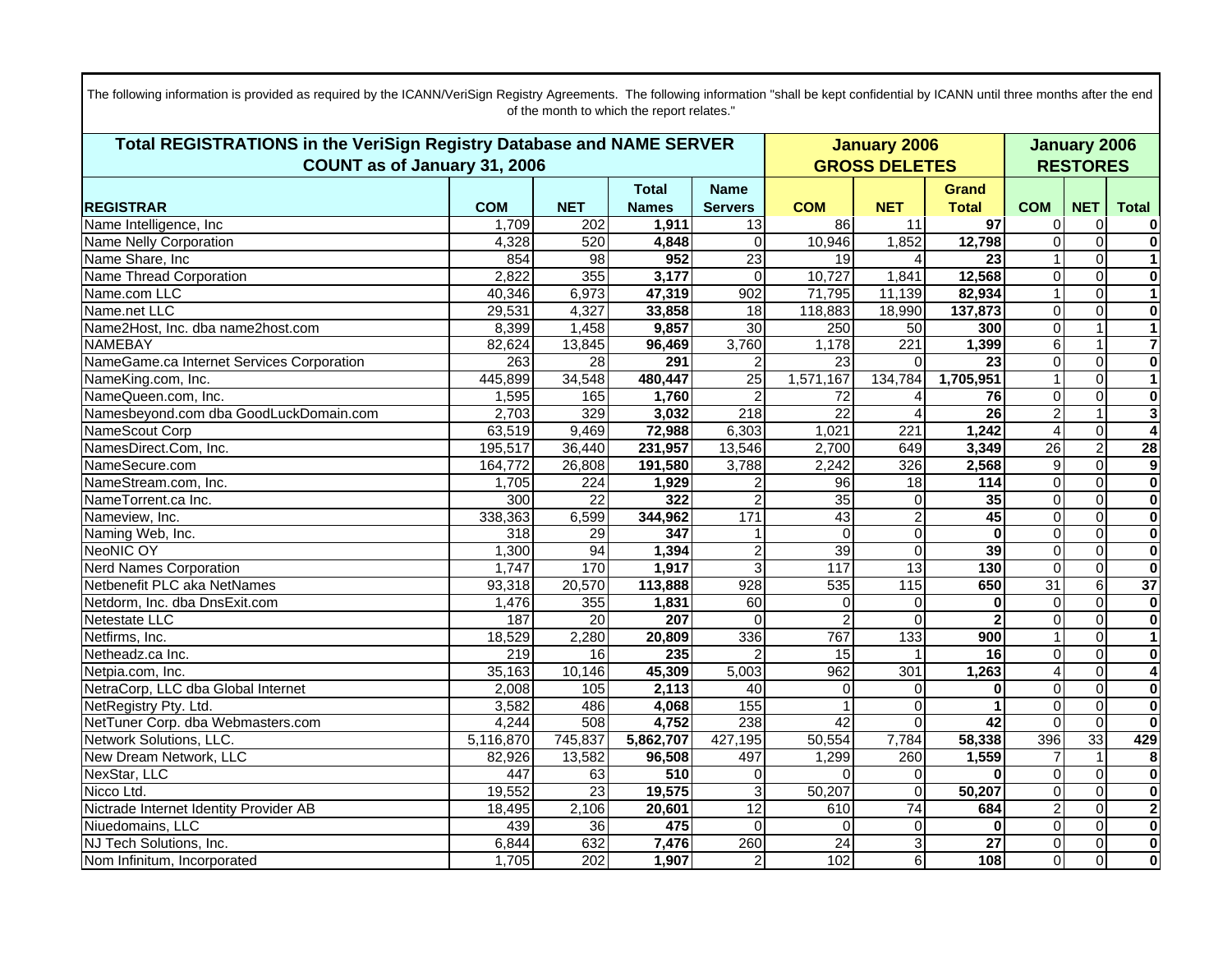| Total REGISTRATIONS in the VeriSign Registry Database and NAME SERVER |                  |                 |              |                |                 | <b>January 2006</b>  |                 |                  |                         | <b>January 2006</b>     |  |  |
|-----------------------------------------------------------------------|------------------|-----------------|--------------|----------------|-----------------|----------------------|-----------------|------------------|-------------------------|-------------------------|--|--|
| COUNT as of January 31, 2006                                          |                  |                 |              |                |                 | <b>GROSS DELETES</b> |                 | <b>RESTORES</b>  |                         |                         |  |  |
|                                                                       |                  |                 | <b>Total</b> | <b>Name</b>    |                 |                      | <b>Grand</b>    |                  |                         |                         |  |  |
| <b>REGISTRAR</b>                                                      | <b>COM</b>       | <b>NET</b>      | <b>Names</b> | <b>Servers</b> | <b>COM</b>      | <b>NET</b>           | <b>Total</b>    | <b>COM</b>       | <b>NET</b>              | <b>Total</b>            |  |  |
| Nominalia Internet S.L                                                | 48,784           | 8,197           | 56,981       | 1,210          | 337             | 74                   | 411             | 17               | 3                       | 20                      |  |  |
| <b>NORDNET</b>                                                        | 105,320          | 6,908           | 112,228      | 528            | 1,468           | 65                   | 1,533           | $\overline{2}$   | $\overline{0}$          | $\overline{\mathbf{2}}$ |  |  |
| Nordreg AB                                                            | 30               |                 | 34           | 0              | $\Omega$        | $\Omega$             | 0               | $\mathbf{0}$     | $\mathbf 0$             | $\overline{\mathbf{0}}$ |  |  |
| Notablenames.ca Inc                                                   | 286              | 26              | 312          | $\Omega$       | $\overline{27}$ | $\Omega$             | $\overline{27}$ | $\overline{0}$   | $\overline{0}$          | $\overline{\mathbf{0}}$ |  |  |
| Nuclear Names, Inc.                                                   | 249              | $\overline{21}$ | 270          | 0              | 1               | $\Omega$             | 1               | $\mathbf 0$      | $\overline{0}$          | $\mathbf{0}$            |  |  |
| Omnis Network, LLC                                                    | 70,745           | 10,851          | 81,596       | 3,878          | 1,567           | 244                  | 1,811           | 36               | $\overline{2}$          | 38                      |  |  |
| Online SAS                                                            | 56,660           | 9,524           | 66,184       | 1,850          | 804             | 138                  | 942             | 3                | $\mathbf 0$             | دی                      |  |  |
| OnlineNIC, Inc.                                                       | 739,400          | 125,190         | 864,590      | 53,352         | 19,779          | 3,164                | 22,943          | $\overline{35}$  | $\overline{4}$          | 39                      |  |  |
| <b>OVH</b>                                                            | 168,481          | 33,972          | 202,453      | 15,882         | 2,197           | 541                  | 2,738           | 5                | $\mathbf{1}$            | ெ                       |  |  |
| Own Identity, Inc                                                     | 147              | $\overline{11}$ | 158          | $\Omega$       | $\Omega$        |                      |                 | $\overline{0}$   | $\mathbf 0$             | $\overline{\mathbf{0}}$ |  |  |
| pairNIC                                                               | 53,500           | 7,572           | 61,072       | 2,229          | 436             | 67                   | 503             |                  | $\mathbf 0$             | $\mathbf{1}$            |  |  |
| Parava Networks Inc dba RegistrateYa.com nAAme.com                    | 81,846           | 9,596           | 91,442       | 4,385          | 224,981         | 7,427                | 232,408         |                  | $\mathbf{1}$            | $\overline{\mathbf{8}}$ |  |  |
| PocketDomain.com. Inc                                                 | 1,408            | 145             | 1,553        |                | 94              | 6                    | 100             | $\mathbf 0$      | $\overline{0}$          | $\overline{\mathbf{0}}$ |  |  |
| PopularDomains.ca, Inc.                                               | 234              | $\overline{32}$ | 266          | $\Omega$       | 28              | $\Omega$             | $\overline{28}$ | $\overline{0}$   | $\overline{0}$          | $\overline{\mathbf{0}}$ |  |  |
| PostalDomains, Incorporated                                           | 2,794            | 332             | 3,126        | $\Omega$       | 17,927          | 3,033                | 20,960          | $\mathbf 0$      | $\mathbf 0$             | $\mathbf{0}$            |  |  |
| Premiername.ca Inc                                                    | 275              | $\overline{21}$ | 296          | $\Omega$       | 36              |                      | $\overline{37}$ | $\overline{0}$   | $\Omega$                | $\mathbf 0$             |  |  |
| PriceDomain.ca Inc                                                    | 291              | 32              | 323          | $\Omega$       | 32              |                      | 33              | $\mathbf 0$      | $\overline{0}$          | $\overline{\mathbf{0}}$ |  |  |
| PrimeDomain.ca Inc.                                                   | 382              | 43              | 425          | 3              | 48              |                      | 52              | 0                | $\overline{0}$          | $\overline{\mathbf{0}}$ |  |  |
| PrimeRegistrar.ca Inc                                                 | $\overline{278}$ | 35              | 313          | $\Omega$       | 29              | $\Omega$             | $\overline{29}$ | $\mathbf 0$      | $\mathbf 0$             | $\mathbf{0}$            |  |  |
| Primus Telco Pty Ltd dba PrimusDomain/PlanetDomain                    | 96,342           | 15,418          | 111,760      | 8,602          | 3,030           | 367                  | 3,397           | 13               | $\mathbf{1}$            | 14                      |  |  |
| PrivacyPost, Inc.                                                     | 654              | 105             | 759          |                | 0               | $\Omega$             | 0               | $\mathbf 0$      | $\overline{0}$          | $\overline{\mathbf{o}}$ |  |  |
| Private Domains, Incorporated                                         | 3,964            | 432             | 4,396        | $\Omega$       | 17,225          | 2,884                | 20,109          | $\overline{0}$   | $\mathbf 0$             | $\overline{\mathbf{o}}$ |  |  |
| PSI-Japan, Inc.                                                       | 23,996           | 4,114           | 28,110       | 5,526          | 181             | 35                   | 216             | 1                | $\mathbf{1}$            | $\overline{\mathbf{c}}$ |  |  |
| PSI-USA, Inc. dba Domain Robot                                        | 238,631          | 81,655          | 320,286      | 8,472          | 3,005           | 1,436                | 4,441           | 12               | $\overline{4}$          | 16                      |  |  |
| R. Lee Chambers Company LLC                                           | 870              | 110             | 980          | 41             | 9               |                      | 11              | $\mathbf 0$      | $\overline{0}$          | $\mathbf{0}$            |  |  |
| R.B. Datanet Ltd                                                      | 252              | $\overline{22}$ | 274          | $\Omega$       | 97              |                      | 104             | $\mathbf 0$      | $\mathbf 0$             | $\overline{\mathbf{0}}$ |  |  |
| Rallydomains.com, Inc.                                                | 1,260            | 139             | 1,399        | $\overline{2}$ | $\overline{88}$ | 7                    | 95              | 0                | $\overline{0}$          | $\overline{\mathbf{0}}$ |  |  |
| Randomain.ca Inc                                                      | 305              | 32              | 337          | $\Omega$       | 44              |                      | 45              | 0                | $\mathbf 0$             | $\overline{\mathbf{o}}$ |  |  |
| Rank USA, Inc.                                                        | 276              | $\overline{21}$ | 297          | $\mathbf{0}$   | $\overline{0}$  | $\overline{0}$       | $\bf{0}$        | 0                | $\overline{0}$          | $\overline{\mathbf{0}}$ |  |  |
| Rebel.com Services Corp.                                              | 7,898            | 1,050           | 8,948        | 13             | $\overline{37}$ | $\overline{3}$       | 40              | $\overline{0}$   | $\mathbf 0$             | $\overline{\mathbf{0}}$ |  |  |
| Red Register, Inc.                                                    | 251              | 18              | 269          | $\mathbf{0}$   | $\mathbf 0$     | $\overline{O}$       | $\bf{0}$        | 0                | $\overline{0}$          | $\pmb{0}$               |  |  |
| Redomainder.com Inc                                                   | 267              | $\overline{27}$ | 294          | $\Omega$       | 30              | $\Omega$             | 30              | 0                | $\mathbf 0$             | $\overline{\mathbf{o}}$ |  |  |
| Register.com Europe PLC.                                              | 1,619            | 174             | 1,793        | 5              | $\overline{82}$ | 11                   | 93              | $\boldsymbol{0}$ | $\overline{\mathbf{0}}$ | $\overline{\mathbf{0}}$ |  |  |
| register.com, Inc.                                                    | 2,047,649        | 315,190         | 2,362,839    | 93,869         | 29,318          | 4,761                | 34,079          | 240              | 27                      | 267                     |  |  |
| Register.it SPA                                                       | 53,745           | 16,498          | 70,243       | 1,121          | 631             | 197                  | 828             | $\overline{10}$  | 3                       | $\overline{13}$         |  |  |
| RegisterFly.com, Inc.                                                 | 16,962           | 3,580           | 20,542       | 677            | 25              | 12                   | $\overline{37}$ | $\mathbf 0$      | $\overline{0}$          | $\overline{\mathbf{0}}$ |  |  |
| RegisterMyDomains.ca Inc                                              | 267              | 25              | 292          | 3              | 17              |                      | $\overline{18}$ | $\mathbf 0$      | $\overline{0}$          | $\overline{\mathbf{o}}$ |  |  |
| Registerone.ca Inc                                                    | 312              | $\overline{22}$ | 334          | $\overline{2}$ | 31              | $\overline{0}$       | 31              | $\overline{0}$   | $\overline{0}$          | $\overline{\mathbf{0}}$ |  |  |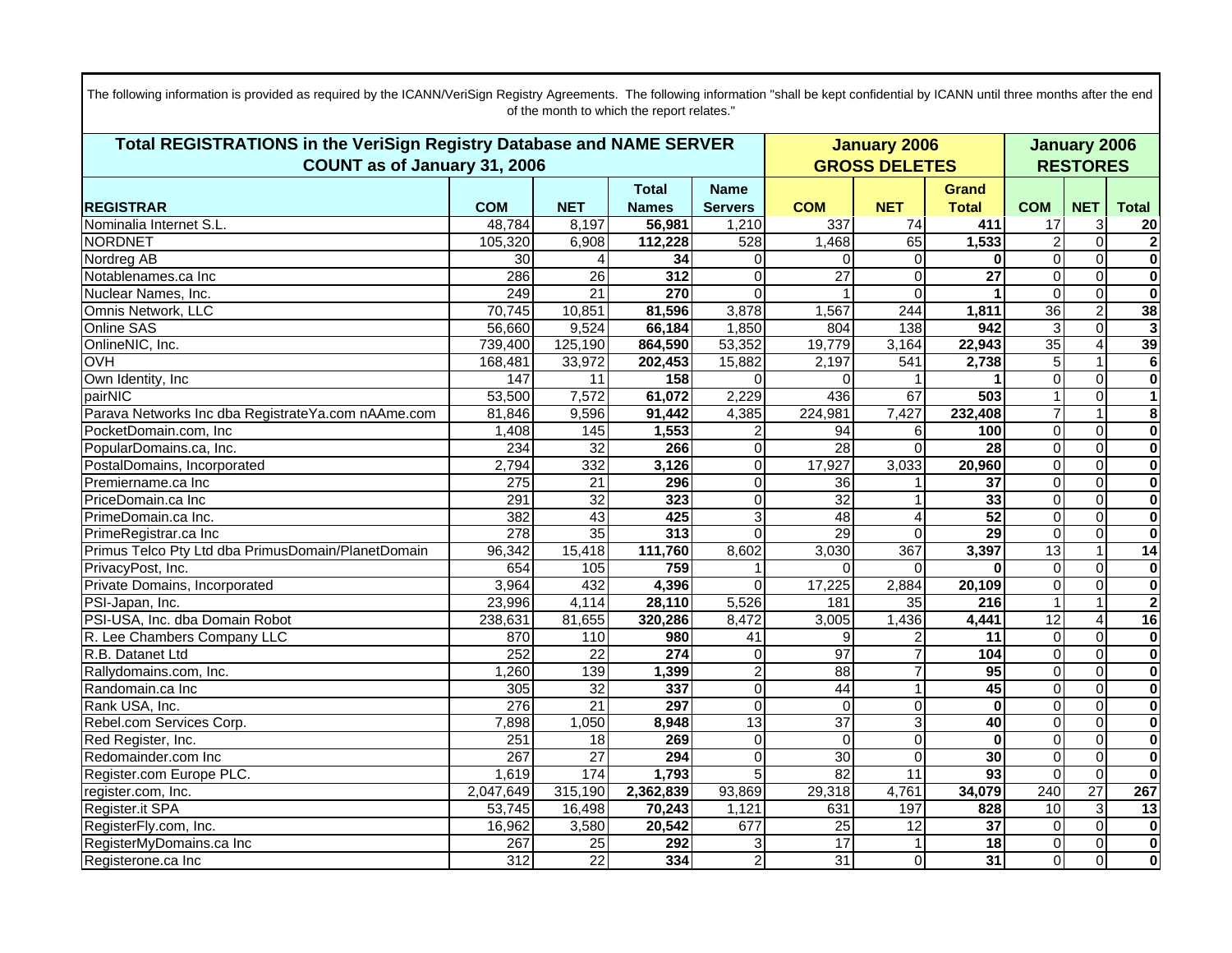| Total REGISTRATIONS in the VeriSign Registry Database and NAME SERVER |            |                  |              |                 |                         | <b>January 2006</b>  |                  |                 |                | <b>January 2006</b>     |  |  |
|-----------------------------------------------------------------------|------------|------------------|--------------|-----------------|-------------------------|----------------------|------------------|-----------------|----------------|-------------------------|--|--|
| COUNT as of January 31, 2006                                          |            |                  |              |                 |                         | <b>GROSS DELETES</b> |                  | <b>RESTORES</b> |                |                         |  |  |
|                                                                       |            |                  | <b>Total</b> | <b>Name</b>     |                         |                      | <b>Grand</b>     |                 |                |                         |  |  |
| <b>REGISTRAR</b>                                                      | <b>COM</b> | <b>NET</b>       | <b>Names</b> | <b>Servers</b>  | <b>COM</b>              | <b>NET</b>           | <b>Total</b>     | <b>COM</b>      | <b>NET</b>     | <b>Total</b>            |  |  |
| Registration Technologies, Inc.                                       | 112,625    | 40,735           | 153,360      | 283             | 46                      | 17                   | 63               | 0               | 0              | $\bf{0}$                |  |  |
| Regnow.ca, Inc.                                                       | 268        | 33               | 301          | $\Omega$        | 34                      | $\Omega$             | $\overline{34}$  | $\overline{0}$  | $\overline{0}$ | $\overline{\mathbf{0}}$ |  |  |
| Reseller Services, Inc. dba ResellServ.com                            | 278        | 19               | 297          | $\Omega$        | $\overline{\mathbf{c}}$ | $\Omega$             | $\mathbf{2}$     | 0               | $\mathbf 0$    | $\overline{\mathbf{0}}$ |  |  |
| ResellerSRS Inc.                                                      | 483        | 48               | 531          | $\Omega$        | $\overline{12}$         | 4                    | $\overline{16}$  | $\mathbf{0}$    | $\Omega$       | $\mathbf 0$             |  |  |
| RJG Ventures, L.L.C.                                                  | 1,713      | 183              | 1,896        | 2               | 102                     | $\overline{7}$       | 109              | 0               | $\overline{0}$ | $\overline{\mathbf{0}}$ |  |  |
| rockenstein AG                                                        | 1,799      | 938              | 2,737        | $\overline{24}$ | $\overline{14}$         | 16                   | 30               | $\overline{0}$  | $\Omega$       | $\mathbf 0$             |  |  |
| <b>Romel Corporation</b>                                              | 271        | 20               | 291          | $\Omega$        | 38                      | $\mathbf{1}$         | 39               | $\overline{0}$  | $\overline{0}$ | $\mathbf 0$             |  |  |
| SafeNames Ltd                                                         | 19,587     | 3,235            | 22,822       | 368             | 99                      | 18                   | $\overline{117}$ | $\overline{4}$  | $\mathbf 0$    | 4                       |  |  |
| Samoandomains, LLC                                                    | 421        | 35               | 456          | $\Omega$        | $\Omega$                | $\Omega$             | $\bf{0}$         | 0               | $\overline{0}$ | $\mathbf 0$             |  |  |
| SAVEMORENAMES.COM INC                                                 | 8,482      | 8,476            | 16,958       | $\Omega$        | $\Omega$                | $\Omega$             | $\bf{0}$         | 0               | $\mathbf 0$    | $\overline{\mathbf{o}}$ |  |  |
| SBSNames, Incorporated                                                | 1,225      | 149              | 1,374        | $\Omega$        | 66                      |                      | $\overline{73}$  | $\mathbf 0$     | $\mathbf 0$    | $\overline{\mathbf{0}}$ |  |  |
| Schlund+Partner AG                                                    | 1,413,728  | 302,931          | 1,716,659    | 12,944          | 16,480                  | 4,102                | 20,582           | $\overline{22}$ | $\overline{2}$ | 24                      |  |  |
| SCHUECHTERNET LTD DBA 800NAME.COM                                     | 714        | 58               | 772          | 0               | 74                      | 6                    | 80               | $\mathbf 0$     | $\overline{0}$ | $\overline{\mathbf{0}}$ |  |  |
| ScoopDomain.ca Inc.                                                   | 314        | $\overline{27}$  | 341          | $\Omega$        | 39                      | $\Omega$             | 39               | $\overline{0}$  | $\overline{0}$ | $\overline{\mathbf{0}}$ |  |  |
| SearchName.ca Inc.                                                    | 286        | $\overline{20}$  | 306          | $\Omega$        | $\overline{32}$         | $\Omega$             | 32               | $\overline{0}$  | $\mathbf 0$    | $\mathbf{0}$            |  |  |
| Secura GmbH                                                           | 4,866      | 1,332            | 6,198        | 297             | 90                      | 9                    | 99               |                 | $\Omega$       | $\mathbf{1}$            |  |  |
| SecuraDomain.ca Inc.                                                  | 276        | 18               | 294          | $\Omega$        | 35                      |                      | 36               | $\mathbf 0$     | $\mathbf 0$    | $\mathbf 0$             |  |  |
| SecureDomain.ca Internet Services Corporation                         | 283        | 23               | 306          |                 | 38                      | $\Omega$             | 38               | $\overline{0}$  | $\overline{0}$ | $\overline{\mathbf{0}}$ |  |  |
| SicherRegister Incorporated                                           | 1,532      | $\overline{205}$ | 1,737        | 2               | $\overline{18}$         | $\overline{3}$       | $\overline{21}$  | 0               | $\mathbf 0$    | $\mathbf{0}$            |  |  |
| Simply Named, Inc. dba SimplyNames.com                                | 2,336      | 206              | 2,542        | $\overline{20}$ | $\Omega$                | $\Omega$             | $\bf{0}$         | $\overline{0}$  | $\Omega$       | $\mathbf 0$             |  |  |
| Sipence, Inc.                                                         | 5,655      | 655              | 6,310        | $\overline{11}$ | 25,765                  | 4,445                | 30,210           | 0               | $\overline{0}$ | $\overline{\mathbf{o}}$ |  |  |
| Sitename.com LLC                                                      | 1,066      | 108              | 1,174        | $\Omega$        | $\overline{85}$         | 8                    | $\overline{93}$  | $\overline{0}$  | $\Omega$       | $\overline{\mathbf{o}}$ |  |  |
| Small Business Names and Certs, Incorporated.                         | 1,270      | 153              | 1,423        | $\Omega$        | 90                      | 6                    | 96               | $\mathbf{0}$    | $\overline{0}$ | $\overline{\mathbf{0}}$ |  |  |
| Solid Hub, Inc.                                                       | 279        | $\overline{22}$  | 301          | $\Omega$        | $\overline{c}$          | $\Omega$             | $\overline{2}$   | $\overline{0}$  | $\mathbf 0$    | $\mathbf 0$             |  |  |
| Solis Corporation dba Japan Registry                                  | 1,736      | $\overline{7}$   | 1,743        | 2               | 93                      |                      | 94               | $\overline{0}$  | $\mathbf 0$    | $\overline{\mathbf{0}}$ |  |  |
| South America Domains Ltd. dba namefrog.com                           | 607        | 79               | 686          |                 | 29                      | $\overline{2}$       | 31               | 0               | $\mathbf 0$    | $\overline{\mathbf{o}}$ |  |  |
| Spot Domain LLC dba Domainsite.com                                    | 105,457    | 42,512           | 147,969      | 4,528           | 1,061                   | 229                  | 1,290            | 0               | $\Omega$       | $\overline{\mathbf{0}}$ |  |  |
| <b>Sssasss Incorporated</b>                                           | 1,680      | 188              | 1,868        |                 | 97                      | 6                    | 103              | 0               | $\mathbf 0$    | $\mathbf 0$             |  |  |
| Stargate Holdings Corp.                                               | 132,724    | 15,073           | 147,797      | 10,633          | 1,915                   | 332                  | 2,247            | 60              | $\overline{4}$ | 64                      |  |  |
| Submit.ca Inc                                                         | 325        | $\overline{18}$  | 343          | $\Omega$        | 34                      |                      | 35               | $\mathbf 0$     | $\mathbf 0$    | $\overline{\mathbf{0}}$ |  |  |
| Tahoe Domains, Inc.                                                   | 806        | $\overline{83}$  | 889          | 5               | $\overline{23}$         |                      | $\overline{27}$  | $\Omega$        | $\mathbf{1}$   | $\mathbf{1}$            |  |  |
| TARTON DOMAIN NAMES LTD.                                              | 100        |                  | 107          | $\Omega$        | 47                      | $\Omega$             | $\overline{47}$  | $\mathbf{0}$    | $\Omega$       | $\bf{0}$                |  |  |
| That Darn Name, Inc.                                                  | 1,659      | 209              | 1,868        | 5               | 125                     | $\overline{9}$       | 134              | $\mathbf 0$     | $\overline{0}$ | $\overline{\mathbf{o}}$ |  |  |
| THE BLACK COW CORP                                                    | 53         | 5                | 58           | $\Omega$        | 36                      |                      | $\overline{37}$  | $\overline{0}$  | $\overline{0}$ | $\overline{\mathbf{0}}$ |  |  |
| The Name It Corporation dba NameServices.net                          | 107,181    | 15,978           | 123,159      | 6,105           | 1,926                   | 320                  | 2,246            | $\overline{71}$ | $\overline{5}$ | 76                      |  |  |
| The Planet Internet Services, Inc.                                    | 9,743      | 2,117            | 11,860       | 971             | $\Omega$                | $\Omega$             | $\bf{0}$         | $\mathbf 0$     | $\Omega$       | $\overline{\mathbf{o}}$ |  |  |
| The Registry at Info Avenue d/b/a IA Registry                         | 18,609     | 3,213            | 21,822       | 466             | $\overline{134}$        | $\overline{21}$      | 155              | 1               | $\overline{0}$ | $\mathbf{1}$            |  |  |
| TheDomainNameStore.ca Inc.                                            | 287        | 30               | 317          | $\overline{2}$  | 30                      | $\mathbf{1}$         | 31               | $\mathbf 0$     | $\overline{0}$ | $\mathbf{0}$            |  |  |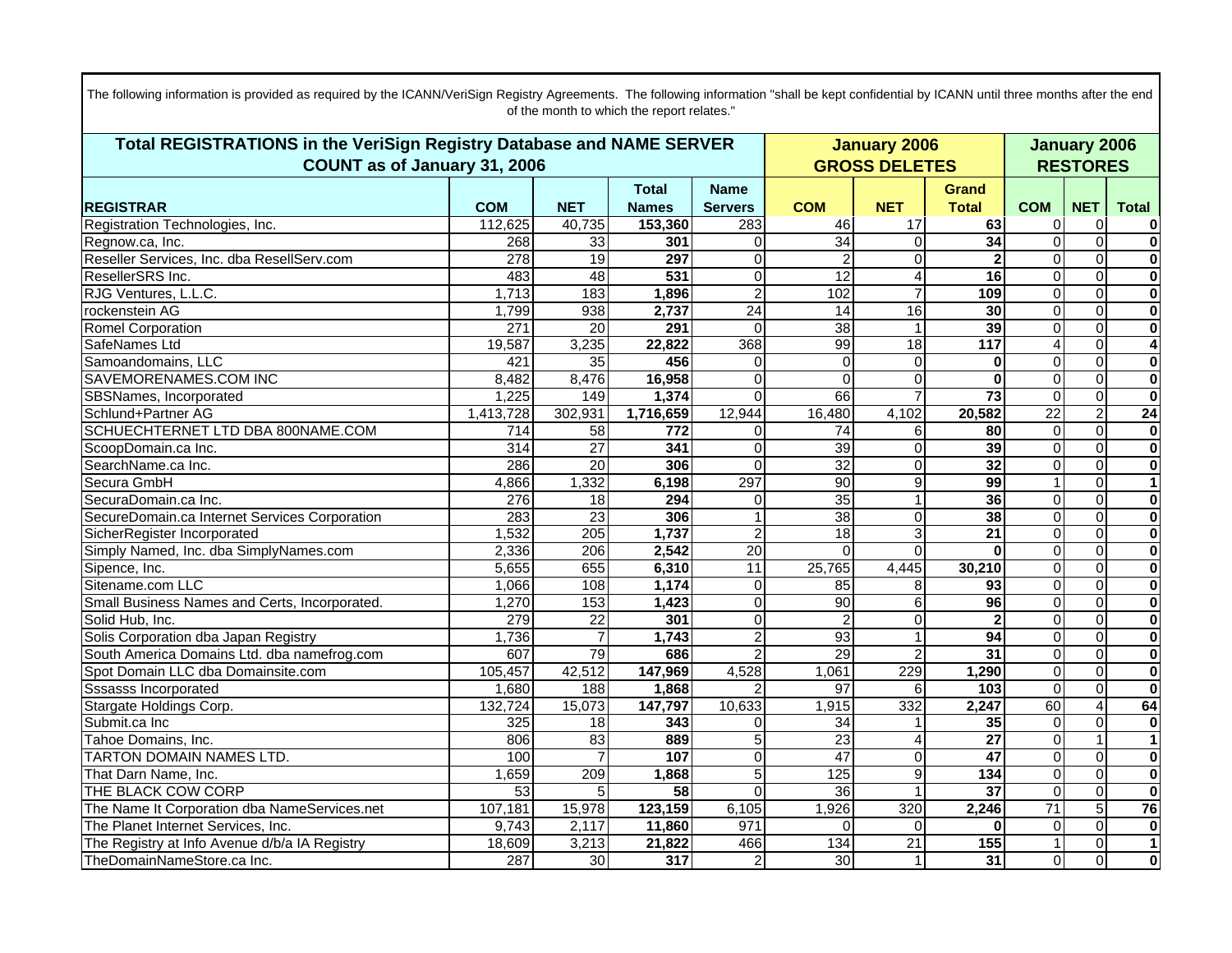| Total REGISTRATIONS in the VeriSign Registry Database and NAME SERVER |            |                  |                  |                  |                 | <b>January 2006</b>  |                  |                 |                         | <b>January 2006</b>     |  |  |
|-----------------------------------------------------------------------|------------|------------------|------------------|------------------|-----------------|----------------------|------------------|-----------------|-------------------------|-------------------------|--|--|
| COUNT as of January 31, 2006                                          |            |                  |                  |                  |                 | <b>GROSS DELETES</b> |                  | <b>RESTORES</b> |                         |                         |  |  |
|                                                                       |            |                  | <b>Total</b>     | <b>Name</b>      |                 |                      | <b>Grand</b>     |                 |                         |                         |  |  |
| <b>REGISTRAR</b>                                                      | <b>COM</b> | <b>NET</b>       | <b>Names</b>     | <b>Servers</b>   | <b>COM</b>      | <b>NET</b>           | <b>Total</b>     | <b>COM</b>      | <b>NET</b>              | <b>Total</b>            |  |  |
| TheGreatDomain.ca Inc.                                                | 274        | 25               | 299              |                  | 33              | 3                    | 36               | 0               | $\mathbf 0$             | 0                       |  |  |
| <b>Tiger Technologies LLC</b>                                         | 2,302      | 239              | 2,541            | 13               |                 |                      | $\mathbf 2$      | $\overline{0}$  | $\mathbf 0$             | $\overline{\mathbf{0}}$ |  |  |
| Titanic Hosting, Inc.                                                 | 280        | 20               | 300              | $\Omega$         |                 |                      |                  | $\Omega$        | $\Omega$                | $\overline{\mathbf{0}}$ |  |  |
| TLDs, LLC dba SRSplus                                                 | 218,773    | 36,793           | 255,566          | 11,925           | 3,271           | 576                  | 3,847            | 9               | $\mathbf 0$             | $\overline{9}$          |  |  |
| Today and Tomorrow Co. Ltd.                                           | 21,682     | 7,070            | 28,752           | 3,453            | 638             | 259                  | 897              |                 | $\mathbf 0$             | $\overline{1}$          |  |  |
| Todaynic.com, Inc.                                                    | 12,408     | 2,738            | 15,146           | 2,261            | 303             | 62                   | 365              | $\Omega$        | $\mathbf 0$             | $\overline{\mathbf{0}}$ |  |  |
| <b>Topsystem LLC</b>                                                  | 191        | 23               | 214              | $\Omega$         |                 | $\Omega$             |                  | $\Omega$        | $\Omega$                | $\overline{\mathbf{0}}$ |  |  |
| Total Calories, Inc.                                                  | 1,770      | 184              | 1,954            | $\Omega$         | 106             | 11                   | 117              | $\Omega$        | $\mathbf 0$             | $\overline{\mathbf{0}}$ |  |  |
| <b>TotalRegistrations</b>                                             | 47,539     | 9,930            | 57,469           | 3,490            | 460             | 92                   | 552              | $\overline{21}$ | 3                       | 24                      |  |  |
| Traffic Names, Incorporated-                                          | 1,342      | 155              | 1,497            | $\Omega$         | 86              | 8                    | $\overline{94}$  | $\Omega$        | $\mathbf 0$             | $\overline{\mathbf{0}}$ |  |  |
| Transecute (I) Pvt. Ltd                                               | 617        | 80               | 697              | 14               | 15              |                      | $\overline{16}$  | $\Omega$        | $\Omega$                | $\overline{\mathbf{0}}$ |  |  |
| Transpac                                                              | 27,053     | 3,303            | 30,356           | 718              | 97              | 5                    | 102              | $\overline{c}$  | $\mathbf 0$             | $\overline{2}$          |  |  |
| TravelDomains, Incorporated                                           | 1,281      | 142              | 1,423            | $\overline{4}$   | 79              |                      | 83               | $\Omega$        | $\mathbf 0$             | $\overline{\mathbf{0}}$ |  |  |
| Tucows Inc.                                                           | 3,550,958  | 571,438          | 4,122,396        | 206,834          | 56,244          | 11,224               | 67,468           | 240             | 24                      | 264                     |  |  |
| Tuonome.it Srl                                                        | 15,817     | 3,304            | 19,121           | 423              | 215             | 46                   | 261              | 9               | $\overline{2}$          | 11                      |  |  |
| Tuvaludomains, LLC                                                    | 441        | $\overline{43}$  | 484              | 6 <sup>1</sup>   | $\Omega$        |                      | $\bf{0}$         | 0               | $\mathbf 0$             | $\overline{\mathbf{0}}$ |  |  |
| Udamain.com LLC                                                       | 6,615      | 999              | 7,614            | $\Omega$         | 31,875          | 5,438                | 37,313           | $\mathbf 0$     | $\overline{0}$          | $\overline{\mathbf{0}}$ |  |  |
| UdomainName.com LLC                                                   | 1,393      | 287              | 1,680            | $\overline{0}$   | 1,951           | 280                  | 2,231            | $\Omega$        | $\mathbf 0$             | $\overline{\mathbf{0}}$ |  |  |
| Unitedkingdomdomains, LLC                                             | 485        | $\overline{34}$  | $\overline{519}$ | $\overline{4}$   | $\mathbf{1}$    | $\Omega$             | 1                | $\overline{0}$  | $\overline{\mathsf{o}}$ | $\overline{\mathbf{0}}$ |  |  |
| Universal Registration Services, Inc.                                 | 4,881      | 739              | 5,620            | 78               | 52              |                      | 57               | 0               | $\mathbf 0$             | $\overline{\mathbf{0}}$ |  |  |
| Urban Volcano, Inc.                                                   | 586        | 69               | 655              | $\Omega$         | 1               | $\Omega$             | 1                | $\overline{0}$  | $\overline{0}$          | $\overline{\mathbf{0}}$ |  |  |
| <b>USA Webhost</b>                                                    | 650        | 71               | $\frac{1}{721}$  | $6 \mid$         | 45              | $\Omega$             | 45               | $\Omega$        | $\mathbf 0$             | $\overline{\mathbf{0}}$ |  |  |
| UsefulDomains.net, Inc.                                               | 266        | 11               | 277              | $\overline{2}$   | $\overline{21}$ | $\Omega$             | $\overline{21}$  | $\overline{0}$  | $\overline{0}$          | $\overline{\mathbf{0}}$ |  |  |
| Valley Apples, Inc.                                                   | 1,700      | $\overline{217}$ | 1,917            | $\overline{2}$   | 95              | 8                    | 103              | 0               | $\mathbf 0$             | $\overline{\mathbf{0}}$ |  |  |
| Vedacore.com, Inc.                                                    | 1,773      | 228              | 2,001            | $\Omega$         | 103             | 6                    | 109              | 0               | $\overline{0}$          | $\overline{\mathbf{0}}$ |  |  |
| Visesh Infotecnics Ltd                                                | 9,192      | 1,124            | 10,316           | $\overline{318}$ | 257             | 29                   | 286              |                 | $\overline{\mathsf{o}}$ | $\overline{1}$          |  |  |
| Vista.com, Inc.                                                       | 1,379      | 139              | 1,518            | 10               | 109             | $\overline{12}$      | $\overline{121}$ | $\Omega$        | $\overline{0}$          | $\overline{\mathbf{0}}$ |  |  |
| Vivid Domains, Inc                                                    | 700        | 61               | 761              | 8 <sup>1</sup>   | $\overline{20}$ | 3                    | $\overline{23}$  | 0               | $\mathbf 0$             | $\overline{\mathbf{0}}$ |  |  |
| W. G. B. Registry, Inc.                                               | 1,619      | 192              | 1,811            | $\vert$ 1        | 107             | 10                   | 117              | $\overline{0}$  | $\overline{0}$          | $\overline{\mathbf{0}}$ |  |  |
| Walela Brook, Inc                                                     | 1,633      | 178              | 1,811            | $\Omega$         | 111             | 11                   | $\overline{122}$ | $\mathbf 0$     | $\mathbf 0$             | $\overline{\mathbf{0}}$ |  |  |
| Web Commerce Communications Limited dba WebNic.cc                     | 129,136    | 17,215           | 146,351          | 6,236            | 3,304           | 532                  | 3,836            | $\overline{20}$ | $\overline{1}$          | $\overline{21}$         |  |  |
| Web Internet, LLC                                                     | 1,630      | 182              | 1,812            | $\Omega$         | 121             | 8                    | 129              | $\mathbf 0$     | $\mathbf 0$             | $\overline{\mathbf{0}}$ |  |  |
| Webagentur.at Internet Services GmbH dba domainname.                  | 1,916      | 274              | 2,190            | 18               | 8               |                      | $\overline{10}$  | $\overline{0}$  | $\overline{0}$          | $\overline{\mathbf{0}}$ |  |  |
| Webnames.ca Inc.                                                      | 5,190      | 833              | 6,023            | 153              | 4               |                      | 5                | $\mathbf 0$     | $\mathbf 0$             | $\overline{\mathbf{0}}$ |  |  |
| WeRegisterIt.ca Inc.                                                  | 281        | 23               | 304              | $\overline{8}$   | 42              | $\mathbf 0$          | 42               | $\overline{0}$  | $\overline{0}$          | $\overline{\mathbf{0}}$ |  |  |
| WhatsYourName.ca Inc.                                                 | 272        | 33               | 305              | $\Omega$         | $\overline{40}$ |                      | 41               | 0               | $\mathbf 0$             | $\overline{\mathbf{0}}$ |  |  |
| Whiteglove Domains, Inc.                                              | 1,327      | 156              | 1,483            | 6                | $\overline{77}$ | 9                    | 86               | $\overline{0}$  | $\overline{0}$          | $\overline{\mathbf{0}}$ |  |  |
| Whoistoolbar.com Corp                                                 | 336        | $\overline{42}$  | 378              | $\overline{0}$   | 43              | $\overline{4}$       | 47               | 0               | $\mathbf 0$             | $\overline{\mathbf{0}}$ |  |  |